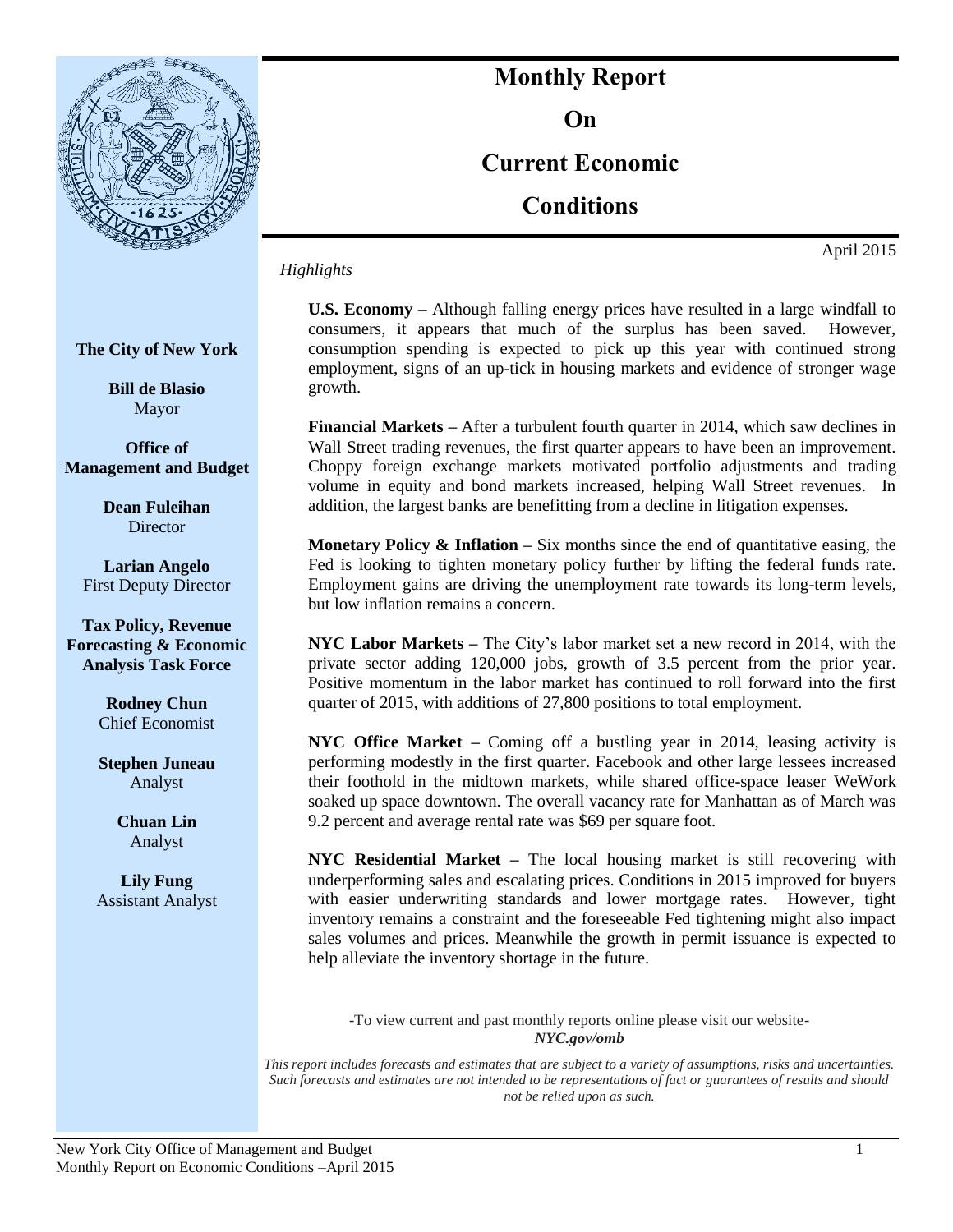#### **The U.S. Economy**

With energy prices holding at around \$55/bbl, the main question facing the economy is how consumers will use their energy savings. Should prices stay this depressed for a full year, U.S. consumers should see a windfall from \$100 to \$150 billion, equal to about one percent of disposable income. Oil and gasoline prices peaked in June 2014 and plummeted over 50 percent through second half of the year. In the first quarter of 2015, both oil and gasoline prices have stabilized, moving in a much narrower band.

One puzzle is why consumers appear to be saving much of the energy dividend and not spending it as expected. Retail sales went through a three month slump from December through February falling about two percent. Personal consumption expenditures were likewise negative over the same three months. At the same time the personal saving rate (as a share of disposable income) jumped from 4.4 percent in November to 5.8 percent in February.



*Last year consumers began to save more of their energy savings, which boosted their saving rate.*

**Fig 1: Personal saving rate vs. oil prices**

There appear to be two important factors behind this pattern. First, like the impact of a tax cut, long-run behavior depends on whether consumers treat the price cut as permanent or not. Most forecasters are predicting that oil prices will start to increase again later this year, although not sharply. So it is not

surprising that some of the benefits have been saved. Second, the eastern half of the country suffered through another difficult winter, which undoubtedly slowed sales. As conditions improved in March, retail sales staged a modest turnaround, with aggregate expenditures increasing 0.9 percent on a monthly basis. Sectors that saw strong demand included automotive dealers, furniture & home furnishings, and building materials – the latter two categories potentially signaling an improvement in the housing market.

It is likely that consumption spending will continue strengthening. The U.S. Energy Information Agency is projecting oil prices to continue declining through the second quarter and oil inventories have reached 30-year highs as production is still outpacing demand. This in turn should continue to bolster consumer confidence; both the Michigan and Conference Board measures have been climbing and now hover near seven-year highs. Furthermore, there are early signs that the housing market will recover from last year's pause, which should also drive demand for housing related spending. Finally, nascent wage pressure appears to be building, which should augment disposable income and spending.

Housing activity in 2014 slowed considerably, with new home sales growing only 2 percent after double-digit growth in 2012 and 2013. However, sales of new homes have been accelerating recently, reaching a seasonally adjusted annual pace of 539,000 in February – the strongest showing in seven years. While accounting for only a tenth of the total housing sales market, new homes are tallied when the sales contract is signed, while existing homes are counted when the transaction closes. Hence, new home sales numbers tend to lead overall housing sales activity. Sales in the existing home market ticked up in February (increasing 1.2 percent m/m). This is up 4.7 percent over February last year, but the winter months last year were slow due to unusually severe weather. Probably a better indicator of near-term activity is the National Association of Realtor's pending home index, which has climbed back to levels last seen in mid-2013, gaining 4.2 percent from December to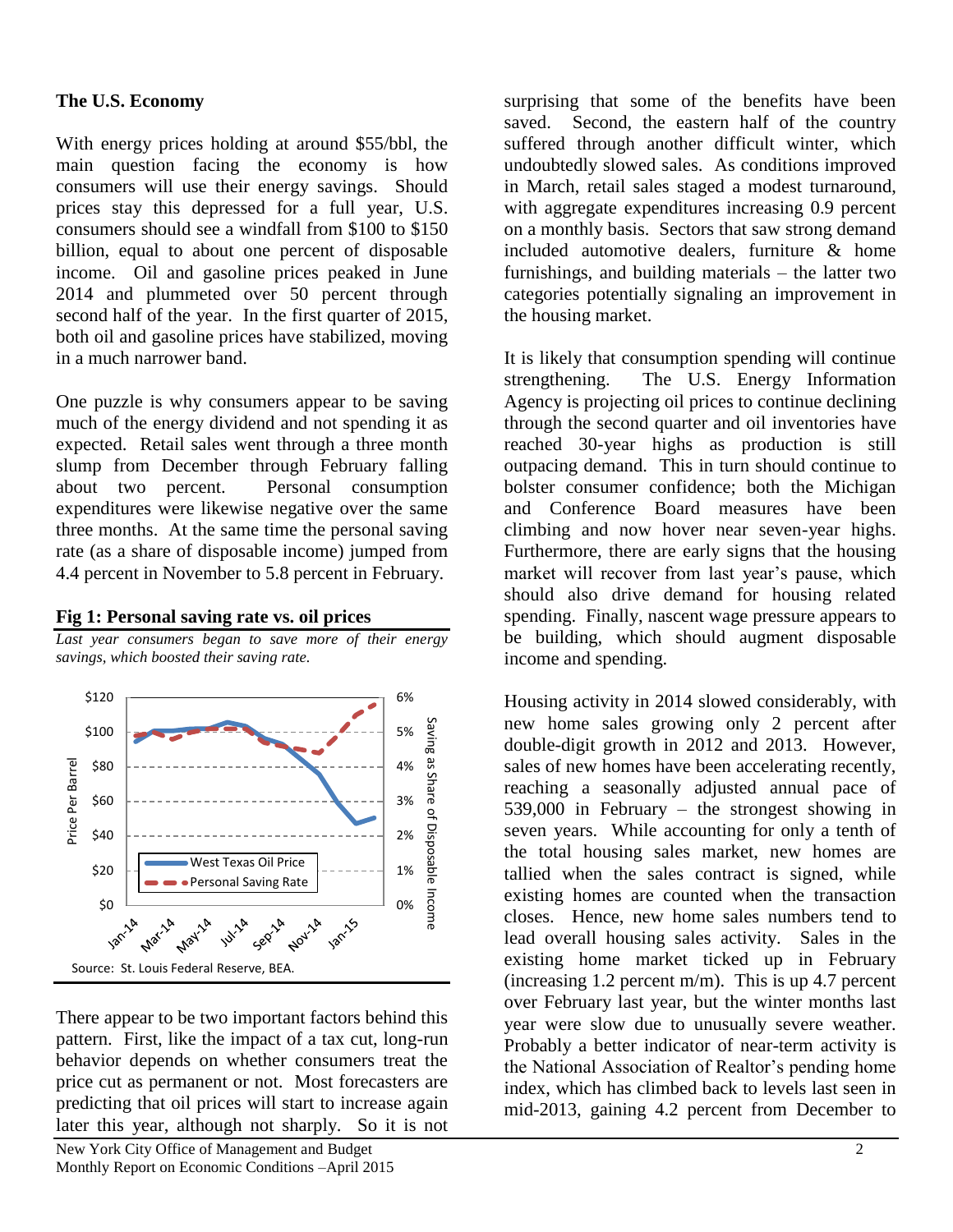February. Another factor that will influence the housing market this year is expectations about the path of mortgage rates. Conformable 30-year mortgage rates jumped nearly a full percentage point in 2013 to 4.5 percent after the Fed announced the tapering of its bond buying program (quantitative easing). Since then, rates have dropped to a low near 3.7 percent at the beginning of 2015. The expected tightening of monetary policy later this year should spur buyers to lock in these lower borrowing costs by closing earlier rather than later.

Until recently overall wage growth has been anemic, despite the robust expansion of jobs. Nominal hourly wage earnings since the end of the recession have grown at a paltry rate of 2 percent per year. This is puzzling since private employment last year grew 2.3 percent, the fastest pace since the end of the tech boom in 1999. The unemployment rate dropped steadily to 5.5 percent, down from a peak of 10 percent during the last downturn and job openings have climbed to 14-year highs. Nevertheless, there is some evidence that stronger wage growth is imminent. Wal-Mart (the nation's largest private employer), Target, TJMaxx and McDonalds have all recently announced increases to their hourly wage rates, above federal minimum wage. In addition, the wage component of the BLS's employment cost index started to rise in 2014. From 2009 to 2014, the ECI wage measure rose at an annual rate of about 1.6 percent. In the last three quarters of 2014, this accelerated to an average of 2.5 percent, indicating that labor markets may be tilting in favor of workers

## **Financial Markets**

Like Goldilocks' porridge, market volatility can be too hot or too cold. Volatility in the fourth quarter of 2014 was too high, which drove many investors to the sidelines. As a result, Wall Street firms suffered a steep decline in their trading and investment revenue, falling from \$2.6 billion in Q4 2013 to only \$60 million in Q4 2014. Initial signs for the first quarter indicate that volatility was closer to "just right." The first quarter typically sees increased trading as investors reposition portfolios. However, earnings announcements from the largest banks indicate that this year's first

quarter was particularly strong due to volatility in foreign exchange, energy, and interest rates, which motivated precautionary shifts in client portfolios. In addition, the drag caused by litigation expenses has been slowing, helping Wall Street's bottom line. The low interest rate environment is still pressuring profits from traditional lending operations as net interest margins shrink.

Foreign exchange markets have been choppy, primarily due to the divergence of U.S. monetary policy from that of most other central banks. While the Fed is signaling its intentions to start tightening later this year, the ECB and other central banks are sticking to their accommodative policies. Judging from fed funds futures prices, markets are expecting the Fed to finally start raising its primary policy lever sometime in the fourth quarter 2015. Across the Atlantic, in March the ECB launched its version of quantitative easing, promising to purchase billions of euros of government bonds in order to hold interest rates low. As a result, the dollar-euro exchange rate has plummeted over 20 percent from April 2014 to April 2015 with over half of the decline occurring in the first quarter this year. Furthermore, the decision by the Swiss National Bank in January to stop defending its exchange rate cap against the euro added further uncertainty to the euro market. Continued weak growth in China, Japan and other major trading countries and the specter of more European volatility from unresolved issues such as Greece, promise to extend current exchange rate fluctuations, which will undoubtedly benefit Wall Street's foreign exchange trading operations.

Trading in other asset classes showed life. Fourth quarter trading volume on the NYSE jumped 21 percent in 2014 compared to the same quarter in 2013. This was the first year-over-year increase since 2011 and the largest jump since 2008. Also for the entire year, trading volume in 2014 expanded slightly (up 0.5 percent over 2013), the first increase since the financial crisis.

Equity prices in the first quarter have been fickle, with the S&P 500 gaining a mere 0.4 percent, while the Dow fell by  $0.3$  percent. The trading day ratio – the share of S&P 500 market days with an up or down movement in excess of one percent –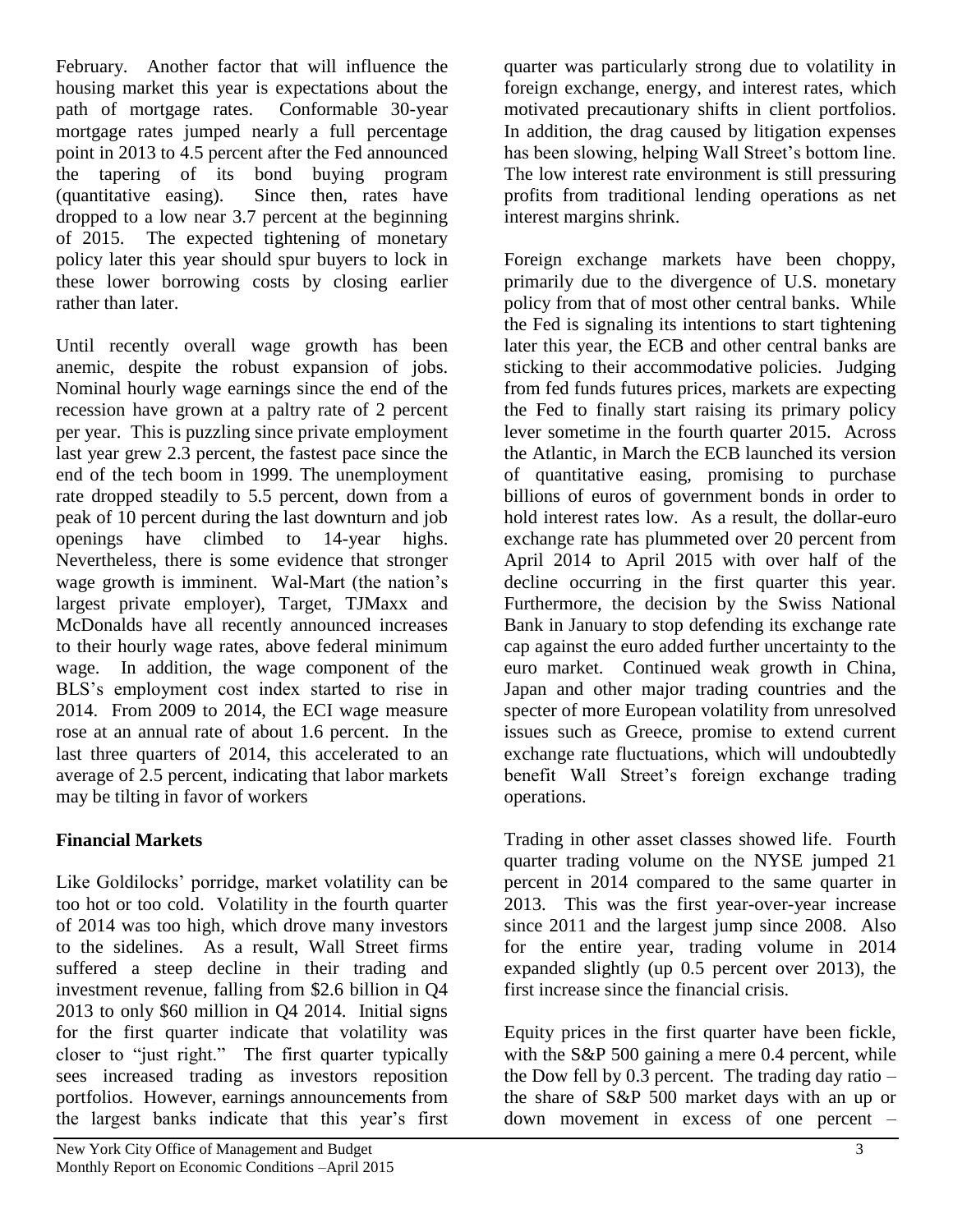reflected the increasing volatility over the last two quarters. Over 26 percent of trading days in the fourth quarter 2014 saw swings greater than one percent, increasing to 31 percent in the first quarter 2015. By way of comparison, the long run average is about 20 percent.

Trading volume also increased in fixed income asset markets. While the average daily bond trading volume declined in 2014 (down 10.7 percent over 2013), the first quarter 2015 saw a small turnaround, with trades rising 6.4 percent compared to the same quarter in 2014.

#### **Fig 2: NYSE trading volume by quarter**

*After five consecutive years of declines, trading volume on the NYSE increased marginally in 2014, mainly due to an active fourth quarter.*



Another trend that will help Wall Street profits is the decline in litigation expenses as lawsuits related to the housing crash start to taper off. According to the Wall Street Journal, the total value of settlements by the Big Five banks for litigation associated with the financial crisis is over \$120 billion.<sup>1</sup> In 2014, the Big Five reported about \$34 billion of litigation expenses, averaging \$8.5 billion per quarter. In their first quarter earnings reports for 2015, they reported a steep drop in legal expenses to only \$2.3 billion. It will take several more quarters to determine whether this indicates a tapering of the bulk of litigation. Nevertheless, legal scrutiny on a smaller scale continues to dog

 $\overline{a}$ 

Wall Street. In March, BNY Mellon agreed to pay \$700 million to settle allegations that it overcharged customers on currency trades. In addition, in April, Deutsche Bank finalized a \$2.5 billion deal to settle allegations that it played a part in the manipulation of the London interbank offer rate (LIBOR).

On the regulatory front, the big banks recently completed their annual stress tests. These exercises, which started in 2009 and are administered by the Fed, entail two phases. The first examines how a bank would fare in a hypothetical economic downturn. This year's "severely adverse" scenario featured a global recession, falling housing and equity prices, a jump in oil prices, and the U.S. unemployment rate spiking to 10 percent. The second phase then examines the impact of proposed capital-distribution plans on the bank's performance in the stressed environment. In particular, the Fed wants each bank to stay above certain minimum capital cushions in order to guarantee that they will avoid a costly bailout. In the past, it has been the second phase of the test that gave the banks the most trouble. For instance, Citigroup failed this phase last year and had to scotch an increase in dividends. This year, JP Morgan, Morgan Stanley and Goldman Sachs all scaled back capital payout plans after guidance from the Fed that their new plans would bring their capital levels below the Fed's minimum in the event of an extreme downturn. Of the 31 large financial firms included in the test, all but two companies eventually received the green light for their capital plans. The two rejections were the U.S. units of Deutsche Bank and the Spanish bank, Santander.

#### **Monetary Policy & Inflation**

With the shuttering of quantitative easing in October, the key question becomes: when will the Fed increase the federal funds rate (FFR) from its zero-lower bound. The Fed's dual mandate requires it to institute policies that maximize employment and maintain stable prices. There has been significant progress towards obtaining maximum employment; inflation, however, has been far from target.

Strong labor market performance in 2014 and the beginning of 2015 has significantly reduced the

<sup>&</sup>lt;sup>1</sup> Bank of America, Citigroup, Goldman Sachs, JPMorgan Chase and Morgan Stanley.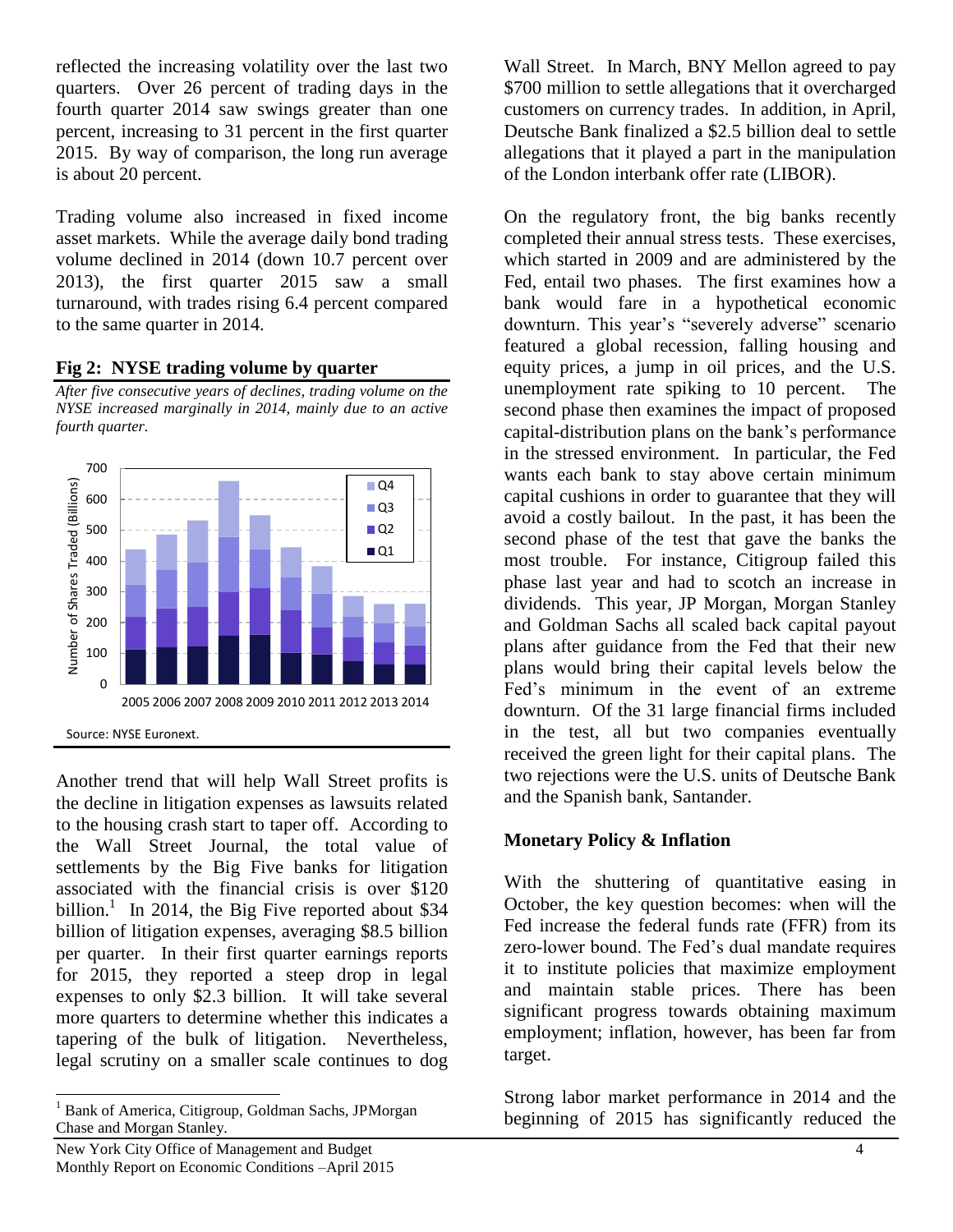slack in the labor market. The unemployment rate in March held steady at 5.5 percent slightly above the Fed's March projection of the longer-run normal rate of unemployment (5.0 to 5.2 percent), downwardly revised from December (5.2 to 5.5%). At the current twelve month average pace of job creation, 258,000, the unemployment rate should converge to its natural rate shortly.

Headline inflation measures, unlike the labor market, have been well below the Fed's two percent target rate, mainly due to plummeting oil prices over the latter part of 2014. There is evidence that these effects are transitory as the consumer-price index has increased for two consecutive months. Furthermore, February's personal consumption expenditure price index, the Fed's preferred inflation measure, was 0.3 percent (year-over-year) an increase from 0.2 percent in January, and the core index, excluding food and energy, was at 1.4 percent in February, an increase of 10 basis points from January. The Fed also considers market-based measures of inflation compensation and surveybased measures of inflation expectations. Marketbased measures of inflation expectations (Fig. 3) are also running below the Fed's target, but surveybased measures are anchored at two percent.

#### **Fig 3: 10-yr average expected inflation**



The decision of when to tighten will depend on upcoming data, especially labor market performance. Inflation should pick up with employment growth and the diminishing transitory effects from energy. Fifteen of the seventeen FOMC members indicated 2015 as the appropriate year to begin removing policy accommodation at the March meeting. According to the Chicago Mercantile Exchange, the probability of a rate hike in 2015 is greatest in December (59 percent). Tightening of monetary policy in the U.S. will likely further strengthen the U.S. dollar against its major trading partners. Furthermore, it might slow corporate debt issuance as borrowing will become more expensive, increase fixed income trading, and affect housing market decisions.

#### **New York City Employment**

The City's labor market set a new record in 2014, with the strongest ever employment growth. Due to annual benchmark revisions, the employment levels for 2013 and 2014 were upwardly revised, revealing that job growth was even stronger than originally reported. On an annual average basis, the private sector added 120,000 jobs in 2014, growing 3.5 percent from the prior year. This robust rate of job creation beats the previous record of 3.2 percent set in 2000 at the peak of the dot-com boom. The year 2014 also marked the fourth consecutive year the City witnessed employment growth of over two percent.



Positive momentum in the labor market has continued to roll forward into 2015. Through the first quarter, total employment has expanded by 27,800, an increase of over 15 percent from the first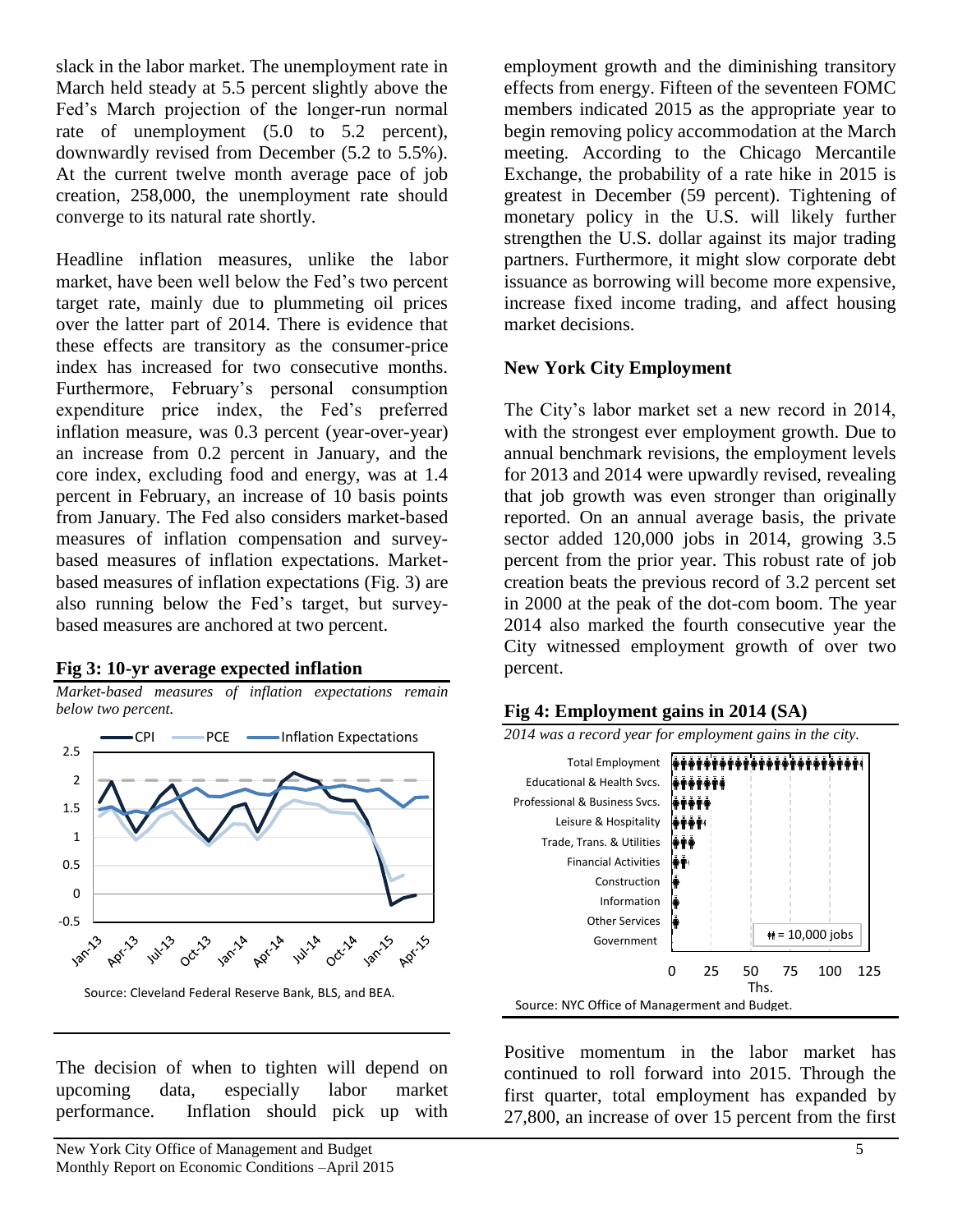quarter in the previous year. Office-using employment accounted for nearly 60 percent of the first quarter gains boosting commercial leasing activity.

Professional and business services added 4,900 positions through the first quarter. The sector's return from the trough in August 2009 has been led by employment services (a low wage subsector), followed by computer systems design industry, advertising, and consulting. These industries are now above their prior peak (July 2008) levels. In the first quarter of 2015, computer systems design and accounting have been leading the sector in gains, adding 2,900 and 2,200, respectively. Legal services, the largest subsector under professional, scientific, and technical services, continues to decline.

The financial activities sector rebounded in 2014 after posting two years of cuts, adding nearly 11,000 jobs. The banking sector grew by 3,600 positions, and securities gained 2,300. The insurance industry added 1,900 jobs and real estate increased its payrolls by 2,800. Through the first quarter, financial activities employment has increased by 5,500. Insurance and real estate are now at healthy levels above their prior peaks, and banking is poised to surpass its prior peak level this year. The securities sector, however, still remains 10 percent below its prior peak, down about 18,700 positions. At its current pace of job creation, it is unlikely that the securities will regain those positions in the near-term.

The information sector, a high-wage industry under which many social media platform companies such as Facebook and Twitter are classified, added 5,000 positions last year. Since 2011, the information sector has added an average of 4,600 positions per annum, a total of 18,600 jobs over the last four years. Through the first quarter, the industry added 5,900 jobs.

Educational and health services added 33,000 positions to the City's employment in 2014, consistent with the strength seen at the national level. Through the first quarter, the sector made modest gains of 2,500 positions, lackluster compared to the same time last year when the sector

added 6,500 positions. The leisure and hospitality sector added 21,000 positions last year, fostered by record-breaking tourism activity, and 3,700 positions in the first quarter. Trade, transportation, and utilities gained 14,600 jobs for the year and 4,300 positions through March.

# **New York City Office Market**

Coming off a bustling year in 2014, leasing activity cooled in the first quarter of 2015 with nearly seven msf of space signed. Leasing was well above the historic first quarter average, but declined measurably from the same period a year ago. The Midtown market was a hotbed for large leases. Nearly 60 percent of the leasing activity occurred north of 34th Street. Publicis Groupe, a global advertising giant, kicked off the year by renewing its lease and expanded another 100,000 sf to cover a footprint of 580,000 sf in the market. The law firm Kirkland and Ellis committed another 20 years to 403,000 sf of space at 601 Lexington Ave. AMC Networks also expanded to 330,000 sf at 11 Penn Plaza.

Asking rents in the primary Midtown market continue to climb. As of February, the submarket's average rent was \$81 per square foot (psf), the highest since the prior peak of \$93 psf in August 2008.

Facebook expanded its foothold in the Midtown South market by adding 80,000 sf to its lease in its Greenwich location, occupying a total of 270,000 sf. Overall asking rents for this submarket reached \$63, with certain buildings commanding rents as high as \$105 psf.

In February, WeWork, a firm that designs and manages office space to rent out to other firms, leased 240,000 sf in the area at 85 Broad Street, Goldman Sach's former headquarters. The vacancy rate for the primary downtown submarket declined for three consecutive months after the grand opening of One World Trade Center, but increased to 12.9 percent in February and was unchanged in March as several large blocks of space became available.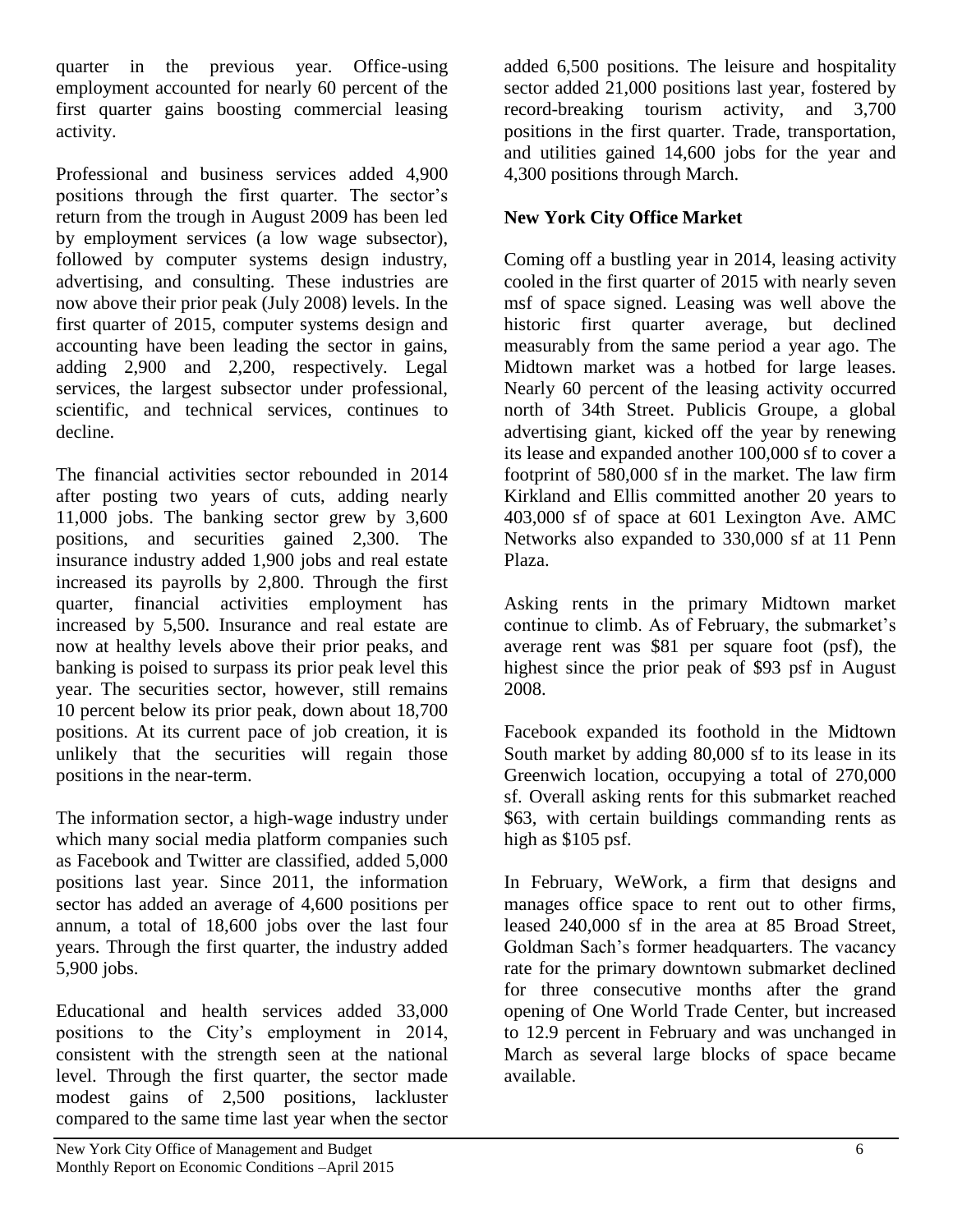The vacancy rate for the primary market stood at 10.3 percent in March, down 1.4 percentage points from last year. The secondary market also increased in occupancy, leading to a vacancy rate of 7.5 percent, down nearly two percentage points from last year. Overall, the vacancy rate for the Manhattan office market was 9.2 percent for the month of March.

The fourth quarter of 2014 also marked the fifth consecutive quarter in which the average office sale transaction price was over \$100 million, a record never before seen in the history of comprehensive sales data beginning in 1975.

### **New York City Residential Market**

New York City's residential housing market is still recovering with underperforming sales and escalating prices. Since the beginning of 2015, there has been positive news in the market, including a cut in annual mortgage insurance premiums for FHA loans in late January, and a return of mortgage rates to sub four percent levels. However, the tight inventory remains a constraint, and the foreseeable Fed tightening might also impact sales volumes and prices.

Housing market sales volume in the City registered 12,300 units for the fourth quarter of 2014. The City suffered a 48 percent peak-to-trough sales volume decline during the financial crisis. Since the trough, the market has been on a path towards recovery, growing 18.4 percent to 50,000 units sold in 2013 and remaining relatively unchanged in 2014.

Compared with sales volume, average housing prices have appreciated quickly and have already exceeded their pre-crisis peak. In the fourth quarter of 2014, the City's average house price was \$905,600, while the pre-crisis price peak level was \$880,300 (Q1 2008). Tight housing inventory is one contributing factor to the escalation of prices, while the current low mortgage rate is another. Relatively inexpensive mortgage payments have driven up housing purchase demand and subsequently lifted prices. The much anticipated rise in the federal funds rate will be crucial and might put a damper on future real estate transactions.

Another observation is that the prices for the three residential housing sub-sectors, single-family, condo, and co-ops, have not been picking up at the same pace. The price levels for condos and co-ops have risen faster than single-family houses over the last decade. New high-end multimillion dollar condo developments, a structural shift in the submarket, have positively skewed the average condo price. This trend is likely to continue in the near-term as land prices remain at a high level.

#### **Fig 5: Permits by borough (units)**



*Issuance continues to grow but remains below the prior peak.*

Building permits are a measure of future housing supply. Issuance plummeted over 80 percent during the financial crisis, and then rebounded at doubledigit rates for five straight years. In 2014, total permit issuance was 20,300 units, up 12.4 percent from 2013. However, levels are still only twothirds of the 2008 peak. Moreover, unlike the broadbased growth in 2013, only three boroughs reported permit growth for the year of 2014 (Queens, Brooklyn and Manhattan), while the other two (Staten Island and Bronx) contracted from last year. For 2014, Queens led all boroughs with growth of 55 percent, while Brooklyn issued the most permits at 7,551. The rebound of building permits is expected to help mitigate the ongoing inventory shortages as new buildings are completed.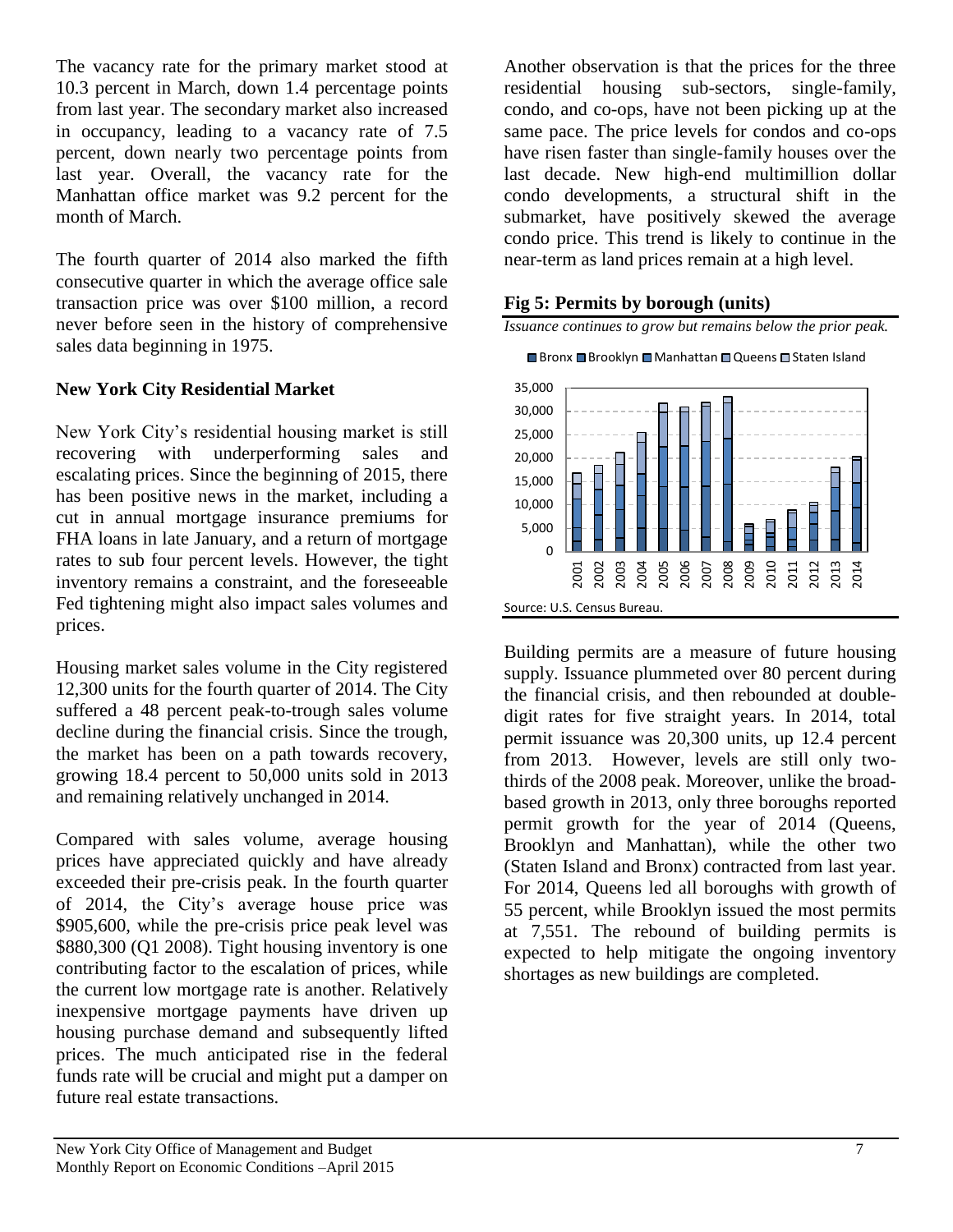| U.S. General Economic Indicators         |                |            |                     |            |               |                |                |                |                |                          |                     |               |         |                |          |          |          |
|------------------------------------------|----------------|------------|---------------------|------------|---------------|----------------|----------------|----------------|----------------|--------------------------|---------------------|---------------|---------|----------------|----------|----------|----------|
| <b>GDP</b>                               | 2010 Q4        | 2011 Q1    | 2011 Q <sub>2</sub> | 2011 Q3    | 2011 Q4       | 2012 Q1        | 2012 Q2        | 2012 Q3        | 2012 Q4        | 2013 Q1                  | 2013 Q <sub>2</sub> | 2013 Q3       | 2013 Q4 | 2014 Q1        | 2014 Q2  | 2014 Q3  | 2014 Q4  |
| Nominal GDP                              | 15230.2        | 15238.4    | 15460.9             | 15587.1    | 15785.3       | 15956.5        | 16094.7        | 16268.9        | 16332.5        | 16502.4                  | 16619.2             | 16872.3       | 17078.3 | 17044          | 17328.2  | 17599.8  | 17703.7  |
| Real GDP                                 | 14939          | 14881.3    | 14989.6             | 15021.1    | 15190.3       | 15275          | 15336.7        | 15431.3        | 15433.7        | 15538.4                  | 15606.6             | 15779.9       | 15916.2 | 15831.7        | 16010.4  | 16205.6  | 16294.7  |
| (% ch. a.r.)                             | 2.5            | $-1.5$     | 2.9                 | 0.8        | 4.6           | 2.2            | 1.6            | 2.5            | 0.1            | 2.7                      | 1.8                 | 4.5           | 3.5     | $-2.1$         | 4.6      | -5       | 2.2      |
| (vear $%$ ch.)                           | 2.7            | 1.9        | 1.7                 | 1.2        | 1.7           | 2.6            | 2.3            | 2.7            | 1.6            | 1.7                      | 1.8                 | 2.3           | 3.1     | 1.9            | 2.6      | 2.7      | 2.4      |
| Final Sales of Domestic Product          | 14878.3        | 14855.3    | 14924.5             | 15035.1    | 15101         | 15195.6        | 15248.2        | 15350.9        | 15422.6        | 15499.6                  | 15555.5             | 15671         | 15820.7 | 15782.6        | 15905.9  | 16102.8  | 16196.2  |
| $(\%$ ch. a.r.)                          | 4.2            | $-0.6$     | 1.9                 | $\ddot{ }$ | 1.8           | 2.5            | 1.4            | 2.7            | 1.9            | 2                        | 1.5                 | $\mathcal{R}$ | 3.9     | $-1$           | 3.2      | -5       | 2.3      |
| (vear % ch.)                             | $\overline{2}$ | 1.8        | 1.6                 | 2.1        | 1.5           | 2.3            | 2.2            | 2.1            | 2.1            | $\overline{2}$           | $\mathfrak{D}$      | 2.1           | 2.6     | 1.8            | 2.3      | 2.8      | 2.4      |
| Final Sales to Domestic Purchasers       | 15339.4        | 15325.8    | 15383.7             | 15493.3    | 15567.3       | 15665.8        | 15719.6        | 15807.1        | 15848.1        | 15927.5                  | 16003.8             | 16096.7       | 16203.6 | 16231.7        | 16369.1  | 16535.4  | 16670.3  |
| $(\%$ ch. a.r.)                          | $\mathcal{F}$  | $-0.4$     | 1.5                 | 2.9        | 1.9           | 2.6            | 1.4            | 2.2            |                | $\overline{\mathcal{L}}$ | 1.9                 | 2.3           | 2.7     | 0.7            | 3.4      | 4.1      | 3.3      |
| (year % ch.)                             | 2.5            | 2.2        | 1.4                 | 1.7        | 1.5           | 2.2            | 2.2            | $\overline{2}$ | 1.8            | 1.7                      | 1.8                 | 1.8           | 2.2     | 1.9            | 2.3      | 2.7      | 2.9      |
| Personal Consumption Expenditures        | 10166.1        | 10217.1    | 10237.7             | 10282.2    | 10316.8       | 10387.6        | 10420.2        | 10470.4        | 10520.6        | 10613.7                  | 10660.4             | 10713.3       | 10811.4 | 10844.3        | 10912.6  | 10999.5  | 11119.6  |
| $(\%$ ch. a.r.)                          | 4.2            | 2          | 0.8                 | 1.8        | 1.4           | 2.8            | 1.3            | 1.9            | 1.9            | 3.6                      | 1.8                 | 2             | 3.7     | 1.2            | 2.5      | 3.2      | 4.4      |
| (year % ch.)                             | 3.1            | $\ddot{3}$ | 2.4                 | 2.2        | 1.5           | 1.7            | 1.8            | 1.8            | $\mathfrak{D}$ | 2.2                      | 2.3                 | 2.3           | 2.8     | 2.2            | 2.4      | 2.7      | 2.9      |
| Durable Goods                            | 1127.4         | 1141.8     | 1134.2              | 1148.6     | 1181.5        | 1212           | 1218.8         | 1242.4         | 1269.7         | 1295.7                   | 1310                | 1325.9        | 1344.5  | 1355           | 1400.4   | 1431.5   | 1453.3   |
| $(\%$ ch. a.r.)                          | 12.9           | 5.2        | $-2.6$              | 5.2        | 12            | 10.7           | 2.3            | 8              | 9.1            | 8.4                      | 4.5                 | 4.9           | 5.7     | 3.2            | 14.1     | 9.2      | 6.2      |
| (year % ch.)                             | 9.3            | 9.2        | 5.4                 | 5          | 4.8           | 6.1            | 7.5            | 8.2            | 7.5            | 6.9                      | 7.5                 | 6.7           | 5.9     | 4.6            | 6.9      | 8        | 8.1      |
| Nondurable Goods                         | 2254.5         | 2265.1     | 2265.6              | 2259.7     | 2262.4        | 2273.4         | 2278           | 2284.1         | 2285           | 2311.7                   | 2310.5              | 2326.4        | 2341.8  | 2341.9         | 2354.6   | 2369.4   | 2393.4   |
| $(\%$ ch. a.r.)                          | 5.2            | 1.9        | 0.1                 | $-1$       | 0.5           | 2              | 0.8            | 1.1            | 0.2            | 4.8                      | $-0.2$              | 2.8           | 2.7     | $\theta$       | 2.2      | 2.5      | 4.1      |
| (year % ch.)                             | 3.3            | 2.9        | 2.4                 | 1.5        | 0.4           | 0.4            | 0.5            | 1.1            | $\overline{1}$ | 1.7                      | 1.4                 | 1.9           | 2.5     | 1.3            | 1.9      | 1.8      | 2.2      |
|                                          |                |            |                     |            |               |                |                |                |                |                          |                     |               |         |                |          |          |          |
| Gross Private Domestic Investment        | 2166.1         | 2125.9     | 2208                | 2214       | 2373.7        | 2413.7         | 2448           | 2457.7         | 2424.3         | 2469                     | 2510.7              | 2610.3        | 2634.7  | 2588.2         | 2703.7   | 2750.8   | 2776.1   |
| (% ch. a.r.)                             | $-3.5$         | $-7.2$     | 16.4                | 1.1        | 32.1          | 6.9            | 5.8            | 1.6            | $-5.3$         | 7.6                      | 6.9                 | 16.8          | 3.8     | $-6.9$         | 19.1     | 7.2      | 3.7      |
| (vear $%$ ch.)                           | 11.1           | 5.6        | 4.3                 | 1.3        | 9.6           | 13.5           | 10.9           | 11             | 2.1            | 2.3                      | 2.6                 | 6.2           | 8.7     | 4.8            | 7.7      | 5.4      | 5.4      |
| Nonresidential                           | 1728.1         | 1724.1     | 1761                | 1840.8     | 1883.1        | 1910.1         | 1930.6         | 1934.5         | 1951.9         | 1959                     | 1966.8              | 1993.3        | 2043.3  | 2051.5         | 2099.6   | 2144.8   | 2169.8   |
| $(\%$ ch. a.r.)                          | 8.6            | $-0.9$     | 8.8                 | 19.4       | 9.5           | 5.9            | 4.4            | 0.8            | 3.6            | 1.5                      | 1.6                 | 5.5           | 10.4    | 1.6            | 9.7      | 8.9      | 4.7      |
| (year % ch.)                             | 8.1            | 6.8        | 6.1                 | 8.7        | -9            | 10.8           | 9.6            | 5.1            | 3.7            | 2.6                      | 1.9                 | -3            | 4.7     | 4.7            | 6.8      | 7.6      | 6.2      |
| Residential                              | 375.1          | 374.4      | 379.3               | 386.8      | 397.6         | 420.8          | 425.3          | 439.5          | 460.3          | 469                      | 489.8               | 503           | 491.9   | 485.3          | 495.6    | 499.6    | 504.3    |
| (% ch. a.r.)                             | 7.8            | $-0.7$     | 5.3                 | 8.1        | 11.6          | 25.5           | 4.3            | 14             | 20.3           | 7.8                      | 19                  | 11.2          | $-8.5$  | $-5.3$         | 8.8      | 3.3      | 3.8      |
| (year % ch.)                             | $-5.2$         | $-2.2$     | -6                  | 5.1        | -6            | 12.4           | 12.1           | 13.6           | 15.8           | 11.5                     | 15.2                | 14.4          | 6.9     | 3.5            | 1.2      | $-0.7$   | 2.5      |
| Net Exports of Goods & Services          | $-458.1$       | $-466.2$   | $-455.2$            | $-454.3$   | $-461.7$      | $-465.7$       | $-466.7$       | $-453$         | $-424.5$       | $-427.2$                 | $-446$              | $-424.6$      | $-384$  | $-447.2$       | $-460.4$ | $-431.4$ | $-471.4$ |
| $(\%$ ch. a.r.)                          | $-28.6$        | 7.3        | $-9.1$              | $-0.8$     | 6.7           | 3.5            | 0.9            | $-11.2$        | $-22.9$        | 2.6                      | 18.8                | $-17.9$       | $-33.1$ | 83.9           | 12.3     | $-22.9$  | 42.6     |
| (year % ch.)                             | 20.4           | 14         | $-3.1$              | $-8.8$     | 0.8           | $-0.1$         | 2.5            | $-0.3$         | $-8.1$         | $-8.3$                   | $-4.4$              | $-6.3$        | $-9.5$  | 4.7            | 3.2      | 1.6      | 22.8     |
| Government Consumption & Investment      | 3071.5         | 3012.2     | 3009                | 2990       | 2978.3        | 2957.8         | 2954.9         | 2974.4         | 2928.7         | 2899.8                   | 2901.2              | 2902.4        | 2874.5  | 2868.5         | 2880.6   | 2911.9   | 2897.9   |
| $(\%$ ch. a.r.)                          | $-4.1$         | $-7.5$     | $-0.4$              | $-2.5$     | $-1.6$        | $-2.7$         | $-0.4$         | 2.7            | -6             | $-3.9$                   | 0.2                 | 0.2           | $-3.8$  | $-0.8$         | 1.7      | 4.4      | $-1.9$   |
| (year % ch.)                             | $-1.1$         | $-2.3$     | $-3.1$              | $-3.7$     | $-3$          | $-1.8$         | $-1.8$         | $-0.5$         | $-1.7$         | $-2$                     | $-1.8$              | $-2.4$        | $-1.9$  | $-1.1$         | $-0.7$   | 0.3      | 0.8      |
| Change in Private Inventories            | 58.1           | 25.1       | 57.5                | $-13$      | 80.8          | 70.9           | 78.9           | 71.2           | 7.2            | 33.4                     | 43.4                | 95.6          | 81.8    | 35.2           | 84.8     | 82.2     | 80       |
| (dif)                                    | $-58.1$        | $-33$      | 32.4                | $-70.5$    | 93.8          | $-9.9$         | 8              | $-7.7$         | $-64$          | 26.2                     | 10                  | 52.2          | $-13.8$ | $-46.6$        | 49.6     | $-2.6$   | $-2.2$   |
| <b>Additional U.S. Indicators</b>        |                |            |                     |            |               |                |                |                |                |                          |                     |               |         |                |          |          |          |
| GDP Implicit Price Deflator (% ch. a.r.) | 2.1            | 1.8        | 2.9                 | 2.4        | 0.6           | 2.1            | 1.9            | 1.9            | 1.5            | 1.4                      | 1.1                 | 1.6           | 1.4     | 1.3            | 2.1      | 1.4      | 0.2      |
| (year % ch.)                             | 1.8            | 1.9        | 2.2                 | 2.3        | 1.9           | 2              | 1.7            | 1.6            | 1.8            | 1.7                      | 1.5                 | 1.4           | 1.4     | 1.4            | 1.6      | 1.6      | 1.3      |
| Corporate Profits                        | 1846.7         | 1677.4     | 1790                | 1826.6     | 1972.5        | 1977.9         | 2024.8         | 2041           | 2047.6         | 2039.4                   | 2103.6              | 2140.7        | 2143.8  | 1942.1         | 2106.2   | 2170.7   | 2140.3   |
| $(\%$ ch.)                               | 1.8            | $-9.2$     | 6.7                 | 2          | -8            | 0.3            | 2.4            | 0.8            | 0.3            | $-0.4$                   | 3.1                 | 1.8           | 0.1     | $-9.4$         | 8.4      | 3.1      | $-1.4$   |
| (year % ch.)                             | 18             | 1.1        | 7.4                 | 0.7        | 6.8           | 17.9           | 13.1           | 11.7           | 3.8            | 3.1                      | 3.9                 | 4.9           | 4.7     | $-4.8$         | 0.1      | 1.4      | $-0.2$   |
| ECI Private: Total Compensation          | 112.7          | 113.3      | 114.1               | 114.6      | 115.1         | 115.7          | 116.3          | 116.8          | 117.3          | 117.8                    | 118.4               | 119           | 119.6   | 119.9          | 120.9    | 121.7    | 122.4    |
| $(\%$ ch. a.r.)                          | 2.2            | 2.1        | 2.9                 | 1.8        | 1.8           | 2.1            | 2.1            | 1.7            | 1.7            | 1.7                      | 2.1                 | 2             | 2       | $\overline{1}$ | 3.4      | 2.7      | 2.3      |
| (year % ch.)                             | 2.1            | 2          | 2.2                 | 2.2        | 2.1           | 2.1            | 1.9            | 1.9            | 1.9            | 1.8                      | 1.8                 | 1.9           | 2       | 1.8            | 2.1      | 2.3      | 2.3      |
| NonFarm Business Productivity            | 104            | 103.1      | 103.5               | 103.3      | 104           | 104            | 104.6          | 105            | 104.4          | 104.6                    | 104.8               | 105.7         | 106.5   | 105.2          | 106      | 107      | 106.4    |
| $(\%$ ch. a.r.)                          | 1.6            | $-3.3$     | 1.5                 | $-0.9$     | $\mathcal{F}$ | $\overline{0}$ | $\mathfrak{D}$ | 1.8            | $-2.3$         | 0.6                      | 0.9                 | 3.4           | 3       | $-4.7$         | 2.9      | 3.9      | $-2.2$   |
| (year % ch.)                             | 1.8            | 0.4        | 0.4                 | $-0.3$     | $\theta$      | 0.9            | $\overline{1}$ | 1.7            | 0.4            | 0.5                      | 0.2                 | 0.6           | 2       | 0.6            | 1.1      | 1.2      | $-0.1$   |
| Unit Labor Costs                         | 98.9           | 101.5      | 100.6               | 101.4      | 99.4          | 102.1          | 101.8          | 101.4          | 104.4          | 102.5                    | 103.4               | 102.6         | 102.3   | 105.1          | 104.1    | 103.9    | 104.9    |
| $(\%$ ch. a.r.)                          | 0.2            | 11         | $-3.5$              | 3.3        | $-7.7$        | 11.4           | $-1.1$         | $-1.8$         | 12.7           | $-7.1$                   | 3.2                 | $-2.9$        | $-1.3$  | 11.5           | $-3.7$   | $-1$     | 4.1      |
| (year % ch.)                             | $-0.4$         | 3.4        | 1.7                 | 2.6        | 0.5           | 0.6            | 1.2            | $-0.1$         | 5.1            | 0.4                      | 1.5                 | 1.2           | $-2.1$  | 2.5            | 0.7      | 1.2      | 2.6      |
|                                          |                |            |                     |            |               |                |                |                |                |                          |                     |               |         |                |          |          |          |

Data: Real GDP & Components in Bil. 2009 \$, SAAR Data: Profits with IDA & CCAdj in Bil \$, SA

Data: ECI All Workers, Index Dec 2005=100, SA Data: Prod & Unit Labor All Persons, Index 1992=100, SA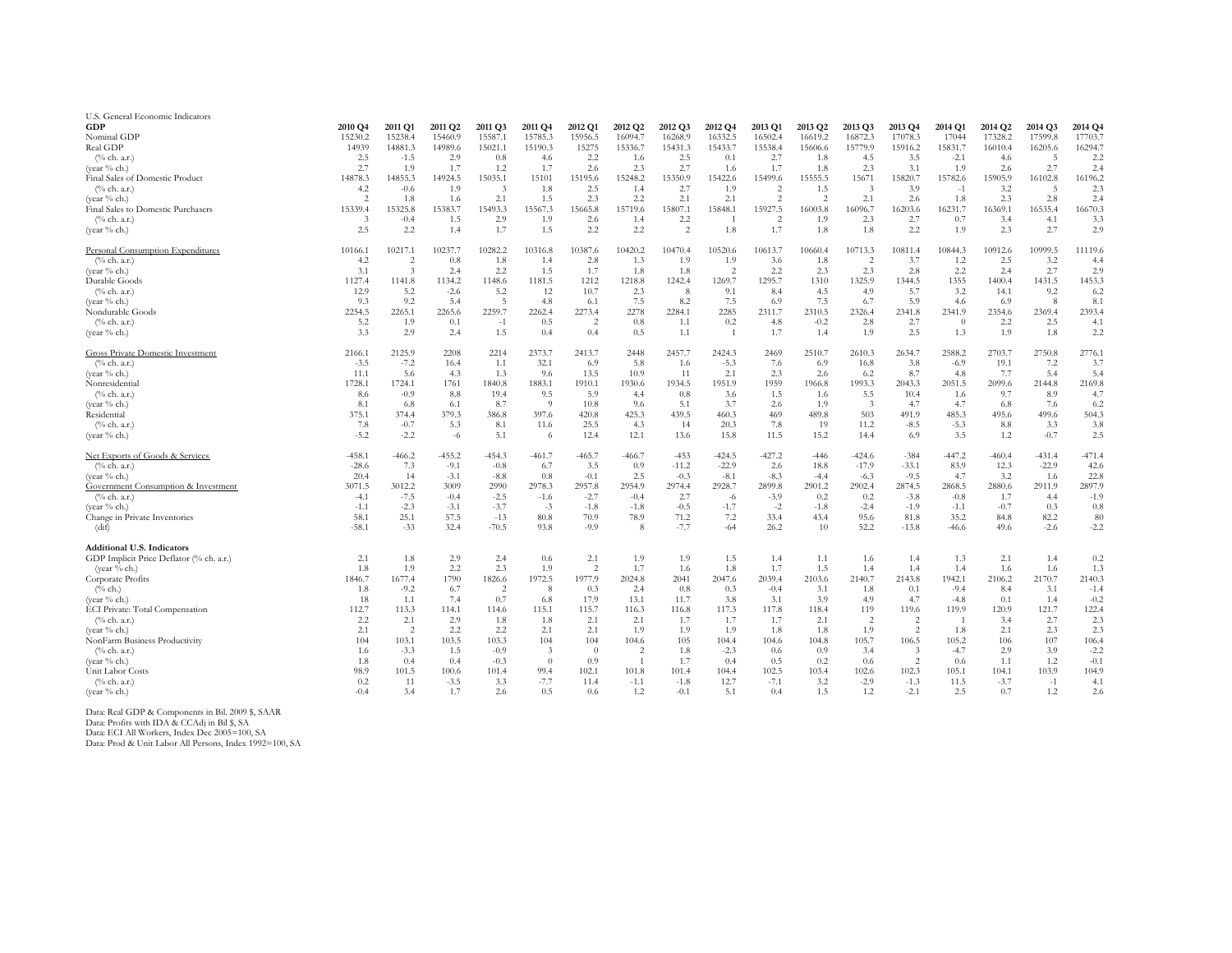| U.S. Employment                                     |                                                                                                                                                          |                |                |                |                |                |                |                |                 |                |                |                |                |                |                |                         |                |
|-----------------------------------------------------|----------------------------------------------------------------------------------------------------------------------------------------------------------|----------------|----------------|----------------|----------------|----------------|----------------|----------------|-----------------|----------------|----------------|----------------|----------------|----------------|----------------|-------------------------|----------------|
| Payroll Survey: Current Employment Statistics (CES) | Nov 2013 Dec 2013 Jan 2014 Feb 2014 Mar 2014 Apr 2014 May 2014 Jun 2014 Jul 2014 Aug 2014 Sep 2014 Oct 2014 Nov 2014 Dec 2014 Jan 2015 Feb 2015 Mar 2015 |                |                |                |                |                |                |                |                 |                |                |                |                |                |                |                         |                |
| Total                                               | 137,367                                                                                                                                                  | 137,476        | 137,642        | 137,830        | 138,055        | 138,385        | 138,621        |                | 138,907 139,156 | 139,369        | 139,619        | 139,840        | 140,263        | 140,592        | 140,793        | 141,057                 | 141,183        |
| (dif)                                               | 317                                                                                                                                                      | 109            | 166            | 188            | 225            | 330            | 236            | 286            | 249             | 213            | 250            | 221            | 423            | 329            | 201            | 264                     | 126            |
| Private                                             | 115,524                                                                                                                                                  | 115,648        | 115,831        | 116,006        | 116,229        | 116,542        | 116,780        | 117,052        | 117,295         | 117,504        | 117,739        | 117,957        | 118,371        | 118,690        | 118,892        | 119,156                 | 119,285        |
| (dif)                                               | 303                                                                                                                                                      | 124            | 183            | 175            | 223            | 313            | 238            | 272            | 243             | 209            | 235            | 218            | 414            | 319            | 202            | 264                     | 129            |
| Financial Activities                                | 7,912                                                                                                                                                    | 7,914          | 7,918          | 7,931          | 7,933          | 7,942          | 7,951          | 7,968          | 7,984           | 7,997          | 8,007          | 8,014          | 8,042          | 8,049          | 8,068          | 8,075                   | 8,083          |
| (dif)                                               | 3                                                                                                                                                        | $\overline{c}$ | $\overline{4}$ | 13             | $\overline{2}$ | 9              | $\Omega$       | 17             | 16              | 13             | 10             |                | 28             | -7             | 19             | $\overline{7}$          | 8              |
| Finance & Insurance                                 | 5,898                                                                                                                                                    | 5,899          | 5,898          | 5,908          | 5,906          | 5,907          | 5,914          | 5,923          | 5,933           | 5,944          | 5,952          | 5,956          | 5,975          | 5,979          | 5,996          | 5,999                   | 6,006          |
| (dif)                                               | $\overline{1}$                                                                                                                                           | -1             | $-1$           | 10             | $-2$           | -1             | $\overline{7}$ | $\overline{9}$ | 11              | 11             | 8              | $\overline{4}$ | 18             | $\overline{4}$ | 17             | $\overline{4}$          | $\overline{7}$ |
| Securities                                          | 868                                                                                                                                                      | 871            | 873            | 874            | 875            | 876            | 878            | 878            | 883             | 886            | 887            | 890            | 891            | 888            | 892            | 893                     | 893            |
| (dif)                                               | $\theta$                                                                                                                                                 | 3              | $\overline{c}$ |                | $\overline{1}$ | $\overline{1}$ | $\overline{2}$ | $-1$           | 5               | 3              | $\overline{c}$ | 3              | $\Omega$       | $-3$           | $\overline{4}$ | $\mathbf{1}$            | $\theta$       |
| Banking                                             | 2,594                                                                                                                                                    | 2,587          | 2,580          | 2,575          | 2,569          | 2,564          | 2,563          | 2,564          | 2,563           | 2,564          | 2,563          | 2,560          | 2,564          | 2,566          | 2,569          | 2,567                   | 2,568          |
| (dif)                                               | $-7$                                                                                                                                                     | $-7$           | $-7$           | $-4$           | $-6$           | $-5$           | $-1$           | $\overline{1}$ | $-1$            | $\overline{1}$ | $-1$           | $-3$           | $\overline{4}$ | $\overline{c}$ | 3              | $-1$                    | $\theta$       |
| Real Estate & Rental & Leasing                      | 2,014                                                                                                                                                    | 2,015          | 2,020          | 2,023          | 2,027          | 2,035          | 2,037          | 2,045          | 2,051           | 2,052          | 2,055          | 2,057          | 2,067          | 2,071          | 2,072          | 2,076                   | 2,077          |
| (dif)                                               | $\overline{1}$                                                                                                                                           | $\overline{1}$ | 6              | 3              | $\overline{4}$ | 8              | $\overline{2}$ | $\overline{9}$ | 6               | 2              | $\mathfrak{Z}$ | $\overline{c}$ | 10             | $\overline{3}$ | 2              | $\overline{4}$          | 1              |
| Information                                         | 2,728                                                                                                                                                    | 2,724          | 2,724          | 2,720          |                | 2,728          | 2,723          |                | 2,740           | 2,753          | 2,757          | 2,754          | 2,761          |                | 2,773          |                         | 2,782          |
| (dif)                                               | 7                                                                                                                                                        | $-4$           | $\theta$       | $-4$           | 2,723<br>3     | 5              | $-5$           | 2,735<br>12    | 5               | 13             | $\overline{4}$ | $-3$           | 7              | 2,767<br>6     | 6              | 2,780<br>$\overline{7}$ | 2              |
| Professional & Business Services                    |                                                                                                                                                          |                | 18,771         |                | 18,879         | 18,951         | 19,005         | 19,079         | 19,124          |                | 19,231         | 19,271         |                | 19,439         | 19,459         | 19,501                  | 19,541         |
|                                                     | 18,737                                                                                                                                                   | 18,735         |                | 18,840         |                |                |                |                |                 | 19,180         |                |                | 19,367         |                |                |                         |                |
| (dif)                                               | 66                                                                                                                                                       | $-2$           | 36             | 69             | 39             | 72             | 54             | 74             | 45              | 56             | 51             | 40             | 96             | 72             | 20             | 42                      | 40             |
| Educational & Health Services                       | 21,231                                                                                                                                                   | 21,230         | 21,249         | 21,279         | 21,314         | 21,353         | 21,409         | 21,452         | 21,497          | 21,539         | 21,585         | 21,613         | 21,664         | 21,718         | 21,760         | 21,817                  | 21,855         |
| (dif)                                               | 43                                                                                                                                                       | $-1$           | 19             | 30             | 35             | 39             | 56             | 43             | 45              | 42             | 46             | 28             | 51             | 54             | 42             | 57                      | 38             |
| Leisure & Hospitality                               | 14,442                                                                                                                                                   | 14,466         | 14,494         | 14,526         | 14,565         | 14,610         | 14,667         | 14,698         | 14,721          | 14,746         | 14,795         | 14,850         | 14,892         | 14,948         | 14,972         | 15,042                  | 15,055         |
| (dif)                                               | 47                                                                                                                                                       | 24             | 28             | 32             | 39             | 45             | 57             | 31             | 23              | 25             | 49             | 55             | 42             | 56             | 24             | 70                      | 13             |
| Other Services                                      | 5,513                                                                                                                                                    | 5,526          | 5,536          | 5,538          | 5,552          | 5,567          | 5,572          | 5,568          | 5,573           | 5,585          | 5,582          | 5,589          | 5,605          | 5,611          | 5,616          | 5,625                   | 5,625          |
| (dif)                                               | $\overline{4}$                                                                                                                                           | 13             | 10             | $\overline{c}$ | 14             | 15             | -5             | $-4$           | -5              | 12             | $-3$           | -7             | 16             | 6              | 5              | 9                       | $\theta$       |
| Trade, Transportation & Utilities                   | 26,065                                                                                                                                                   | 26,159         | 26,155         | 26,141         | 26,190         | 26,260         | 26,297         | 26,362         | 26,413          | 26,427         | 26,467         | 26,517         | 26,615         | 26,669         | 26,704         | 26,756                  | 26,797         |
| (dif)                                               | 64                                                                                                                                                       | 94             | $-4$           | $-14$          | 49             | 70             | 37             | 65             | 51              | 14             | 40             | 50             | 98             | 54             | 35             | 52                      | 41             |
| Manufacturing                                       | 12,072                                                                                                                                                   | 12,086         | 12,102         | 12,122         | 12,131         | 12,142         | 12,154         | 12,177         | 12,191          | 12,205         | 12,214         | 12,237         | 12,282         | 12,301         | 12,318         | 12,320                  | 12,319         |
| (dif)                                               | 32                                                                                                                                                       | 14             | -16            | 20             | 9              | 11             | 12             | 23             | 14              | 14             | 9              | 23             | 45             | 19             | 17             | 2                       | $-1$           |
| Construction                                        | 5,953                                                                                                                                                    | 5,937          | 6,006          | 6,032          | 6,062          | 6,103          | 6,114          | 6,121          | 6,152           | 6,169          | 6,191          | 6,201          | 6,231          | 6,275          | 6,316          | 6,345                   | 6,344          |
| (dif)                                               | 35                                                                                                                                                       | $-16$          | 69             | 26             | 30             | 41             | 11             |                | 31              | 17             | 22             | 10             | 30             | 44             | 41             | 29                      | $-1$           |
| Government                                          | 21,843                                                                                                                                                   | 21,828         | 21,811         | 21,824         | 21,826         | 21,843         | 21,841         | 21,855         | 21,861          | 21,865         | 21,880         | 21,883         | 21,892         | 21,902         | 21,901         | 21,901                  | 21,898         |
| (dif)                                               | 14                                                                                                                                                       | $-15$          | $-17$          | 13             | $\overline{c}$ | 17             | $-2$           | 14             | 6               | $\overline{4}$ | 15             | 3              | $\Omega$       | 10             | $-1$           | $\Omega$                | $-3$           |
| <b>Other Employment Data</b>                        |                                                                                                                                                          |                |                |                |                |                |                |                |                 |                |                |                |                |                |                |                         |                |
| Unemployment Rate                                   | 7                                                                                                                                                        | 6.7            | 6.6            | 6.7            | 6.6            | 6.2            | 6.3            | 6.1            | 6.2             | 6.1            | 5.9            | 5.7            | 5.8            | 5.6            | 5.7            | 5.5                     | 5.5            |
| (dif)                                               | $-0.2$                                                                                                                                                   | $-0.3$         | $-0.1$         | 0.1            | $-0.1$         | $-0.4$         | 0.1            | $-0.2$         | 0.1             | $-0.1$         | $-0.2$         | $-0.2$         | 0.1            | $-0.2$         | 0.1            | $-0.2$                  | $\theta$       |
| Avg. Weekly Hours: Private (CES)                    | 34.5                                                                                                                                                     | 34.3           | 34.4           | 34.4           | 34.5           | 34.5           | 34.5           | 34.5           | 34.5            | 34.5           | 34.5           | 34.6           | 34.6           | 34.6           | 34.6           | 34.6                    | 34.5           |
| (dif)                                               | 0.1                                                                                                                                                      | $-0.2$         | 0.1            | $\theta$       | 0.1            | $\theta$       | $\theta$       | $\Omega$       | $\Omega$        | $\theta$       | $\overline{0}$ | 0.1            | $\theta$       | $\theta$       | $\theta$       | $\theta$                | $-0.1$         |
| Avg. Wk. Earnings: Private (CES)                    | 834                                                                                                                                                      | 829            | 833            | 836            | 840            | 840            | 842            | 844            | 844             | 847            | 847            | 851            | 854            | 852            | 857            | 858                     | 858            |
| (dif)                                               | 4.8                                                                                                                                                      | $-4.5$         | 3.8            | 2.8            | 3.8            | $\overline{0}$ | 2.1            | 2.1            | 0.4             | 2.8            | $\overline{0}$ | 3.8            | 3.1            | $-2.1$         | 4.9            | $\overline{1}$          | $-0.1$         |
| Initial Claims, SA                                  | 1,656                                                                                                                                                    | 1,409          | 1,341          | 1,352          | 1,609          | 1,281          | 1,563          | 1,261          | 1,190           | 1,503          | 1,180          | 1,125          | 1,474          | 1,163          | 1,476          | 1,224                   | 1,138          |
| (dif)                                               | 246                                                                                                                                                      | $-247$         | $-68$          | -11            | 257            | $-328$         | 282            | $-302$         | $-71$           | 313            | $-323$         | $-55$          | 349            | $-311$         | 313            | $-252$                  | $-86$          |
| Continued Claims, SA                                | 2,837                                                                                                                                                    | 2,879          | 2,929          | 2,921          | 2,824          | 2,713          | 2,631          | 2,572          | 2,519           | 2,510          | 2,415          | 2,372          | 2,390          | 2,406          | 2,412          | 2,419                   | 2,361          |
| (dif)                                               | $-52$                                                                                                                                                    | 42             | 50             | $-7$           | $-97$          | $-111$         | $-82$          | $-59$          | $-53$           | $-9$           | $-95$          | $-43$          | 18             | 15             | -6             | 8                       | $-59$          |
| ISM Employment Diffusion Index, SA                  | 55.4                                                                                                                                                     | 55.8           | 52.3           | 52.3           | 51.1           | 54.7           | 52.8           | 52.8           | 58.2            | 58.1           | 54.6           | 55.2           | 54.6           | 56             | 54.1           | 51.4                    | 50             |
| (dif)                                               | 1.1                                                                                                                                                      | 0.4            | $-3.5$         | $\theta$       | $-1.2$         | 3.6            | $-1.9$         | $\Omega$       | 5.4             | $-0.1$         | $-3.5$         | 0.6            | $-0.6$         | 1.4            | $-1.9$         | $-2.7$                  | $-1.4$         |
| ISM Non-Mfg. Emp. Index, SA                         | 54.5                                                                                                                                                     | 55.6           | 56.4           | 47.5           | 53.6           | 51.3           | 52.4           | 54.4           | 56              | 57.1           | 58.5           | 58.3           | 56.3           | 55.7           | 51.6           | 56.4                    | 56.6           |
| (dif)                                               | $-1.5$                                                                                                                                                   | 1.1            | 0.8            | $-8.9$         | 6.1            | $-2.3$         | 1.1            | $\overline{2}$ | 1.6             | 1.1            | 1.4            | $-0.2$         | $-2$           | $-0.6$         | $-4.1$         | 4.8                     | 0.2            |
|                                                     |                                                                                                                                                          |                |                |                |                |                |                |                |                 |                |                |                |                |                |                |                         |                |

Data: CES and Claims in Ths.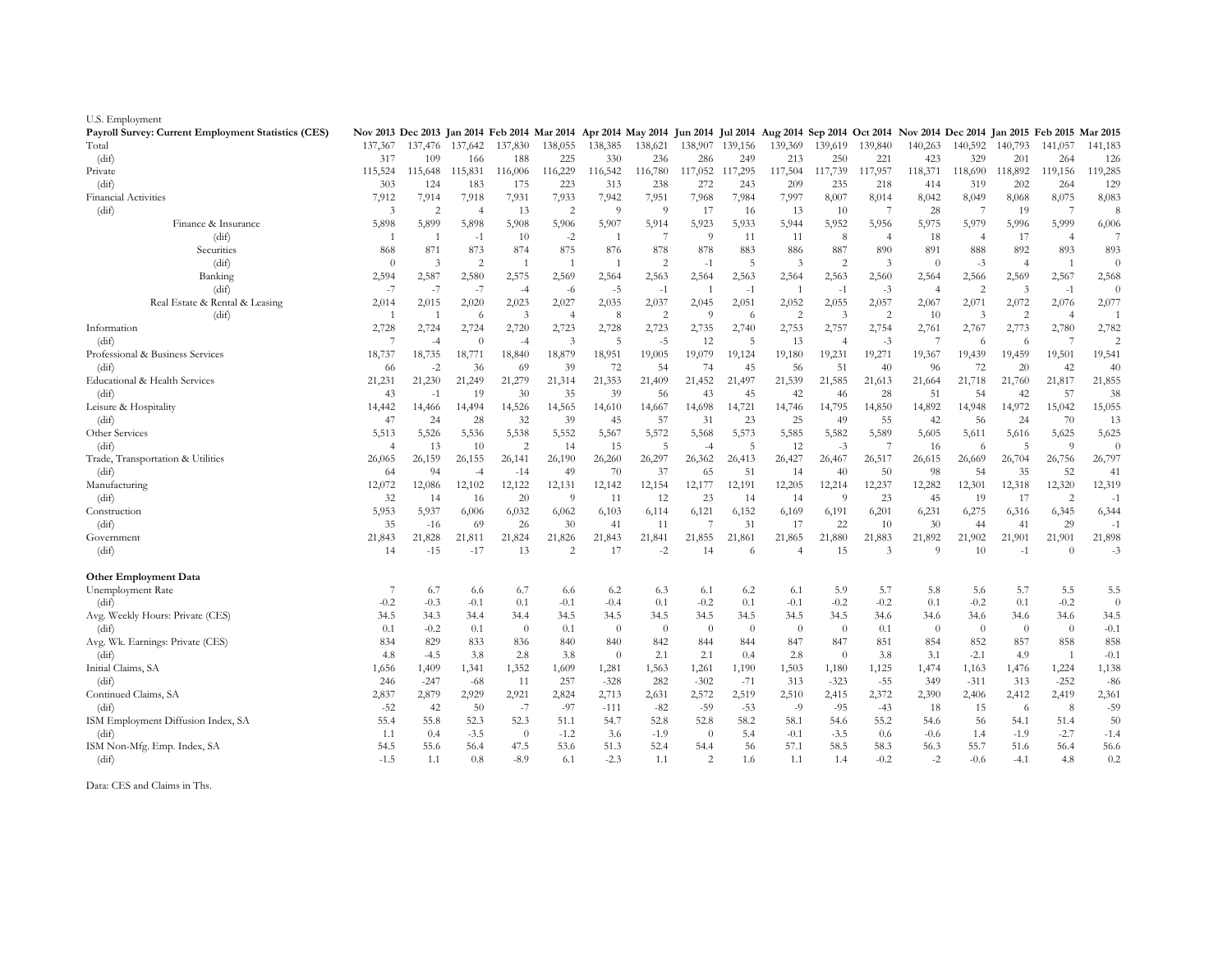| The U.S. Consumer & Housing Market                        |                   |                            |                   |                 |                |              |                |                |                 |                       |                |                |                |                                     |               |                 |                 |
|-----------------------------------------------------------|-------------------|----------------------------|-------------------|-----------------|----------------|--------------|----------------|----------------|-----------------|-----------------------|----------------|----------------|----------------|-------------------------------------|---------------|-----------------|-----------------|
| Personal Income, Consumption and Credit                   |                   | Oct 2013 Nov 2013 Dec 2013 |                   | <b>Jan 2014</b> | Feb 2014       | Mar 2014     | Apr 2014       | May 2014       | <b>Jun 2014</b> | <b>Jul 2014</b>       | Aug 2014       |                |                | Sep 2014 Oct 2014 Nov 2014 Dec 2014 |               | <b>Jan 2015</b> | Feb 2015        |
| Total Personal Income                                     | 14288.8           | 14326.5                    | 14320             | 14398.7         | 14482.9        | 14572.6      | 14607.6        | 14657          | 14716.8         | 14762.7               | 14821          | 14850          | 14902.1        | 14961.6                             | 15010.5       | 15072.3         | 15130.9         |
| $(\%$ ch.)                                                | $-0.1$            | 0.3                        | $\overline{0}$    | 0.5             | 0.6            | 0.6          | 0.2            | 0.3            | 0.4             | 0.3                   | 0.4            | 0.2            | 0.4            | 0.4                                 | 0.3           | 0.4             | 0.4             |
| (year % ch.)                                              | 1.8               | 0.7                        | $-2.1$            | 3.7             | 3.4            | 3.7          | 3.8            | 3.7            | 3.7             | 4.1                   | $\overline{4}$ | 3.8            | 4.3            | 4.4                                 | 4.8           | 4.7             | 4.5             |
| Disposable Personal Income                                | 12611.2<br>$-0.2$ | 12635.1<br>0.2             | 12624.8<br>$-0.1$ | 12698.5<br>0.6  | 12771.3        | 12849        | 12891.7<br>0.3 | 12943.2        | 13000.7<br>0.4  | 13028.6               | 13068.4        | 13086.5<br>0.1 | 13123.2<br>0.3 | 13163.8                             | 13204.1       | 13265.6<br>0.5  | 13319.8         |
| $(\%$ ch.)<br>(vear % ch.)                                | 0.9               | $-0.2$                     | $-3.1$            | 3.6             | 0.6<br>3.3     | 0.6<br>3.6   | 3.9            | 0.4<br>3.8     | 3.8             | 0.2<br>$\overline{4}$ | 0.3<br>3.8     | 3.6            | 4.1            | 0.3<br>4.2                          | 0.3<br>4.6    | 4.5             | 0.4<br>4.3      |
| Wage Rate (\$)                                            | 52431             | 52602                      | 52475             | 52908           | 53245          | 53588        | 53351          | 53301          | 53298           | 53454                 | 53733          | 53786          | 53862          | 54108                               | 54050         | 54309           | 54377           |
| $(\%$ ch.)                                                | $\Omega$          | 0.3                        | $-0.2$            | 0.8             | 0.6            | 0.6          | $-0.4$         | $-0.1$         | $\theta$        | 0.3                   | 0.5            | 0.1            | 0.1            | 0.5                                 | $-0.1$        | 0.5             | 0.1             |
| (year % ch.)                                              | 0.9               | 0.1                        | $-1.3$            | 2.6             | 2.4            | 2.8          | 2.3            | 2.1            | 1.7             | 2.6                   | 2.7            | 2.6            | 2.7            | 2.9                                 | $\mathcal{R}$ | 2.6             | 2.1             |
| Personal Consumption Expenditures (PCE)                   | 11602.1           | 11671.5                    | 11686.3           | 11663.9         | 11714.4        | 11807.1      | 11825.2        | 11864.3        | 11922.6         | 11944.4               | 12017          | 12044.6        | 12096.4        | 12142.2                             | 12122         | 12093.5         | 12105.3         |
| $(\%$ ch.)                                                | 0.4               | 0.6                        | 0.1               | $-0.2$          | 0.4            | $0.8\,$      | 0.2            | 0.3            | 0.5             | 0.2                   | 0.6            | 0.2            | 0.4            | 0.4                                 | $-0.2$        | $-0.2$          | 0.1             |
| (year % ch.)                                              | 3.6               | $\overline{4}$             | 3.9               | 3.2             | $\ddot{3}$     | 3.8          | $\overline{4}$ | $\overline{4}$ | $\overline{4}$  | $\overline{4}$        | 4.4            | 4.2            | 4.3            | $\overline{4}$                      | 3.7           | 3.7             | 3.3             |
| Consumer Installment Credit: Total Outstanding            | 3073.8            | 3082.1                     | 3097.9            | 3113.9          | 3129.4         | 3148.6       | 3175.2         | 3194.9         | 3213.4          | 3236.2                | 3250.8         | 3268.1         | 3284.1         | 3298.5                              | 3317          | 3327.8          | 3343.4          |
| $(\%$ ch. a.r.)                                           | 6.9               | 3.3                        | 6.3               | 6.4             | 6.1            | 7.6          | 10.7           | 7.7            | 7.2             | 8.9                   | 5.5            | 6.6            | -6             | 5.4                                 | 6.9           | $\overline{4}$  | 5.7             |
| (year % ch.)                                              | 6.1               | 5.8                        | -6                | 5.9             | 5.8            | 6.1          | 6.5            | 6.6            | 6.8             | $\overline{7}$        | 6.9            | 6.9            | 6.8            | -7                                  | 7.1           | 6.9             | 6.8             |
| Personal Saving as a % of Disposable Personal Income, (%) | 4.7               | 4.3                        | 4.1               | 4.9             | 5              | 4.8          | -5             | 5.1            | 5.1             | 5.1                   | 4.7            | 4.6            | 4.5            | 4.4                                 | 4.9           | 5.5             | 5.8             |
| <b>Retail Sales</b>                                       |                   |                            |                   |                 |                |              |                |                |                 |                       |                |                |                |                                     |               |                 |                 |
| Total Retail Sales & Food Services                        | 426.8             | 427.1                      | 428.9             | 424.3           | 429.5          | 435.9        | 436.7          | 438.6          | 440.3           | 441.5                 | 444.2          | 443.8          | 445.3          | 447.1                               | 443.2         | 439.6           | 437.6           |
| $(\%$ ch.                                                 | 0.6               | 0.1                        | 0.4               | $-1.1$          | 1.2            | 1.5          | 0.2            | 0.4            | 0.4             | 0.3                   | 0.6            | $-0.1$         | 0.3            | 0.4                                 | $-0.9$        | $-0.8$          | $-0.5$          |
| (year % ch.)                                              | $\overline{4}$    | 3.6                        | 3.7               | 1.9             | 2.1            | 4.5          | 4.7            | 4.6            | 4.4             | 4.1                   | -5             | 4.6            | 4.3            | 4.7                                 | 3.3           | 3.6             | 1.9             |
| excl. Food Services & Drinking Places                     | 381.3             | 380.7                      | 383.1             | 379             | 383.5          | 389.1        | 390.1          | 391.5          | 393.1           | 394                   | 396.3          | 395.5          | 396.2          | 397.7                               | 393.2         | 389.7           | 387.5           |
| $(\%$ ch.                                                 | 0.5               | $-0.2$                     | 0.6               | $-1.1$          | 1.2            | 1.5          | 0.3            | 0.4            | 0.4             | 0.2                   | 0.6            | $-0.2$         | 0.2            | 0.4                                 | $-1.1$        | $-0.9$          | $-0.5$          |
| (year % ch.)                                              | $\overline{4}$    | 3.5                        | 3.9               | 2               | $\overline{c}$ | 4.5          | 4.8            | 4.4            | 4.1             | 3.8                   | 4.8            | 4.2            | 3.9            | 4.5                                 | 2.6           | 2.8             | 1.1             |
| excl. Autos & Gasoline Stations<br>$(\%$ ch.)             | 298<br>0.5        | 298.3<br>0.1               | 299.4<br>0.3      | 296.5<br>$-0.9$ | 299<br>0.8     | 303.1<br>1.4 | 303.5<br>0.1   | 304.6<br>0.3   | 306.7<br>0.7    | 307.2<br>0.2          | 309<br>0.6     | 309.7<br>0.2   | 311.5<br>0.6   | 313.5<br>0.6                        | 313.7<br>0.1  | 313.5<br>$-0.1$ | 312.6<br>$-0.3$ |
| (year % ch.)                                              | $\overline{4}$    | 3.4                        | 3.2               | 1.3             | 2              | 3.9          | 3.8            | 3.8            | 4.6             | $\overline{4}$        | 4.8            | 4.4            | 4.5            | 5.1                                 | 4.8           | 5.7             | 4.5             |
| <b>TCB Consumer Confidence Index</b>                      |                   |                            |                   |                 |                |              |                |                |                 |                       |                |                |                |                                     |               |                 |                 |
| Overall                                                   | 72.4              | 72                         | 77.5              | 79.4            | 78.3           | 83.9         | 81.7           | 82.2           | 86.4            | 90.3                  | 93.4           | 89             | 94.1           | 91                                  | 93.1          | 103.8           | 98.8            |
| (dif)                                                     | $-7.8$            | $-0.3$                     | 5.5               | 1.9             | $-1.1$         | 5.6          | $-2.1$         | 0.5            | 4.2             | $\overline{4}$        | 3.1            | $-4.4$         | -5             | $-3$                                | 2             | 10.7            | $-5$            |
| <b>Present Situation</b>                                  | 72.6              | 73.5                       | 75.3              | 77.3            | 81             | 82.5         | 78.5           | 80.3           | 86.3            | 87.9                  | 93.9           | 93             | 94.4           | 93.7                                | 99.9          | 113.9           | 112.1           |
| (dif)                                                     | $-0.9$            | 0.9                        | 1.8               | 2               | 3.7            | 1.5          | $-4.1$         | 1.8            | -6              | 1.6                   | -6             | $-0.9$         | 1.3            | $-0.7$                              | 6.2           | 14              | $-1.8$          |
| Expectations                                              | 72.2              | 71.1                       | 79                | 80.8            | 76.5           | 84.8         | 83.9           | 83.5           | 86.4            | 91.9                  | 93.1           | 86.4           | 93.8           | 89.3                                | 88.5          | 97              | 90              |
| (dif)                                                     | $-12.5$           | $-1.2$                     | 8                 | 1.8             | $-4.3$         | 8.2          | $-0.9$         | $-0.4$         | 2.9             | 5.5                   | 1.2            | $-6.7$         | 7.5            | $-4.6$                              | $-0.8$        | 8.5             | $-7.1$          |
| The Reuters/UM Index of Consumer Sentiment                |                   |                            |                   |                 |                |              |                |                |                 |                       |                |                |                |                                     |               |                 |                 |
| Overall                                                   | 73.2              | 75.1                       | 82.5              | 81.2            | 81.6           | 80           | 84.1           | 81.9           | 82.5            | 81.8                  | 82.5           | 84.6           | 86.9           | 88.8                                | 93.6          | 98.1            | 93.6            |
| (dif)                                                     | $-4.3$            | 1.9                        | 7.4               | $-1.3$          | 0.4            | $-1.6$       | 4.1            | $-2.2$         | 0.6             | $-0.7$                | 0.7            | 2.1            | 2.3            | 1.9                                 | 4.8           | 4.5             | $-4.5$          |
| Expectations                                              | 62.5              | 66.8                       | 72.1              | 71.2            | 72.7           | 70           | 74.7           | 73.7           | 73.5            | 71.8                  | 71.3           | 75.4           | 79.6           | 79.9                                | 86.4          | 91              | 87.5            |
| (dif)                                                     | $-5.3$            | 4.3                        | 5.3               | $-0.9$          | 1.5            | $-2.7$       | 4.7            | $-1$           | $-0.2$          | $-1.7$                | $-0.5$         | 4.1            | 4.2            | 0.3                                 | 6.5           | 4.6             | $-3.5$          |
| <b>Housing Market</b>                                     |                   |                            |                   |                 |                |              |                |                |                 |                       |                |                |                |                                     |               |                 |                 |
| New Single-Family Homes Sold                              | 450               | 445                        | 442               | 457             | 432            | 403          | 413            | 458            | 409             | 399                   | 448            | 456            | 469            | 448                                 | 479           | 500             | 539             |
| $(\%$ ch.)                                                | 12.8              | $-1.1$                     | $-0.7$            | 3.4             | $-5.5$         | $-6.7$       | 2.5            | 10.9           | $-10.7$         | $-2.4$                | 12.3           | 1.8            | 2.9            | $-4.5$                              | 6.9           | 4.4             | 7.8             |
| Existing Single-Family Homes Sold                         | 4500              | 4230                       | 4300              | 4110            | 4100           | 4140         | 4160           | 4310           | 4410            | 4470                  | 4420           | 4500           | 4540           | 4350                                | 4500          | 4280            | 4340            |
| $(\%$ ch.)                                                | $-3.2$            | $-6$                       | 1.7               | $-4.4$          | $-0.2$         | -1           | 0.5            | 3.6            | 2.3             | 1.4                   | $-1.1$         | 1.8            | 0.9            | $-4.2$                              | 3.4           | $-4.9$          | 1.4             |
| <b>Housing Starts</b>                                     | 936<br>8.5        | 1105                       | 1034<br>$-6.4$    | 897<br>$-13.2$  | 928<br>3.5     | 950<br>2.4   | 1063<br>11.9   | 984<br>$-7.4$  | 909             | 1098<br>20.8          | 963<br>$-12.3$ | 1028           | 1092           | 1015                                | 1081<br>6.5   | 1072<br>$-0.8$  | 908             |
| $\frac{6}{6}$ ch.<br>Housing Permits                      | 1067              | 18.1<br>1037               | 1022              | 974             | 1014           | 1010         | 1088           | 1002           | $-7.6$<br>992   | 1037                  | 1022           | 6.7<br>1039    | 6.2<br>1102    | $-7.1$<br>1060                      | 1060          | 1060            | $-15.3$<br>1102 |
| $(\%$ ch.)                                                | 7.5               | $-2.8$                     | $-1.4$            | $-4.7$          | 4.1            | $-0.4$       | 7.7            | $-7.9$         | $-1$            | 4.5                   | $-1.4$         | 1.7            | 6.1            | $-3.8$                              | $\theta$      | $\theta$        | $\overline{A}$  |
| Median New Single-Family Home Price                       | 264.3             | 277.1                      | 275.5             | 269.8           | 268.4          | 282.3        | 274.5          | 285.6          | 287             | 280.4                 | 291.7          | 261.5          | 299.4          | 302.7                               | 295.5         | 289.4           | 275.5           |
| $(\%$ ch.)                                                | $-2$              | 4.8                        | $-0.6$            | $-2.1$          | $-0.5$         | 5.2          | $-2.8$         | $\overline{4}$ | 0.5             | $-2.3$                | $\overline{4}$ | $-10.4$        | 14.5           | 1.1                                 | $-2.4$        | $-2.1$          | $-4.8$          |
| Median Existing Single-Family Home Price                  | 197.6             | 195.3                      | 197.7             | 187.9           | 188.8          | 196.5        | 201            | 212            | 223             | 222.5                 | 219.1          | 209.6          | 208            | 207.9                               | 209.2         | 198.6           | 204.2           |
| $(^{0}\!/_{0}$ ch.)                                       | $-0.5$            | $-1.2$                     | 1.2               | $-5$            | 0.5            | 4.1          | 2.3            | 5.5            | 5.2             | $-0.2$                | $-1.5$         | $-4.3$         | $-0.8$         | $\theta$                            | 0.6           | $-5.1$          | 2.8             |
|                                                           |                   |                            |                   |                 |                |              |                |                |                 |                       |                |                |                |                                     |               |                 |                 |

Data: Income & Consumption in Bil. \$, SAAR<br>Data: Credit & Retail Sales in Bil. \$, SA<br>Data: Home Sales, Starts & Permits in Ths., SAAR<br>Data: Home Prices in Ths. \$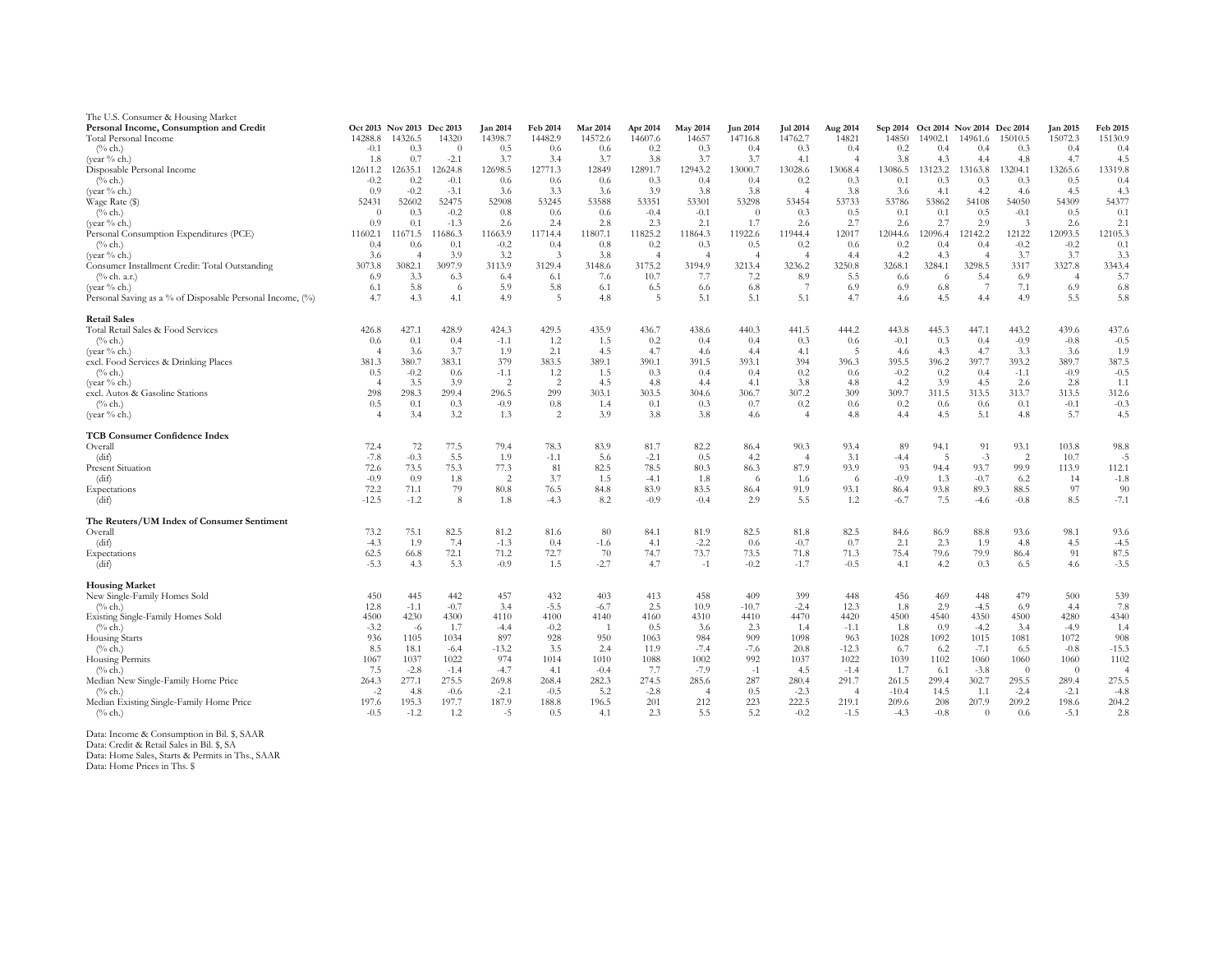| U.S. Price and Production                                        |                                                                                                                                                          |                |                |                |                |          |                |        |                |                |          |                |                |         |          |                |          |
|------------------------------------------------------------------|----------------------------------------------------------------------------------------------------------------------------------------------------------|----------------|----------------|----------------|----------------|----------|----------------|--------|----------------|----------------|----------|----------------|----------------|---------|----------|----------------|----------|
| Consumer Price Index, (1982-84=100, SA)                          | Oct 2013 Nov 2013 Dec 2013 Jan 2014 Feb 2014 Mar 2014 Apr 2014 May 2014 Jun 2014 Jul 2014 Aug 2014 Sep 2014 Oct 2014 Nov 2014 Dec 2014 Jan 2015 Feb 2015 |                |                |                |                |          |                |        |                |                |          |                |                |         |          |                |          |
| All Items                                                        | 233.9                                                                                                                                                    | 234            | 234.7          | 235.1          | 235.4          | 235.8    | 236.2          | 237    | 237.3          | 237.6          | 237.4    | 237.6          | 237.8          | 237.1   | 236.3    | 234.7          | 235.2    |
| $(\%$ ch.)                                                       | 0.1                                                                                                                                                      | 0.1            | 0.3            | 0.2            | 0.1            | 0.2      | 0.2            | 0.3    | 0.2            | 0.1            | $-0.1$   | 0.1            | 0.1            | $-0.3$  | $-0.3$   | $-0.7$         | 0.2      |
| (vear % ch.)                                                     | 0.9                                                                                                                                                      | 1.2            | 1.5            | 1.6            | 1.1            | 1.5      | $\overline{2}$ | 2.1    | $\overline{2}$ | $\overline{2}$ | 1.7      | 1.6            | 1.6            | 1.3     | 0.7      | $-0.2$         | $-0.1$   |
| Core (All Items Less Food & Energy)                              | 234.9                                                                                                                                                    | 235.3          | 235.6          | 236            | 236.2          | 236.6    | 237.1          | 237.7  | 238            | 238.2          | 238.3    | 238.7          | 239.1          | 239.3   | 239.4    | 239.9          | 240.2    |
| $(\%$ ch.)                                                       | 0.1                                                                                                                                                      | 0.2            | 0.2            | 0.1            | 0.1            | 0.2      | 0.2            | 0.2    | 0.1            | 0.1            | 0.1      | 0.1            | 0.2            | 0.1     | 0.1      | 0.2            | 0.2      |
| (year % ch.)                                                     | 1.7                                                                                                                                                      | 1.7            | 1.7            | 1.6            | 1.6            | 1.6      | 1.8            | 1.9    | 1.9            | 1.9            | 1.7      | 1.7            | 1.8            | 1.7     | 1.6      | 1.6            | 1.7      |
| Commodities                                                      | 187.7                                                                                                                                                    | 187.3          | 188.2          | 188.1          | 188            | 187.8    | 188.4          | 188.8  | 189.1          | 189.1          | 188.5    | 188.5          | 188.2          | 186.3   | 184      | 180            | 180.7    |
| $(\%$ ch.)                                                       | $-0.1$                                                                                                                                                   | $-0.2$         | 0.4            | $\Omega$       | $-0.1$         | $-0.1$   | 0.3            | 0.2    | 0.2            | $\theta$       | $-0.3$   | $\theta$       | $-0.2$         | $-1$    | $-1.2$   | $-2.2$         | 0.4      |
| (year % ch.)                                                     | $-1.2$                                                                                                                                                   | $-0.5$         | 0.3            | 0.3            | $-0.9$         | $-0.2$   | 0.9            | 1.2    | -1             | 0.9            | 0.4      | 0.4            | 0.3            | $-0.6$  | $-2.2$   | $-4.3$         | $-3.9$   |
| Services                                                         | 279.8                                                                                                                                                    | 280.4          | 280.9          | 281.8          | 282.4          | 283.4    | 283.7          | 284.8  | 285.3          | 285.7          | 285.9    | 286.3          | 286.9          | 287.4   | 288      | 288.7          | 289      |
| $(\%$ ch.)                                                       | 0.2                                                                                                                                                      | 0.2            | 0.2            | 0.3            | 0.2            | 0.4      | 0.1            | 0.4    | 0.2            | 0.1            | 0.1      | 0.1            | 0.2            | 0.2     | 0.2      | $0.2^{\circ}$  | 0.1      |
| (year $%$ ch.)                                                   | 2.4                                                                                                                                                      | 2.4            | 2.4            | 2.4            | 2.4            | 2.7      | 2.6            | 2.8    | 2.8            | 2.7            | 2.6      | 2.5            | 2.5            | 2.5     | 2.5      | 2.4            | 2.4      |
| <b>Personal Consumption Expenditures</b>                         |                                                                                                                                                          |                |                |                |                |          |                |        |                |                |          |                |                |         |          |                |          |
| PCE C-W Price Index, $(2009 = 100, SA)$                          | 107.7                                                                                                                                                    | 107.8          | 107.9          | 108            | 108.1          | 108.3    | 108.5          | 108.8  | 109            | 109.1          | 109.1    | 109.2          | 109.2          | 109     | 108.8    | 108.3          | 108.5    |
| $(\%$ ch.)                                                       | 0.1                                                                                                                                                      | 0.1            | 0.2            | 0.1            | 0.1            | 0.2      | 0.2            | 0.2    | 0.2            | 0.1            | $\Omega$ | 0.1            | $\overline{0}$ | $-0.2$  | $-0.2$   | $-0.4$         | 0.2      |
| (year % ch.)                                                     | 0.9                                                                                                                                                      | $\overline{1}$ | 1.2            | 1.2            | $\overline{1}$ | 1.2      | 1.5            | 1.7    | 1.6            | 1.6            | 1.5      | 1.4            | 1.4            | 1.2     | 0.8      | 0.2            | 0.3      |
|                                                                  |                                                                                                                                                          |                |                |                |                | 107.1    | 107.3          | 107.5  | 107.6          | 107.7          | 107.8    | 107.9          |                |         |          | 108.2          | 108.4    |
| PCE C-W Price Index Less Food & Energy, (2009 = 100, SA)         | 106.5                                                                                                                                                    | 106.6          | 106.7          | 106.8          | 106.9          |          |                |        |                |                |          |                | 108.1          | 108.1   | 108.1    |                | 0.1      |
| $(\%$ ch.)                                                       | 0.1                                                                                                                                                      | 0.1            | 0.1            | 0.1            | 0.1            | 0.1      | 0.2            | 0.2    | 0.2            | 0.1            | 0.1      | 0.1            | 0.1            | 0.1     | $\theta$ | 0.1            |          |
| (year $%$ ch.)                                                   | 1.3                                                                                                                                                      | 1.3            | 1.3            | 1.2            | 1.2            | 1.3      | 1.4            | 1.5    | 1.5            | 1.5            | 1.5      | 1.5            | 1.5            | 1.4     | 1.3      | 1.3            | 1.4      |
| <b>Producer Price Index</b>                                      |                                                                                                                                                          |                |                |                |                |          |                |        |                |                |          |                |                |         |          |                |          |
| Final Demand (Nov. 2009=100, SA)                                 | 109.6                                                                                                                                                    | 109.7          | 109.8          | 110.1          | 110.3          | 110.6    | 110.7          | 111    | 111.1          | 111.4          | 111.3    | 111.1          | 111.4          | 111.1   | 110.9    | 110            | 109.5    |
| $(\%$ ch.)                                                       | 0.2                                                                                                                                                      | 0.1            | 0.1            | 0.3            | 0.2            | 0.3      | 0.1            | 0.3    | 0.1            | 0.3            | $-0.1$   | $-0.2$         | 0.3            | $-0.3$  | $-0.2$   | $-0.8$         | $-0.5$   |
| (year % ch.)                                                     | 1.2                                                                                                                                                      | 1.2            | 1.2            | 1.4            | 1.3            | 1.7      | 1.9            | 2.2    | 1.9            | 1.9            | 1.8      | 1.6            | 1.6            | 1.3     | -1       | $-0.1$         | $-0.7$   |
| Final Demand Less Food, Energy & Trade Svcs. (Aug. 2013=100, SA) | 100.2                                                                                                                                                    | 100.4          | 100.6          | 100.8          | 101            | 101.1    | 101.2          | 101.3  | 101.5          | 101.6          | 101.8    | 101.8          | 101.8          | 101.9   | 102      | 101.7          | 101.7    |
| $(\%$ ch.)                                                       | 0.1                                                                                                                                                      | 0.2            | 0.2            | 0.2            | 0.2            | 0.1      | 0.1            | 0.1    | 0.2            | 0.1            | 0.2      | $\overline{0}$ | $\overline{0}$ | 0.1     | 0.1      | $-0.3$         | $\theta$ |
| (year $%$ ch.)                                                   | $\sim$                                                                                                                                                   | $\sim$         | $\sim$         | $\sim$         | $\sim$         | $\sim$   | $\sim$         | $\sim$ | $\sim$         | $\sim$         | 1.8      | 1.7            | 1.6            | 1.5     | 1.4      | 0.9            | 0.7      |
| West Texas Intermediate Oil Price, (\$ per Bbl)                  | 100.5                                                                                                                                                    | 93.9           | 97.6           | 94.6           | 100.8          | 100.8    | 102.1          | 102.2  | 105.8          | 103.6          | 96.5     | 93.2           | 84.4           | 75.8    | 59.3     | 47.2           | 50.6     |
| $(\%$ ch.)                                                       | $-5.4$                                                                                                                                                   | $-6.6$         | $\overline{4}$ | $-3.1$         | 6.6            | $\theta$ | 1.3            | 0.1    | 3.5            | $-2.1$         | $-6.8$   | $-3.4$         | $-9.5$         | $-10.2$ | $-21.8$  | $-20.4$        | 7.1      |
| Production                                                       |                                                                                                                                                          |                |                |                |                |          |                |        |                |                |          |                |                |         |          |                |          |
| Industrial Production, (Index 2002=100, SA)                      | 100.8                                                                                                                                                    | 101.4          | 101.6          | 101.3          | 102.3          | 103.1    | 103.2          | 103.7  | 104.1          | 104.5          | 104.5    | 105.2          | 105.1          | 106.3   | 106.2    | 105.8          | 105.9    |
| $(\%$ ch.)                                                       | 0.1                                                                                                                                                      | 0.6            | 0.2            | $-0.2$         | 0.9            | 0.8      | 0.1            | 0.5    | 0.4            | 0.3            | $\theta$ | 0.7            | $\overline{0}$ | 1.1     | $-0.1$   | $-0.4$         | 0.1      |
| Purchasing Managers Index                                        | 56.6                                                                                                                                                     | 57             | 56.5           | 51.3           | 54.3           | 54.4     | 55.3           | 55.6   | 55.7           | 56.4           | 58.1     | 56.1           | 57.9           | 57.6    | 55.1     | 53.5           | 52.9     |
| (dif)                                                            | 0.6                                                                                                                                                      | 0.4            | $-0.5$         | $-5.2$         | 3              | 0.1      | 0.9            | 0.3    | 0.1            | 0.7            | 1.7      | $-2$           | 1.8            | $-0.3$  | $-2.5$   | $-1.6$         | $-0.6$   |
| <b>Business Activity</b>                                         | 58.9                                                                                                                                                     | 55.3           | 54.3           | 56.3           | 54.6           | 53.4     | 60.9           | 62.1   | 57.5           | 62.4           | 65       | 62.9           | 60.5           | 63.4    | 58.6     | 61.5           | 59.4     |
| (dif)                                                            | 3.1                                                                                                                                                      | $-3.6$         | $-1$           | $\overline{2}$ | $-1.7$         | $-1.2$   | 7.5            | 1.2    | $-4.6$         | 4.9            | 2.6      | $-2.1$         | $-2.4$         | 2.9     | $-4.8$   | 2.9            | $-2.1$   |
| <b>Total New Orders</b>                                          | 231.1                                                                                                                                                    | 241.4          | 229.8          | 224            | 229.9          | 238.4    | 240.5          | 238.3  | 244.8          | 299.9          | 245      | 243.2          | 243.8          | 238.6   | 229.8    | 234.5          | 231.3    |
| $(\%$ ch.)                                                       | $-1.2$                                                                                                                                                   | 4.5            | $-4.8$         | $-2.5$         | 2.6            | 3.7      | 0.9            | $-0.9$ | 2.7            | 22.5           | $-18.3$  | $-0.7$         | 0.3            | $-2.2$  | $-3.7$   | $\overline{c}$ | $-1.4$   |
| (year % ch.)                                                     | 5.4                                                                                                                                                      | 11.2           | $-0.2$         | 1.7            | $-0.2$         | 11.5     | 7.3            | 2.9    | 0.4            | 33.7           | 8.7      | 3.9            | 5.5            | $-1.2$  | $\theta$ | 4.7            | 0.6      |
| <b>Excluding Defense</b>                                         | 220                                                                                                                                                      | 230.9          | 221.2          | 215.2          | 220.1          | 226.9    | 225.1          | 225.6  | 231.7          | 289.4          | 234.4    | 232            | 230.4          | 227.1   | 219.8    | 224.8          | 222.6    |
| $(\%$ ch.)                                                       | $-0.7$                                                                                                                                                   | 4.9            | $-4.2$         | $-2.7$         | 2.3            | 3.1      | $-0.8$         | 0.2    | 2.7            | 24.9           | $-19$    | $-1$           | $-0.7$         | $-1.4$  | $-3.2$   | 2.3            | $-1$     |
| (year % ch.)                                                     | 6.3                                                                                                                                                      | 12.7           | 6.3            | 2.4            | 0.2            | 9.9      | 5.2            | 1.8    | 0.6            | 35.8           | 9.1      | 4.7            | 4.7            | $-1.6$  | $-0.7$   | 4.4            | 1.1      |
| Inventory/Sales Ratios, SA                                       |                                                                                                                                                          |                |                |                |                |          |                |        |                |                |          |                |                |         |          |                |          |
| <b>Total Business</b>                                            | 1.29                                                                                                                                                     | 1.29           | 1.29           | 1.31           | 1.3            | 1.29     | 1.3            | 1.3    | 1.3            | 1.29           | 1.3      | 1.3            | 1.31           | 1.32    | 1.33     | 1.36           | 1.36     |
| Manufacturing                                                    | 1.3                                                                                                                                                      | 1.28           | 1.29           | 1.3            | 1.3            | 1.3      | 1.3            | 1.31   | 1.3            | 1.29           | 1.3      | 1.3            | 1.32           | 1.33    | 1.34     | 1.36           | 1.35     |
|                                                                  |                                                                                                                                                          |                |                |                |                |          |                |        |                |                |          |                |                |         |          |                |          |
| Data: Orders in Bil. \$, SA                                      |                                                                                                                                                          |                |                |                |                |          |                |        |                |                |          |                |                |         |          |                |          |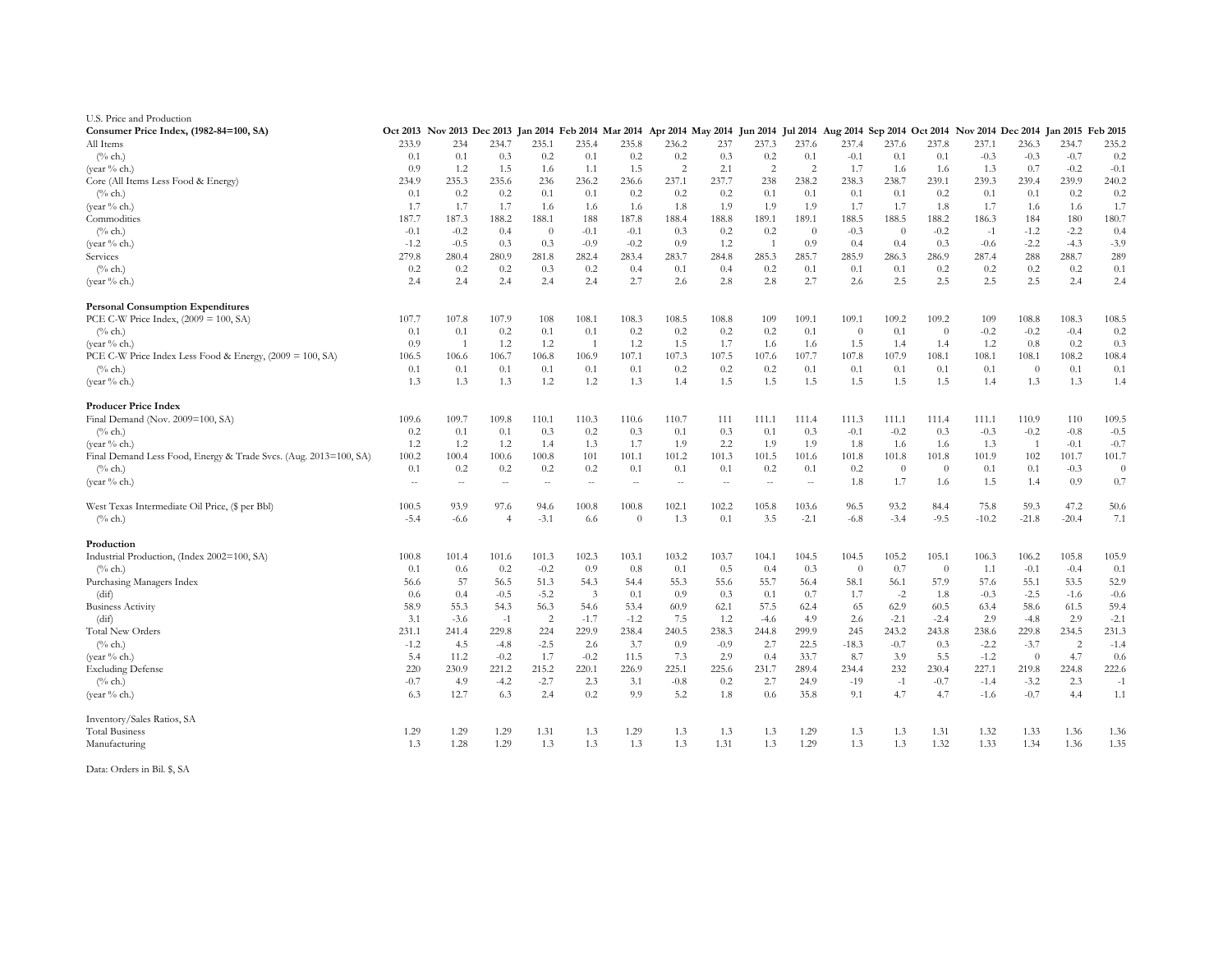| Rates & Trade                                        |                |                 |                 |                 |                 |                 |          |                   |                 |                 |                |          |                          |                   |                 |                 |                 |
|------------------------------------------------------|----------------|-----------------|-----------------|-----------------|-----------------|-----------------|----------|-------------------|-----------------|-----------------|----------------|----------|--------------------------|-------------------|-----------------|-----------------|-----------------|
| Rates                                                | Oct 2013       | <b>Nov 2013</b> | <b>Dec 2013</b> | <b>Jan 2014</b> | <b>Feb 2014</b> | <b>Mar 2014</b> |          | Apr 2014 May 2014 | <b>Jun 2014</b> | <b>Jul 2014</b> | Aug 2014       | Sep 2014 |                          | Oct 2014 Nov 2014 | <b>Dec 2014</b> | <b>Jan 2015</b> | <b>Feb 2015</b> |
| M2 Money Stock, (Bil. \$, SA)                        | 10920.4        | 10929.8         | 10984.9         | 11037.5         | 11118.5         | 11161.3         | 11217.4  | 11282.6           | 11330.7         | 11405.8         | 11443.6        | 11481.4  | 11521.6                  | 11564.7           | 11630.4         | 11706.4         | 11826.2         |
| (year $%$ ch.)                                       | 6.7            | 6.1             | 5.4             | 5.6             | 6.4             | 6.1             | 6.3      | 6.6               | 6.5             | 6.6             | 6.4            | 6.2      | 5.5                      | 5.8               | 5.9             | 6.1             | 6.4             |
| Discount Rate, (% P.A.)                              | 0.75           | 0.75            | 0.75            | 0.75            | 0.75            | 0.75            | 0.75     | 0.75              | 0.75            | 0.75            | 0.75           | 0.75     | 0.75                     | 0.75              | 0.75            | 0.75            | 0.75            |
| Federal Funds Target Rate, (%)                       | 0.13           | 0.13            | 0.13            | 0.13            | 0.13            | 0.13            | 0.13     | 0.13              | 0.13            | 0.13            | 0.13           | 0.13     | 0.13                     | 0.13              | 0.13            | 0.13            | 0.13            |
| Federal Funds Effective Rate, (% P.A.)               | 0.09           | 0.08            | 0.09            | 0.07            | 0.07            | 0.08            | 0.09     | 0.09              | 0.1             | 0.09            | 0.09           | 0.09     | 0.09                     | 0.09              | 0.12            | 0.11            | 0.11            |
| Prime Rate, (% P.A.)                                 | 3.25           | 3.25            | 3.25            | 3.25            | 3.25            | 3.25            | 3.25     | 3.25              | 3.25            | 3.25            | 3.25           | 3.25     | 3.25                     | 3.25              | 3.25            | 3.25            | 3.25            |
| 3-Month T-Bill Auction Average, (%)                  | 0.06           | 0.07            | 0.07            | 0.05            | 0.06            | $\sim$          | $\sim$   | $\sim$            | $\overline{a}$  | $\sim$          | $\sim$         | $\sim$   | $\overline{\phantom{a}}$ | $\sim$            | $\sim$          | $\sim$          | $\sim$          |
| 10-Year T-Bond Nominal, (% P.A.)                     | 2.62           | 2.72            | 2.9             | 2.86            | 2.71            | 2.72            | 2.71     | 2.56              | 2.6             | 2.54            | 2.42           | 2.53     | 2.3                      | 2.33              | 2.21            | 1.88            | 1.98            |
| 10-Year T-Bond minus FFunds Rate (Y.Curve)           | 253            | 264             | 281             | 279             | 264             | 264             | 262      | 247               | 250             | 245             | 233            | 244      | 221                      | 224               | 209             | 177             | 187             |
| Moodys AAA Corporate, (% P.A.)                       | 4.53           | 4.63            | 4.62            | 4.49            | 4.45            | 4.38            | 4.24     | 4.16              | 4.25            | 4.16            | 4.08           | 4.11     | 3.92                     | 3.92              | 3.79            | 3.46            | 3.61            |
| AAA minus 10-Year Bond                               | 191            | 191             | 172             | 163             | 174             | 166             | 153      | 160               | 165             | 162             | 166            | 158      | 162                      | 159               | 158             | 158             | 163             |
| Municipal Bond Yield Average, (%, Seasoned)          | 4.37           | 4.3             | 4.77            | 4.55            | 4.36            | 4.31            | 4.13     | 3.96              | 3.93            | 3.89            | 3.77           | 3.64     | 3.72                     | 3.58              | 3.47            | 3.32            | 3.49            |
| New York Stock Exchange Vol. (Mil.)                  | 22782          | 18970           | 20518           | 21393           | 20379           | 22363           | 21910    | 19503             | 21366           | 20238           | 17852          | 21684    | 29250                    | 19750             | 26228           | 23907           | 21359           |
| Dow Jones Industrials, (Index 1920=100, Monthly End) | 15546          | 16086           | 16577           | 15699           | 16322           | 16458           | 16581    | 16717             | 16827           | 16563           | 17098          | 17043    | 17391                    | 17828             | 17823           | 17165           | 18133           |
| S&P 500 Stock Price (Index 1941-43=10, Monthly Avg)  | 1720           | 1784            | 1808            | 1822            | 1817            | 1864            | 1864     | 1890              | 1947            | 1973            | 1962           | 1993     | 1937                     | 2045              | 2054            | 2028            | 2082            |
| Nasdaq Composite Index, (Index Feb 05 1971=100)      | 3848           | 3958            | 4076            | 4154            | 4199            | 4276            | 4119     | 4135              | 4333            | 4434            | 4465           | 4552     | 4403                     | 4688              | 4733            | 4674            | 4854            |
| Trade, (Bil. \$, SA)                                 |                |                 |                 |                 |                 |                 |          |                   |                 |                 |                |          |                          |                   |                 |                 |                 |
| <b>Total Exports</b>                                 | 194            | 194.9           | 192.8           | 192.7           | 188             | 194.2           | 194.6    | 196.8             | 196             | 197.9           | 198.6          | 195.2    | 198.7                    | 196.8             | 195             | 189.2           | 186.2           |
| $(\%$ ch.)                                           | $\overline{c}$ | 0.5             | $-1.1$          | $\theta$        | $-2.4$          | 3.3             | 0.2      | 1.2               | $-0.4$          | $\overline{1}$  | 0.4            | $-1.7$   | 1.8                      | $-1$              | $-0.9$          | $-3$            | $-1.6$          |
| (year % ch.)                                         | 5.7            | 4.6             | -1.6            | 2.8             | $\overline{0}$  | 3.9             | 3.6      | 5.1               | 2.9             | 4.2             | 4.2            | 2.6      | 2.4                      | $\overline{1}$    | 1.1             | $-1.8$          | $-1$            |
| <b>Total Imports</b>                                 | 233.1          | 230.9           | 230.2           | 231.6           | 229.9           | 237             | 240.2    | 240.1             | 237.4           | 238.5           | 238.5          | 238.6    | 240.6                    | 236.3             | 240.6           | 231.9           | 221.7           |
| $(\%$ ch.)                                           | 0.2            | $-0.9$          | $-0.3$          | 0.6             | $-0.7$          | 3.1             | 1.3      | $\theta$          | $-1.1$          | 0.5             | $\theta$       | $\theta$ | 0.9                      | $-1.8$            | 1.8             | $-3.6$          | $-4.4$          |
| (year % ch.)                                         | 3.2            | $-0.9$          | 1.2             | 0.8             | 0.1             | 5.9             | 5.3      | 3.5               | 4.6             | $\overline{4}$  | 3.6            | 2.6      | 3.2                      | 2.4               | 4.5             | 0.1             | $-3.6$          |
| Total Trade Balance                                  | $-39.1$        | $-36$           | $-37.4$         | $-38.8$         | $-41.9$         | $-42.8$         | $-45.6$  | $-43.2$           | $-41.4$         | $-40.7$         | $-39.9$        | $-43.4$  | $-41.9$                  | $-39.5$           | $-45.6$         | $-42.7$         | $-35.4$         |
| $(\%$ ch.)                                           | $-7.5$         | $-8$            | $\overline{4}$  | 3.9             | 7.9             | 2.1             | 6.5      | $-5.2$            | $-4.2$          | $-1.8$          | $-1.8$         | 8.6      | $-3.4$                   | $-5.7$            | 15.4            | $-6.4$          | $-16.9$         |
| (year % ch.)                                         | $-7.7$         | $-22.8$         | $-0.6$          | $-8$            | 0.3             | 15.7            | 12.8     | $-3.6$            | 13.3            | 3.1             | $\overline{1}$ | 2.6      | 7.2                      | 9.9               | 22              | 9.9             | $-15.4$         |
| Import Price Index, (2000=100, NSA)                  |                |                 |                 |                 |                 |                 |          |                   |                 |                 |                |          |                          |                   |                 |                 |                 |
| <b>Total Imports</b>                                 | 138.9          | 137.7           | 137.8           | 138.3           | 139.8           | 140.5           | 139.7    | 140.1             | 140.5           | 140.1           | 139            | 137.9    | 136                      | 133.5             | 130.1           | 126             | 126.2           |
| $(\%$ ch.)                                           | $-0.6$         | $-0.9$          | 0.1             | 0.4             | 1.1             | 0.5             | $-0.6$   | 0.3               | 0.3             | $-0.3$          | $-0.8$         | $-0.8$   | $-1.4$                   | $-1.8$            | $-2.5$          | $-3.2$          | 0.2             |
| (year % ch.)                                         | $-1.6$         | $-1.8$          | $-1.1$          | $-1.3$          | $-1.1$          | $-0.5$          | $-0.4$   | 0.5               | 1.2             | 0.9             | $-0.3$         | $-1.4$   | $-2.1$                   | $-3.1$            | $-5.6$          | $-8.9$          | $-9.7$          |
| <b>Excluding Fuels</b>                               | 119.1          | 119.1           | 119             | 119.3           | 119.3           | 119.7           | 119.7    | 119.7             | 119.6           | 119.7           | 119.7          | 119.5    | 119.4                    | 119.1             | 119             | 118.2           | 117.9           |
| $(\%$ ch.)                                           | 0.1            | $\Omega$        | $-0.1$          | 0.3             | $\overline{0}$  | 0.3             | $\theta$ | $\theta$          | $-0.1$          | 0.1             | $\theta$       | $-0.2$   | $-0.1$                   | $-0.3$            | $-0.1$          | $-0.7$          | $-0.3$          |
| (year % ch.)                                         | $-1.3$         | $-1.2$          | $-1.2$          | $-1.1$          | $-1.2$          | $-0.7$          | $-0.6$   | $-0.2$            | $\theta$        | 0.5             | 0.7            | 0.4      | 0.3                      | $\theta$          | $\overline{0}$  | $-0.9$          | $-1.2$          |
| Canada (% ch.)                                       | $-2.3$         | $-2.1$          | $-0.1$          | 1.9             | 5               | 1.7             | $-2.7$   | $-0.3$            | 0.7             | $-0.6$          | $-2.4$         | $-1$     | $-1.7$                   | $-3.2$            | $-5.9$          | $-5.6$          | $-1.4$          |
| Mexico (% ch.)                                       | $-1$           | $-1.1$          | 0.1             | 0.1             | $-0.3$          | 1.1             | $-0.1$   | $\theta$          | $-0.1$          | $-0.4$          | $-0.2$         | $-0.6$   | $-1.1$                   | $-1.2$            | $-1.9$          | $-2.6$          | $-0.2$          |
| European Union (% ch.)                               | 0.4            | 0.3             | $-0.2$          | 0.8             | 0.1             | 0.1             | 0.5      | 0.4               | 0.1             | 0.1             | 0.2            | $-1.6$   | $-0.3$                   | 0.4               | $-0.4$          | $-1.5$          | $-1.1$          |
| Japan (% ch.)                                        | $-0.2$         | $-0.1$          | $-0.3$          | $-0.2$          | $-0.1$          | 0.2             | $-0.2$   | $-0.1$            | $\theta$        | $-0.3$          | $\theta$       | $-0.1$   | $\Omega$                 | $-0.1$            | $-0.5$          | $-0.6$          | $-0.2$          |
| China (% ch.)                                        | $-0.1$         | 0.1             | 0.1             | $-0.1$          | 0.2             | $-0.1$          | $\theta$ | 0.3               | $\Omega$        | $-0.2$          | $-0.2$         | $\theta$ | $\Omega$                 | $-0.1$            | 0.1             | $-0.2$          | $-0.1$          |
| Export Price Index, (2000=100, NSA)                  |                |                 |                 |                 |                 |                 |          |                   |                 |                 |                |          |                          |                   |                 |                 |                 |
| <b>Total Exports</b>                                 | 131.6          | 131.8           | 132.3           | 132.7           | 133.7           | 134.9           | 133.5    | 133.7             | 133             | 133.1           | 132.4          | 131.9    | 130.7                    | 129.5             | 128.3           | 126             | 125.8           |
| $(\%$ ch.)                                           | $-0.6$         | 0.2             | 0.4             | 0.3             | 0.8             | 0.9             | $-1$     | 0.1               | $-0.5$          | 0.1             | $-0.5$         | $-0.4$   | $-0.9$                   | $-0.9$            | $-0.9$          | $-1.8$          | $-0.2$          |
| (year % ch.)                                         | $-2.2$         | $-1.5$          | $-1$            | $-1$            | $-1$            | 0.4             | $-0.1$   | 0.6               | 0.2             | 0.4             | 0.4            | $-0.4$   | $-0.7$                   | $-1.7$            | $-3$            | $-5$            | $-5.9$          |
| Yen Per U.S. \$                                      | 97.8           | 100.1           | 103.5           | 103.8           | 102.1           | 102.3           | 102.5    | 101.8             | 102.1           | 101.7           | 102.9          | 107.4    | 108                      | 116.3             | 119.3           | 118.3           | 118.8           |
| \$ per EURO                                          | 1.4            | 1.3             | 1.4             | 1.4             | 1.4             | 1.4             | 1.4      | 1.4               | 1.4             | 1.4             | 1.3            | 1.3      | 1.3                      | 1.2               | 1.2             | 1.2             | 1.1             |
| Total Surplus or Deficit, (\$Mil.)                   | $-90584$       | $-135226$       | 53220           | $-10520$        | $-193532$       | $-36895$        | 106853   | $-129971$         | 70519           | $-94621$        | $-128677$      | 105803   | $-121713$                | $-56818$          | 1864            | $-17546$        | $-192350$       |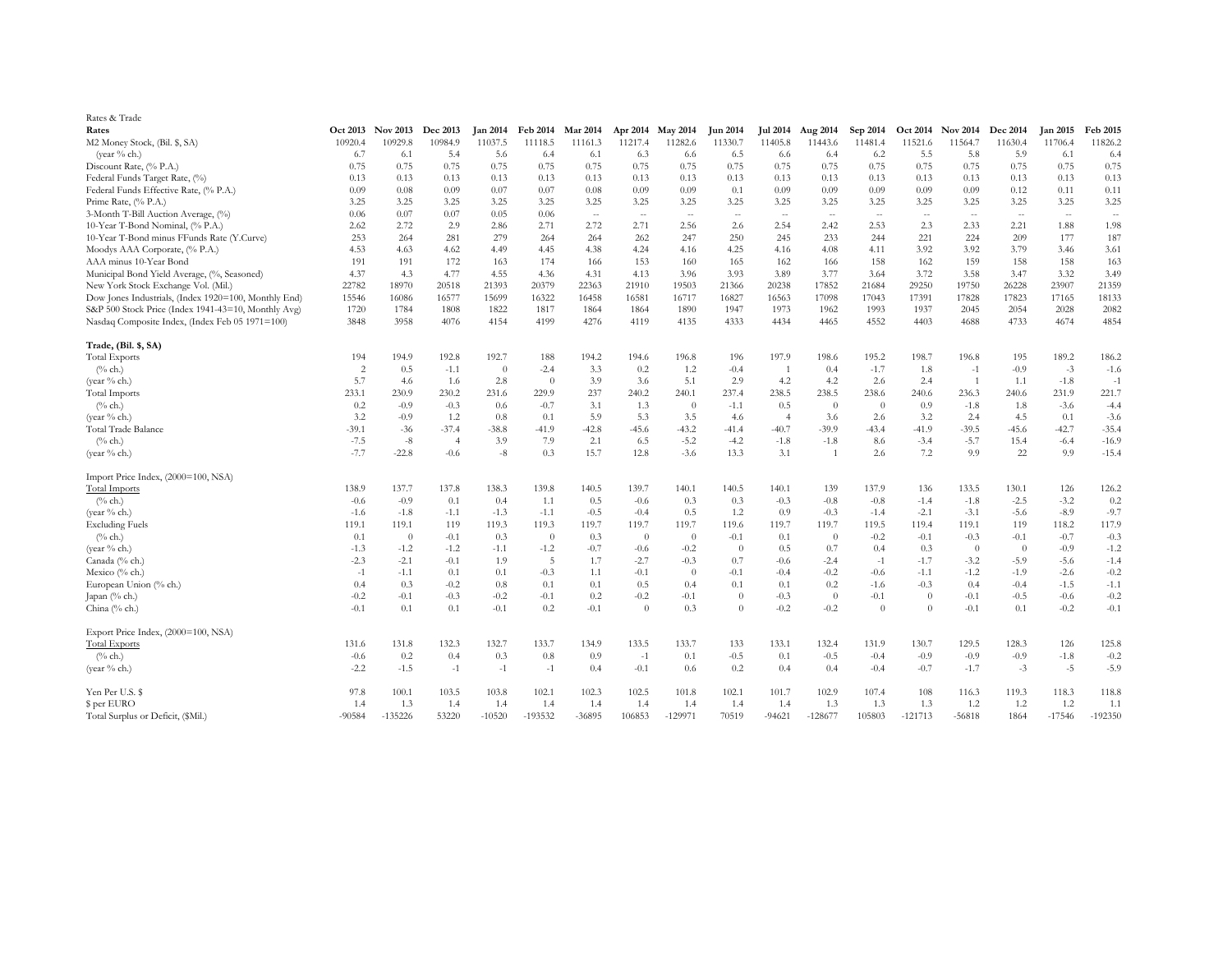| <b>NYC Economic Data</b>                | 2010 Q4 | 2011 Q1 | 2011 Q2 | 2011 Q3 | 2011 Q4 | 2012 Q1 | 2012 Q2  | 2012 Q3 | 2012 Q4 | 2013 Q1  | 2013 Q2 | 2013 Q3 | 2013 Q4 | 2014 Q1 | 2014 Q2 | 2014 Q3 | 2014 Q4                  |
|-----------------------------------------|---------|---------|---------|---------|---------|---------|----------|---------|---------|----------|---------|---------|---------|---------|---------|---------|--------------------------|
| Wage Rate                               | 80,701  | 101,961 | 69,520  | 70,242  | 78,900  | 96,982  | 69,544   | 69,102  | 86,384  | 96,520   | 70,606  | 70,564  | 84,204  | 106,244 | 72,576  | 72,996  | $\sim$                   |
| (year % ch.)                            | 2.1     | 8.3     | $-0.6$  | 4.3     | $-2.2$  | $-4.9$  | $\Omega$ | $-1.6$  | 9.5     | $-0.5$   | 1.5     | 2.1     | $-2.5$  | 10.1    | 2.8     | 3.4     | $\sim$                   |
| Finance Wage Rate                       | 236,171 | 499,798 | 178,415 | 172,423 | 228,000 | 428,571 | 181,188  | 167,802 | 289,929 | 440,182  | 186,194 | 173,986 | 265,013 | 531,536 | 190,495 | 182,684 | $\overline{\phantom{m}}$ |
| (vear % ch.)                            | $-1.5$  | 12      | $-12.8$ | 6.7     | $-3.5$  | $-14.3$ | 1.6      | $-2.7$  | 27.2    | 2.7      | 2.8     | 3.7     | $-8.6$  | 20.8    | 2.3     |         | $\sim$                   |
| Securities Wage Rate                    | 329,469 | 705,252 | 226,997 | 217,998 | 309,323 | 582,635 | 229,180  | 209,892 | 422,841 | 587,697  | 234,430 | 220,163 | 381,802 | 753,045 | 241,439 | 235,123 | $\overline{\phantom{m}}$ |
| (year % ch.)                            | $-1.8$  | 9.6     | $-17.4$ | -6      | $-6.1$  | $-17.4$ |          | $-3.7$  | 36.7    | 0.9      | 2.3     | 4.9     | $-9.7$  | 28.1    |         | 6.8     | $\sim$                   |
| Private Non-Finance Wage Rate           | 67,838  | 65.605  | 59,352  | 60,394  | 66,587  | 67,597  | 59,704   | 60,012  | 70,110  | 67,186   | 60,978  | 61,519  | 70,280  | 70,212  | 62,785  | 63,213  | $\overline{\phantom{a}}$ |
| (year % ch.)                            | 3.65    | 4.57    | 2.84    | 3.06    | $-1.84$ | 3.04    | 0.59     | $-0.63$ | 5.29    | $-0.61$  | 2.13    | 2.51    | 0.24    | 4.5     | 2.96    | 2.75    | $\sim$                   |
| Total Wage Earnings                     | 294.6   | 367.3   | 254.9   | 256.6   | 294.1   | 357.1   | 260.9    | 258.7   | 329.5   | 363.5    | 270.9   | 270.1   | 330.8   | 411.3   | 286.9   | 289.2   | $\overline{\phantom{a}}$ |
| (year % ch.)                            |         | 10.4    | 1.1     | 6.6     | $-0.2$  | $-2.8$  | 2.3      | 0.8     | 12      | 1.8      | 3.9     | 4.4     | 0.4     | 13.2    | 5.9     | 7.1     | $\sim$                   |
| Finance Wage Earnings                   | 73.1    | 155.9   | 55.9    | 55.2    | 72      | 133.8   | 56.5     | 53      | 90.4    | 135.2    | 57.3    | 54.3    | 82.8    | 166.2   | 60.2    | 59      | $\overline{\phantom{a}}$ |
| (year % ch.)                            | 0.3     | 16.1    | $-9.5$  | 10.1    | $-1.6$  | $-14.1$ | 1.1      | $-3.9$  | 25.6    |          | 1.3     | 2.4     | $-8.5$  | 22.9    | 5.1     | 8.6     | $\sim$ $-$               |
| Securities Wage Earnings                | 53.9    | 116.4   | 37.7    | 37.3    | 51.7    | 95.6    | 37.5     | 35      | 68.8    | 95.6     | 37.9    | 36.3    | 62.4    | 121.8   | 39.5    | 39.7    | $\overline{\phantom{a}}$ |
| (vear $%$ ch.)                          | $-0.5$  | 14.2    | $-14.1$ | 10.2    | $-4$    | $-17.9$ | $-0.6$   | $-6.2$  | 33      | $\Omega$ | 1.2     | 3.8     | $-9.3$  | 27.4    | 4.3     | 9.2     | $\sim$                   |
| Private Non-Finance Wage Earnings       | 189.8   | 180.9   | 167.2   | 169.6   | 191.1   | 192.6   | 173.5    | 174.2   | 207.9   | 196.8    | 182.7   | 183.9   | 216.2   | 212.8   | 194.8   | 196.8   | $\overline{\phantom{a}}$ |
| (year % ch.)                            | 6.14    | 7.38    | 5.78    | 6.13    | 0.69    | 6.46    | 3.75     | 2.74    | 8.79    | 2.15     | 5.3     | 5.58    | 4.02    | 8.15    | 6.63    | 6.98    | $\overline{\phantom{a}}$ |
| NYSE Member-Firm Profits, (Bil. \$)     | 6.25    | 9.32    | 3.26    | $-2.96$ | $-1.97$ | 7.26    | 3.26     | 7.07    | 6.3     | 6.59     | 3.5     | 3.45    | 3.18    | 5.35    | 3.4     | 2.97    | 4.25                     |
| (dif)                                   | $-1$    | 3.1     | $-6.1$  | $-6.2$  |         | 9.2     | $-4$     | 3.8     | $-0.8$  | 0.3      | $-3.1$  | $-0.1$  | $-0.3$  | 2.2     | $-2$    | $-0.4$  | 1.3                      |
| Total Employment, SA                    | 3734.4  | 3762.8  | 3788.8  | 3815.7  | 3825.6  | 3855.1  | 3878.2   | 3893.4  | 3914    | 3934.9   | 3962.5  | 3992.4  | 4034.5  | 4056.8  | 4087.1  | 4125.6  | 4138.2                   |
| (year % ch.)                            | 1.73    | 2.15    | 1.91    | 2.86    | 2.44    | 2.45    | 2.36     | 2.04    | 2.31    | 2.07     | 2.17    | 2.54    | 3.08    | 3.1     | 3.14    | 3.34    | 2.57                     |
| Private Employment, SA                  | 3185    | 3214.2  | 3240.8  | 3260.3  | 3275.8  | 3308.2  | 3332.7   | 3348.8  | 3366.9  | 3390     | 3419    | 3448.7  | 3489.4  | 3513.5  | 3543.2  | 3580.3  | 3591                     |
| (vear $\%$ ch.)                         | 2.36    | 2.92    | 3.03    | 3.17    | 2.85    | 2.93    | 2.84     | 2.72    | 2.78    | 2.47     | 2.59    | 2.98    | 3.64    | 3.64    | 3.63    | 3.82    | 2.91                     |
| Unemployment Rate                       | 9.13    | 8.87    | 8.87    | 9.1     | 9.43    | 9.57    | 9.47     | 9.13    | 8.9     | 8.77     | 8.7     | 8.67    | 8.3     | 7.9     | 7.43    | 6.83    | 6.53                     |
| (dif)                                   | $-0.2$  | $-0.27$ |         | 0.23    | 0.33    | 0.13    | $-0.1$   | $-0.33$ | $-0.23$ | $-0.13$  | $-0.07$ | $-0.03$ | $-0.37$ | $-0.4$  | $-0.47$ | $-0.6$  | $-0.3$                   |
| Consumer Price Index, (1982-84=100, SA) |         |         |         |         |         |         |          |         |         |          |         |         |         |         |         |         |                          |
| All Items                               | 241.9   | 244     | 247.7   | 249.9   | 249.2   | 250.5   | 252.5    | 253.3   | 254     | 255.9    | 256.4   | 257.8   | 257.2   | 259.5   | 260.9   | 261.2   | 259.3                    |
| (year % ch.)                            | 1.43    | 1.97    | 2.86    | 3.53    | 3.01    | 2.65    | 1.93     | 1.37    | 1.93    | 2.15     | 1.55    | 1.77    | 1.26    | 1.43    | 1.74    | 1.31    | 0.81                     |
| Core (All Items Less Food & Energy)     | 251     | 251.6   | 253.9   | 256.5   | 257.1   | 257.9   | 259.8    | 260.7   | 261.5   | 263.4    | 264.6   | 265.9   | 266.8   | 267.6   | 269.1   | 269.9   | 270                      |
| (year % ch.)                            | 1.07    | 1.21    | 1.61    | 2.13    | 2.45    | 2.5     | 2.33     | 1.65    | 1.71    | 2.14     | 1.86    | 2       | 2.01    | 1.6     | 1.69    | 1.49    | 1.22                     |

| <b>NYC Real Estate</b>              | Oct 2013 | Nov 2013 | <b>Dec 2013</b> | <b>Jan 2014</b> | Feb 2014 | <b>Mar 2014</b> | Apr 2014 | <b>May 2014</b> | Jun 2014 | Jul 2014 | Aug 2014 | Sep 2014 | Oct 2014 | <b>Nov 2014</b> | Dec 2014 | <b>Jan 2015</b> | Feb 2015 |
|-------------------------------------|----------|----------|-----------------|-----------------|----------|-----------------|----------|-----------------|----------|----------|----------|----------|----------|-----------------|----------|-----------------|----------|
| Primary Asking Rent (\$)            | 68.26    | 68.38    | 68.9            | 69.23           | 69.4     | 69.8            | 69.92    | 70.54           | 70.75    | 70.77    | 71.8     | 73.3     | 72.5     | 73.54           | 73.7     | 74.61           | 75.94    |
| (dif)                               | $-0.14$  | 0.12     | 0.52            | 0.33            | 0.17     | 0.4             | 0.11     | 0.63            | 0.2      | 0.02     | 1.04     | 1.5      | $-0.8$   | 1.03            | 0.16     | 0.91            | 1.33     |
| Midtown Asking Rent (Pri, \$)       | 72.89    | 73.36    | 74.04           | 74.06           | 74.12    | 74.45           | 74.73    | 75.05           | 75.15    | 74.98    | 76.21    | 77.85    | 78.13    | 79.39           | 79.55    | 80.53           | 80.83    |
| (dif)                               | $-0.18$  | 0.47     | 0.68            | 0.03            | 0.06     | 0.32            | 0.28     | 0.32            | 0.1      | $-0.16$  | 1.23     | 1.63     | 0.28     | 1.27            | 0.16     | 0.98            | 0.3      |
| Midtown North Asking Rent (Pri)     | 72.9     | 73.41    | 74.12           | 74.51           | 74.66    | 75.11           | 75.41    | 75.73           | 75.74    | 75.84    | 77.13    | 78.9     | 78.65    | 79.92           | 80.22    | 81.27           | 81.26    |
| (dif)                               | $-0.09$  | 0.51     | 0.71            | 0.39            | 0.15     | 0.45            | 0.3      | 0.32            | 0.01     | 0.1      | 1.29     | 1.77     | $-0.25$  | 1.27            | 0.3      | 1.05            | $-0.01$  |
| Midtown South Asking Rent (Pri, \$) | 72.69    | 72.48    | 72.7            | 67.64           | 66.28    | 64.49           | 64.66    | 64.49           | 64.3     | 62.03    | 61.91    | 61.96    | 70.01    | 70.83           | 66.38    | 67.4            | 71       |
| (dif)                               | $-1.86$  | $-0.21$  | 0.22            | $-5.06$         | $-1.36$  | $-1.79$         | 0.17     | $-0.17$         | $-0.19$  | $-2.27$  | $-0.12$  | 0.05     | 8.05     | 0.82            | $-4.45$  | 1.02            | 3.6      |
| Downtown Asking Rent (Pri, \$)      | 50.76    | 52.92    | 53.18           | 53.46           | 53.7     | 53.87           | 53.97    | 54.17           | 54.08    | 53.35    | 53.6     | 53.15    | 53.76    | 54.79           | 55.02    | 55.24           | 62.43    |
| (dif)                               | 0.05     | 2.16     | 0.26            | 0.28            | 0.24     | 0.17            | 0.1      | 0.2             | $-0.09$  | $-0.73$  | 0.25     | $-0.45$  | 0.61     | 1.03            | 0.23     | 0.22            | 7.19     |
| Primary Vacancy Rate                | 12.1     | 12.4     | 12.1            | 12.2            | 12.1     | 11.7            | 11.9     | 11.6            | 11.3     | 11.8     | 11.6     | 11.1     | 11.5     | 10.8            | 10.5     | 10.4            | 10.2     |
| Midtown Vacancy Rate (Pri)          | 11.8     | 11.7     | 11.4            | 11.7            | 11.6     | 11.3            | 11.4     | 11.4            | 11.2     | 11.9     | 11.7     | 11.3     | 11.2     | 10.5            | 10.2     | 10.1            | 9.5      |
| Midtown North Vacancy Rate (Pri)    | 12.2     | 12.1     | 11.7            | 12              | 11.9     | 11.6            | 11.7     | 11.7            | 11.6     | 12.2     | 12       | 11.6     | 11.5     | 10.8            | 10.6     | 10.5            | 10       |
| Midtown South Vacancy Rate (Pri)    | 7.5      | 7.5      | 8               | 8.8             | 8.6      | 8.2             | 8.4      | 8               | 6.7      | 8.5      | 8.1      | 8.1      | 7.8      |                 | 5.7      | 6.2             | 4.6      |
| Downtown Vacancy Rate (Pri)         | 13       | 15.1     | 14.9            | 14.3            | 13.9     | 13.1            | 13.7     | 12.4            | 11.7     | 11.4     | 11.2     | 10.1     | 12.5     | 12.2            | 11.9     | 11.6            | 12.9     |
| NYC Housing Permits                 | 1342     | 1634     | 2859            | 357             | 1264     | 3423            | 1898     | 1721            | 1136     | 2122     | 1496     | 2318     | 983      | 1636            | 1975     | 1695            | 892      |
| (dt)                                | 273      | 292      | 1225            | $-2502$         | 907      | 2159            | $-1525$  | $-177$          | $-585$   | 986      | $-626$   | 822      | $-1335$  | 653             | 339      | $-280$          | $-803$   |
| NY Metro Area CSW Index             | 173.3    | 172.7    | 172             | 172             | 171.3    | 170.6           | 170.8    | 172.3           | 175.2    | 177.1    | 177.9    | 177.6    | 176.6    | 175.2           | 175.2    | 175.5           | --       |
| (year % ch.)                        | 4.9      | 6        | 6.2             | 6.7             | 6.1      | 6.5             | 5.5      | 4.7             | 4.3      | 3.9      | 3.3      | 2.5      | 1.9      | 1.4             | 1.9      | 2.1             | $\sim$   |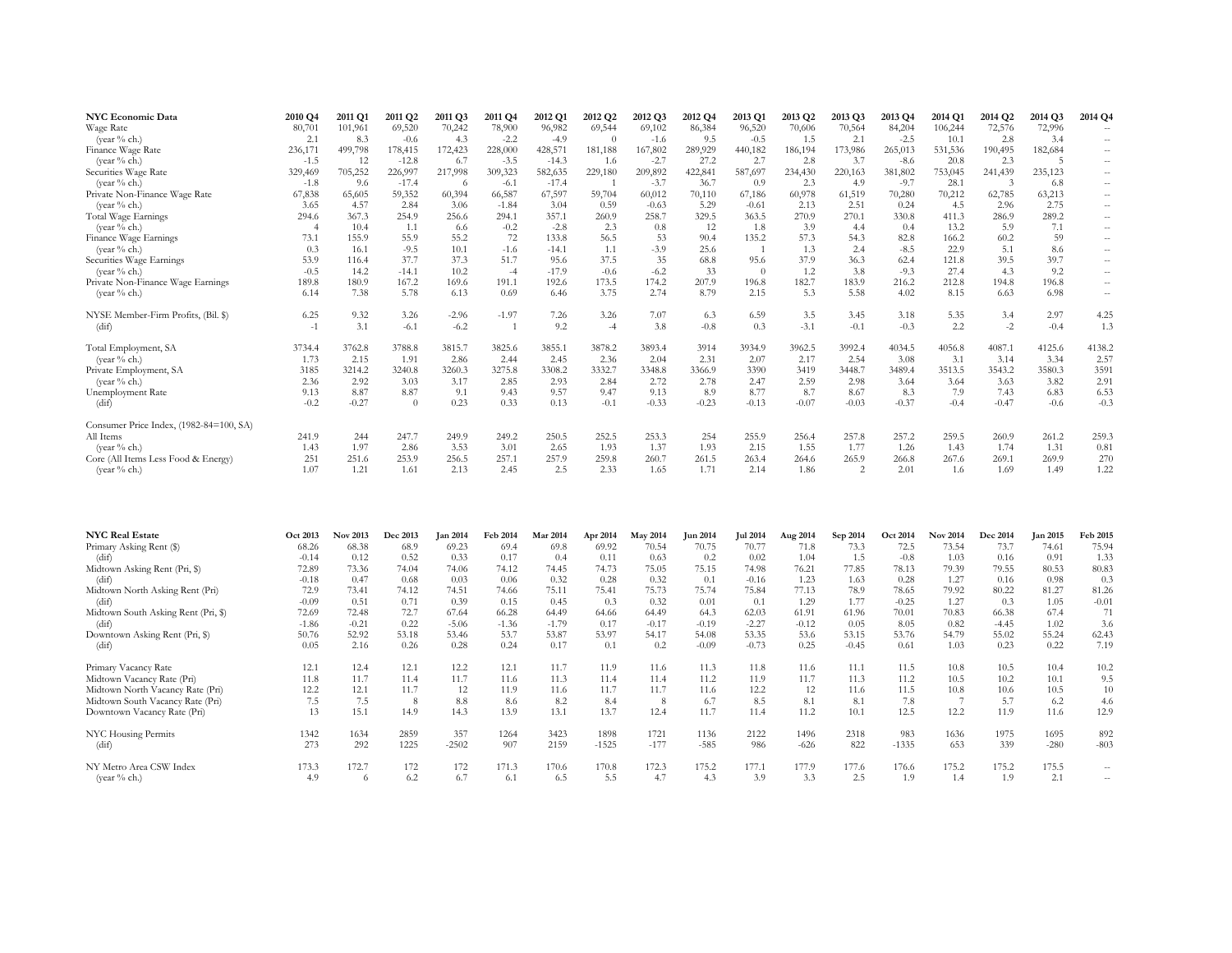#### NYC Employment Seasonally Adjusted

|                                                |                | Nov 2013 Dec 2013 |             |                |                | Jan 2014 Feb 2014 Mar 2014 Apr 2014 May 2014 Jun 2014 |                  |                |                |                | Jul 2014 Aug 2014 Sep 2014 |          | Oct 2014 Nov 2014 Dec 2014 |        | <b>Jan 2015</b> | Feb 2015 Mar 2015 |                |
|------------------------------------------------|----------------|-------------------|-------------|----------------|----------------|-------------------------------------------------------|------------------|----------------|----------------|----------------|----------------------------|----------|----------------------------|--------|-----------------|-------------------|----------------|
| <b>Total Nonfarm</b>                           | 4039.5         | 4042.8            | 4045.3      | 4058.1         | 4067           | 4074.1                                                | 4088.1           | 4099.2         | 4113.7         | 4130.2         | 4132.8                     | 4130.3   | 4136.5                     | 4147.8 | 4163.6          | 4166.8            | 4175.7         |
| (dif)                                          | 18.4           | 3.3               | 2.5         | 12.8           | 8.9            | 7.1                                                   | 13.9             | 11.1           | 14.6           | 16.5           | 2.6                        | $-2.5$   | 6.2                        | 11.4   | 15.8            | 3.2               | 8.9            |
| Private                                        | 3494           | 3497.5            | 3502        | 3514.8         | 3523.8         | 3529.9                                                | 3544.5           | 3555.2         | 3569.5         | 3584.9         | 3586.5                     | 3583.3   | 3589.2                     | 3600.4 | 3616.7          | 3620.2            | 3629.3         |
| (dif)                                          | 17.3           | 3.5               | 4.5         | 12.8           | 9.1            | 6                                                     | 14.6             | 10.7           | 14.4           | 15.4           | 1.6                        | $-3.2$   | 5.9                        | 11.2   | 16.3            | 3.5               | 9.1            |
| <b>Financial Activities</b>                    | 442.6          | 443.2             | 444.2       | 445.3          | 446            | 446.7                                                 | 449.2            | 450.8          | 451.4          | 451.5          | 451.3                      | 451.2    | 448.7                      | 449    | 452.5           | 453.6             | 454.5          |
| (dif)                                          | 2.8            | 0.6               | 0.9         | 1.2            | 0.7            | 0.7                                                   | 2.5              | 1.6            | 0.7            | 0.1            | $-0.2$                     | $-0.1$   | $-2.6$                     | 0.3    | 3.6             | 1                 | $\overline{1}$ |
| Finance & Insurance                            | 320.2          | 321               | 321.8       | 322.4          | 323.4          | 323.7                                                 | 325.3            | 326.7          | 327.2          | 327.5          | 327.2                      | 327      | 326.3                      | 325.5  | 328.4           | 329.5             | 330.7          |
| (dif)                                          | 1.5            | 0.8               | 0.9         | 0.5            | $\mathbf{1}$   | 0.3                                                   | 1.6              | 1.4            | 0.5            | 0.3            | $-0.3$                     | $-0.1$   | $-0.8$                     | $-0.7$ | 2.9             | 1.1               | 1.1            |
| Securities                                     | 166.3          | 166.4             | 165.9       | 166.1          | 166.7          | 166.8                                                 | 167.8            | 168.2          | 168.6          | 168.9          | 168.7                      | 169      | 168.5                      | 168.1  | 169.9           | 169.8             | 170.4          |
| (dif)                                          | 1.2            | 0.1               | $-0.5$      | 0.2            | 0.6            | 0.1                                                   | 0.9              | 0.4            | 0.4            | 0.3            | $-0.3$                     | 0.4      | $-0.5$                     | $-0.4$ | 1.8             | $-0.1$            | 0.6            |
| Banking                                        | 90.6           | 90.9              | 92.2        | 92.3           | 92.6           | 92.9                                                  | 93.5             | 94.3           | 94.5           | 94.3           | 94.3                       | 93.9     | 93.3                       | 93.4   | 94              | 94.2              | 94.4           |
| (dif)                                          | 0.4            | 0.2               | 1.3         | 0.1            | 0.4            | 0.3                                                   | 0.5              | 0.8            | 0.2            | $-0.2$         | $\theta$                   | $-0.4$   | $-0.6$                     | 0.1    | 0.6             | 0.1               | 0.2            |
| Real Estate & Rental & Leasing                 | 122.4          | 122.2             | 122.3       | 122.9          | 122.6          | 123                                                   | 123.9            | 124            | 124.2          | 124.1          | 124.2                      | 124.2    | 122.4                      | 123.4  | 124.1           | 124               | 123.9          |
| (dif)                                          | 1.3            | $-0.2$            | 0.1         | 0.6            | $-0.3$         | 0.3                                                   | 0.9              | 0.2            | 0.2            | $-0.2$         | 0.1                        | $\theta$ | $-1.8$                     | -1     | 0.7             | $-0.1$            | $-0.2$         |
| Information                                    | 183.6          | 184               | 184.1       | 185.6          | 185.4          | 183.6                                                 | 182.6            | 184.6          | 185            | 186.2          | 184.8                      | 184.5    | 185                        | 183    | 187             | 188.3             | 188.9          |
| (dif)                                          | $\overline{1}$ | 0.4               | 0.1         | 1.5            | $-0.2$         | $-1.8$                                                | $-1$             | 2              | 0.4            | 1.3            | $-1.4$                     | $-0.3$   | 0.5                        | $-2$   | $\overline{4}$  | 1.2               | 0.7            |
| Professional & Business Services               | 651.7          | 653               | 655.8       | 658.6          | 660.1          | 664.3                                                 | 667.2            | 667.7          | 670.4          | 674            | 675.5                      | 674      | 676.5                      | 682    | 683             | 685.6             | 686.9          |
| (dif)                                          | 1.2            | 1.3               | 2.8         | 2.8            | 1.6            | 4.2                                                   | 2.8              | 0.5            | 2.7            | 3.7            | 1.5                        | $-1.5$   | 2.5                        | 5.4    | $\overline{1}$  | 2.6               | 1.3            |
| Professional, Scientific, & Technical Services | 370.3          | 371               | 370.9       | 372.4          | 373.9          | 376.2                                                 | 377.3            | 377.2          | 380.7          | 382.7          | 384.5                      | 383.2    | 383.8                      | 387    | 388.6           | 390.4             | 392.4          |
| (dif)                                          | 0.9            | 0.7               | $-0.1$      | 1.5            | 1.5            | 2.3                                                   | 1.1              | $-0.1$         | 3.5            | 2              | 1.8                        | $-1.3$   | 0.6                        | 3.2    | 1.5             | 1.8               | $\overline{c}$ |
| Management of Companies & Enterprises          | 68             | 68.7              | 68.2        | 68.4           | 68.6           | 69.3                                                  | 69.4             | 69.9           | 69.9           | 70.2           | 70.3                       | 70.8     | 70.8                       | 71.1   | 71.7            | 71.6              | 71.8           |
| (dif)                                          | 0.1            | 0.7               | $-0.5$      | 0.2            | 0.2            | 0.6                                                   | 0.2              | 0.5            | $\theta$       | 0.3            | 0.1                        | 0.4      | 0.1                        | 0.3    | 0.6             | $-0.1$            | 0.2            |
| Administrative Services                        | 213.4          | 213.3             | 216.6       | 217.7          | 217.6          | 218.9                                                 | 220.4            | 220.6          | 219.8          | 221.2          | 220.7                      | 220.1    | 221.9                      | 223.8  | 222.7           | 223.6             | 222.7          |
|                                                | 0.2            |                   |             |                |                |                                                       |                  |                |                |                | $-0.4$                     | $-0.6$   |                            | 1.9    | $-1.1$          | 0.9               | $-0.9$         |
| (dif)                                          | 75.7           | $-0.1$<br>75      | 3.4<br>78.2 | 1.1<br>78.4    | $-0.1$<br>79.1 | 1.3<br>80.7                                           | 1.5              | 0.2<br>80.5    | $-0.8$<br>79.3 | 1.4<br>80.4    | 80.1                       | 79.2     | 1.8                        | 82.9   | 83.3            |                   | 82.8           |
| <b>Employment Services</b>                     |                |                   |             |                |                |                                                       | 81.1             |                |                |                |                            |          | 81.7                       |        |                 | 84.6              |                |
| (dif)                                          | 0.2            | $-0.7$            | 3.2         | 0.2            | 0.7            | 1.6                                                   | 0.4              | $-0.6$         | $-1.2$         | 1.1            | $-0.3$                     | $-0.9$   | 2.5                        | 1.2    | 0.4             | 1.3               | $-1.8$         |
| <b>Educational &amp; Health Services</b>       | 829.3          | 829.8             | 829         | 832.8          | 836.2          | 838.3                                                 | 841.8            | 844.5          | 849.8          | 855.1          | 854.9                      | 853.2    | 860.4                      | 864.1  | 869.3           | 864.7             | 866.6          |
| (dif)                                          | 3.2            | 0.4               | $-0.8$      | 3.8            | 3.5            | 2.1                                                   | 3.5              | 2.6            | 5.3            | 5.3            | $-0.2$                     | $-1.7$   | 7.2                        | 3.7    | 5.2             | $-4.6$            | 1.8            |
| <b>Educational Services</b>                    | 198.9          | 198.8             | 196.3       | 199.2          | 200.5          | 200.4                                                 | 200.7            | 201            | 203.2          | 206.1          | 204.1                      | 202.9    | 203.9                      | 204.6  | 206.6           | 201.4             | 202.7          |
| (dif)                                          | 0.8            | $-0.2$            | $-2.4$      | 2.9            | 1.3            | $-0.1$                                                | 0.3              | 0.3            | 2.1            | 2.9            | $-1.9$                     | $-1.3$   | $\overline{1}$             | 0.7    | 2.1             | $-5.2$            | 1.2            |
| Health Care & Social Assistance                | 630.4          | 631               | 632.7       | 633.6          | 635.8          | 637.9                                                 | 641.1            | 643.4          | 646.6          | 649.1          | 650.8                      | 650.4    | 656.5                      | 659.5  | 662.7           | 663.3             | 663.9          |
| (dif)                                          | 2.4            | 0.6               | 1.6         | 0.9            | 2.2            | 2.1                                                   | 3.2              | 2.3            | 3.2            | 2.5            | 1.7                        | $-0.4$   | 6.1                        | 3      | 3.1             | 0.7               | 0.6            |
| Leisure & Hospitality                          | 395.7          | 398.2             | 399         | 401.2          | 402.4          | 401.6                                                 | 405.8            | 407.6          | 407.9          | 409.2          | 410.9                      | 411.6    | 411.1                      | 412.7  | 413.6           | 417.3             | 416.4          |
| (dif)                                          | 3.5            | 2.5               | 0.8         | 2.3            | 1.2            | $-0.9$                                                | 4.3              | 1.8            | 0.2            | 1.3            | 1.7                        | 0.8      | $-0.6$                     | 1.6    | 0.9             | 3.7               | $-0.9$         |
| Arts, Entertainment, & Recreation              | 79.3           | 79.8              | 79.7        | 80.2           | 80.2           | 80.3                                                  | 81.2             | 82.2           | 81.6           | 82.4           | 83.2                       | 83.6     | 83.6                       | 83.7   | 83.9            | 84.8              | 85.2           |
| (dif)                                          | 0.3            | 0.5               | $-0.1$      | 0.5            | $\theta$       | 0.1                                                   | 0.8              | $\overline{1}$ | $-0.6$         | 0.8            | 0.9                        | 0.4      | $\theta$                   | 0.1    | 0.3             | 0.8               | 0.4            |
| Accommodation & Food Services                  | 316.4          | 318.4             | 319.3       | 321            | 322.2          | 321.2                                                 | 324.7            | 325.5          | 326.3          | 326.8          | 327.6                      | 328      | 327.5                      | 329    | 329.7           | 332.5             | 331.2          |
| (dif)                                          | 3.2            | 2                 | 0.9         | 1.7            | 1.2            | $-1$                                                  | 3.4              | 0.8            | 0.8            | 0.5            | 0.9                        | 0.4      | $-0.5$                     | 1.5    | 0.7             | 2.9               | $-1.3$         |
| <b>Other Services</b>                          | 177            | 177               | 177.2       | 177.7          | 177.7          | 178.2                                                 | 179              | 178.9          | 179.9          | 180.4          | 180.5                      | 181      | 181.4                      | 181.8  | 183.6           | 182.3             | 184.9          |
| (dif)                                          | 1.1            | $\theta$          | 0.2         | 0.6            | $\theta$       | 0.5                                                   | 0.8              | $-0.1$         | $\overline{1}$ | 0.5            | 0.1                        | 0.4      | 0.4                        | 0.4    | 1.9             | $-1.3$            | 2.5            |
| Trade, Transportation, & Utilities             | 612.3          | 611.7             | 612.1       | 612.8          | 613.4          | 614.4                                                 | 615.5            | 616.3          | 619.4          | 622.7          | 622.5                      | 623.6    | 623.4                      | 624.2  | 626.4           | 627.9             | 628.5          |
| (dif)                                          | 3.5            | $-0.6$            | 0.4         | 0.6            | 0.7            | 1                                                     | 1.1              | 0.7            | 3.2            | 3.2            | $-0.2$                     | 1.1      | $-0.2$                     | 0.8    | 2.2             | 1.4               | 0.6            |
| Retail Trade                                   | 346.1          | 345.5             | 344.5       | 345.5          | 346            | 346.4                                                 | 347              | 347.9          | 349.9          | 352.7          | 352.5                      | 352.8    | 353.2                      | 354    | 357.4           | 359.4             | 359.3          |
| (dif)                                          | 2.7            | $-0.6$            | $-1$        | $\overline{1}$ | 0.5            | 0.4                                                   | 0.6              | $\overline{1}$ | $\overline{2}$ | 2.8            | $-0.2$                     | 0.3      | 0.4                        | 0.8    | 3.4             | 1.9               | $-0.1$         |
| Wholesale Trade                                | 143.2          | 143.2             | 143.2       | 143.3          | 143.2          | 143.5                                                 | 143.7            | 143.5          | 143.8          | 144            | 144.1                      | 144.8    | 144.5                      | 143.3  | 143.9           | 143.6             | 144.3          |
| (dif)                                          | 0.7            | $\theta$          | $\theta$    | 0.1            | $-0.2$         | 0.3                                                   | 0.3              | $-0.3$         | 0.4            | 0.2            | 0.2                        | 0.6      | $-0.3$                     | $-1.2$ | 0.6             | $-0.3$            | 0.6            |
| Transportation & Warehousing                   | 108.1          | 108.1             | 109.3       | 108.8          | 109.2          | 109.5                                                 | 109.5            | 109.5          | 110.1          | 110.3          | 110.3                      | 110.7    | 110.4                      | 111.6  | 109.8           | 109.5             | 109.7          |
| (dif)                                          | 0.1            | 0.1               | 1.2         | $-0.5$         | 0.3            | 0.3                                                   | $\boldsymbol{0}$ | $-0.1$         | 0.7            | 0.2            | $\theta$                   | 0.3      | $-0.2$                     | 1.1    | $-1.8$          | $-0.3$            | 0.2            |
| Utilities                                      | 14.9           | 14.9              | 15          | 15.1           | 15.1           | 15.1                                                  | 15.3             | 15.4           | 15.6           | 15.6           | 15.5                       | 15.3     | 15.2                       | 15.3   | 15.2            | 15.3              | 15.3           |
| (dif)                                          | $\theta$       | $\theta$          | 0.2         | 0.1            | $\theta$       | $\theta$                                              | 0.3              | 0.1            | 0.2            | 0.1            | $-0.2$                     | $-0.2$   | $-0.1$                     | 0.1    | $\theta$        | 0.1               | $\theta$       |
| Construction                                   | 125            | 123.7             | 124.3       | 124.1          | 125.9          | 126.5                                                 | 127.1            | 128.5          | 129.6          | 129.7          | 130.3                      | 128.9    | 127.9                      | 128.8  | 126.3           | 125.5             | 127.4          |
| (dif)                                          | 0.9            | $-1.3$            | 0.6         | $-0.1$         | 1.7            | 0.6                                                   | 0.6              | 1.5            | 1.1            | 0.1            | 0.6                        | $-1.4$   | $-1$                       | 0.9    | $-2.5$          | $-0.8$            | 1.9            |
| Manufacturing                                  | 76.8           | 77                | 76.4        | 76.6           | 76.6           | 76.2                                                  | 76.3             | 76.4           | 76.1           | 76             | 75.7                       | 75.3     | 74.9                       | 74.9   | 74.9            | 75                | 75.2           |
| (dif)                                          | 0.2            | 0.2               | $-0.5$      | 0.2            | $-0.1$         | $-0.3$                                                | $\theta$         | 0.1            | $-0.3$         | $-0.1$         | $-0.3$                     | $-0.5$   | $-0.4$                     | 0.1    | $\theta$        | 0.1               | 0.1            |
| Government                                     | 545.5          | 545.3             | 543.3       | 543.3          | 543.1          | 544.2                                                 | 543.6            | 544            | 544.2          | 545.3          | 546.3                      | 547      | 547.3                      | 547.5  | 546.9           | 546.6             | 546.4          |
| (dif)                                          | 1              | $-0.2$            | $-2$        | $\theta$       | $-0.2$         | 1.1                                                   | $-0.6$           | 0.4            | 0.2            | $\overline{1}$ | $\overline{1}$             | 0.7      | 0.3                        | 0.2    | $-0.6$          | $-0.3$            | $-0.2$         |
|                                                |                |                   |             |                |                |                                                       |                  |                |                |                |                            |          |                            |        |                 |                   |                |

Source: NYS DOL Data: Ths., Seasonally Adjusted by OMB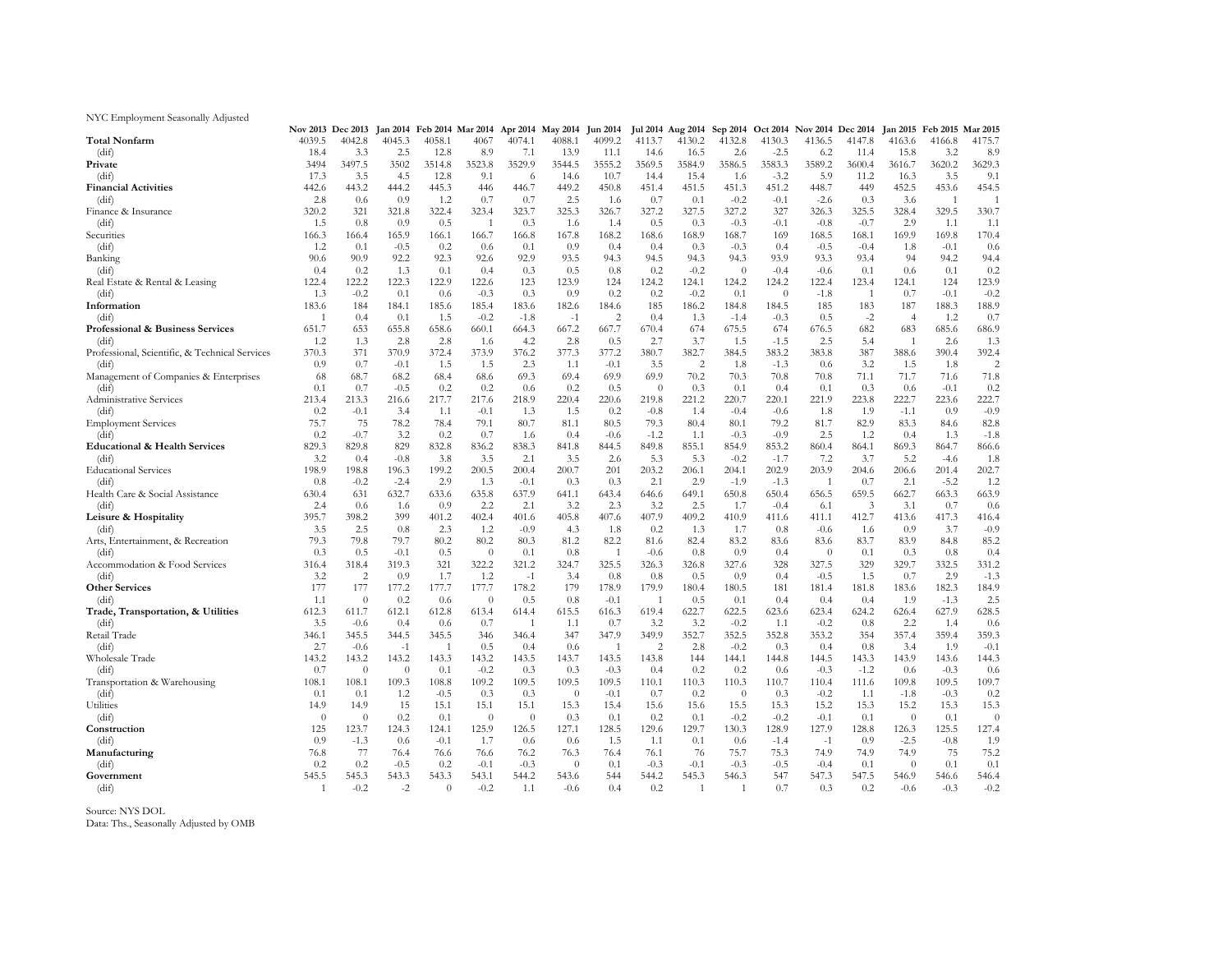NYC Employment Non-Seasonally Adjusted

|                                                | <b>Dec 2013</b> |          | Jan 2014 Feb 2014 Mar 2014 Apr 2014 May 2014 |        |        |        | <b>Jun 2014</b> |                | Jul 2014 Aug 2014 Sep 2014 |        | Oct 2014 Nov 2014 Dec 2014 |          |              |                | Jan 2015 Feb 2015 Mar 2015 |        | 2014   | 2015   |
|------------------------------------------------|-----------------|----------|----------------------------------------------|--------|--------|--------|-----------------|----------------|----------------------------|--------|----------------------------|----------|--------------|----------------|----------------------------|--------|--------|--------|
| Total                                          | 4103            | 3984.1   | 4022.1                                       | 4047.7 | 4079.6 | 4105.5 | 4105            | 4107.6         | 4098.4                     | 4119.6 | 4159.2                     | 4187.3   | 4210.1       | 4100.4         | 4129.3                     | 4155   | 4102   | 4128.2 |
| (year dif)                                     | 121.3           | 114      | 124.8                                        | 121.5  | 116.4  | 129.2  | 129.1           | 125.8          | 135.8                      | 136    | 110.3                      | 98.7     | 107.1        | 116.3          | 107.2                      | 107.3  | 121    | 26.1   |
| Private                                        | 3555.6          | 3453.2   | 3481.9                                       | 3504.8 | 3532.8 | 3558.9 | 3564.9          | 3551.6         | 3553.2                     | 3579.1 | 3609.7                     | 3636.2   | 3660.2       | 3566.3         | 3586                       | 3609   | 3557   | 3587.1 |
| (year dif)                                     | 121.7           | 116.6    | 126.7                                        | 122.7  | 115.7  | 129.6  | 128.9           | 125.7          | 134.5                      | 133    | 107.5                      | 96.4     | 104.6        | 113.1          | 104.1                      | 104.2  | 120    | 29.9   |
| <b>Financial Activities</b>                    | 445.6           | 440.1    | 442.6                                        | 443.6  | 443.7  | 446.2  | 453.8           | 456.9          | 456.9                      | 450.4  | 450.9                      | 449.1    | 451.4        | 448.3          | 450.8                      | 452    | 449    | 450.4  |
| (year dif)                                     | 4.1             | 8.8      | 9.3                                          | 9.8    | 9.8    | 13.4   | 14.3            | 13.9           | 14.3                       | 13.5   | 11.4                       | 6.1      | 5.8          | 8.2            | 8.2                        | 8.4    | 10.9   | 1.6    |
| Finance & Insurance                            | 322.3           | 319.2    | 320.9                                        | 321.6  | 320.3  | 321.9  | 328.7           | 332.6          | 333.2                      | 326.5  | 326.2                      | 326.3    | 326.9        | 325.7          | 328                        | 328.8  | 325    | 327.5  |
| (year dif)                                     | 1.6             | 5.7      | 5.8                                          | 7.5    | 6.8    | 8.8    | 10.6            | 11.3           | 10.9                       | 10.2   | 8.3                        | 6.1      | 4.6          | 6.5            | 7.1                        | 7.2    | 8      | 2.1    |
| Securities                                     | 166.9           | 163.8    | 164.8                                        | 165.1  | 164.4  | 165.4  | 169.6           | 172.8          | 173.9                      | 168.1  | 168.7                      | 168.4    | 168.6        | 167.7          | 168.4                      | 168.7  | 168    | 168.3  |
| (year dif)                                     | $-0.3$          | $\theta$ | 0.1                                          | 1.8    | 1.1    | 2.4    | 3.1             | 3.9            | 4.2                        | 3.5    | 3.9                        | 2.2      | 1.7          | 3.9            | 3.6                        | 3.6    | 2.3    | 0.5    |
| Banking                                        | 91.2            | 91.9     | 92.3                                         | 92.6   | 92.3   | 92.8   | 94.7            | 95.4           | 94.9                       | 94.3   | 93.5                       | 93.2     | 93.7         | 93.8           | 94.2                       | 94.3   | 93.5   | 94.1   |
| (year dif)                                     | 0.7             | 2.4      | 2.6                                          | 2.9    | 3.2    | 3.8    | 4.8             | 5.1            | 4.6                        | 4.5    | 3.7                        | 2.7      | 2.5          | 1.9            | 1.9                        | 1.7    | 3.6    | 0.6    |
| Real Estate & Rental & Leasing                 | 123.3           | 120.9    | 121.7                                        | 122    | 123.4  | 124.3  | 125.1           | 124.3          | 123.7                      | 123.9  | 124.7                      | 122.8    | 124.5        | 122.6          | 122.8                      | 123.2  | 123    | 122.9  |
| (year dif)                                     | 2.5             | 3.1      | 3.5                                          | 2.3    | 3      | 4.6    | 3.7             | 2.6            | 3.4                        | 3.3    | 3.1                        | $\theta$ | 1.2          | 1.7            | 1.1                        | 1.2    | 2.8    | $-0.6$ |
| Information                                    | 186.4           | 180.1    | 183.6                                        | 184.1  | 182.7  | 182.9  | 185.9           | 185            | 186.5                      | 185.1  | 185.9                      | 187.2    | 185.4        | 182.9          | 186.3                      | 187.7  | 185    | 185.6  |
| (year dif)                                     | 7.9             | 8.6      | 10.4                                         | 9.1    | 6      | 4.6    | 5.3             | 4.9            | 4.9                        | 2.6    | 1.9                        | 1.5      | $-1$         | 2.8            | 2.7                        | 3.6    | 4.9    | 1.1    |
| Professional & Business Services               | 661.4           | 646.5    | 651.9                                        | 654.5  | 662.4  | 664.5  | 671.8           | 675            | 677.3                      | 672.4  | 677.4                      | 682.2    | 690.9        | 673.4          | 678.7                      | 680.8  | 669    | 677.6  |
| (year dif)                                     | 19.5            | 19.5     | 21.7                                         | 21.6   | 25     | 27.5   | 26.5            | 25.1           | 28.8                       | 29.1   | 23.8                       | 25       | 29.5         | 26.9           | 26.8                       | 26.3   | 25.3   | 8.7    |
| Professional, Scientific, & Technical Services | 374.4           | 367.4    | 371.1                                        | 372.9  | 376.3  | 374.5  | 379.7           | 384.5          | 384.3                      | 380.2  | 383.3                      | 385.3    | 390.6        | 384.8          | 388.9                      | 391.2  | 379    | 388.3  |
| (year dif)                                     | 13.6            | 11       | 11.7                                         | 12.8   | 14.5   | 14.5   | 14              | 14.9           | 16.1                       | 16.7   | 13.8                       | 13.5     | 16.2         | 17.4           | 17.8                       | 18.3   | 14.1   | 9.1    |
| Management of Companies & Enterprises          | 69.6            | 67.8     | 68.1                                         | 68.4   | 68.6   | 68.9   | 70.4            | 70.5           | 70.7                       | 69.5   | 70.8                       | 71.3     | 72.1         | 71.3           | 71.3                       | 71.5   | 69.8   | 71.4   |
| (year dif)                                     | 2.2             | 1.7      | 1.7                                          | 1.7    | 2.7    | 2.9    | 3.1             | 2.6            | 2.8                        | 2.6    | 2.9                        | 2.8      | 2.5          | 3.5            | 3.2                        | 3.1    | 2.5    | 1.6    |
| Administrative Services                        | 217.4           | 211.3    | 212.7                                        | 213.2  | 217.5  | 221.1  | 221.7           | 220            | 222.3                      | 222.7  | 223.3                      | 225.6    | 228.2        | 217.3          | 218.5                      | 218.1  | 220    | 218    |
| (year dif)                                     | 3.7             | 6.8      | 8.3                                          | 7.1    | 7.8    | 10.1   | 9.4             | 7.6            | 9.9                        | 9.8    | 7.1                        | 8.7      | 10.8         | 6              | 5.8                        | 4.9    | 8.6    | $-2$   |
| <b>Employment Services</b>                     | 79.7            | 75.7     | 76                                           | 77.6   | 79.7   | 81.1   | 80.7            | 77.3           | 78.7                       | 81.2   | 81.3                       | 84.5     | 88.2         | 80.7           | 82                         | 81.2   | 80.2   | 81.3   |
| (year dif)                                     | 2.4             | 5.3      | 6.1                                          | 5.5    | 7      | 7.5    | 6.5             | 5.1            | 6.5                        | 7.1    | 3.8                        | 6.2      | 8.5          | 5              | 6                          | 3.6    | 6.3    | 1.1    |
| <b>Educational &amp; Health Services</b>       | 844.6           | 824.7    | 840.5                                        | 848.6  | 854    | 855.2  | 833.1           | 822.7          | 820.3                      | 845.3  | 862                        | 873.8    | 879.4        | 864.9          | 872.3                      | 878.8  | 847    | 872    |
| (year dif)                                     | 37.7            | 31.3     | 31.5                                         | 33.2   | 32.2   | 35.4   | 34.6            | 34.2           | 37.5                       | 37.8   | 27.3                       | 31.5     | 34.8         | 40.2           | 31.8                       | 30.2   | 33.4   | 25.4   |
| <b>Educational Services</b>                    | 209.9           | 194.4    | 209.3                                        | 212.7  | 213.6  | 209.7  | 186.9           | 178.5          | 175.9                      | 198.7  | 211.2                      | 215.2    | 216.2        | 204.6          | 211.5                      | 214.8  | 202    | 210.3  |
| (year dif)                                     | 12.2            | 8.3      | 10.5                                         | 11.5   | 9.8    | 9.8    | 8.5             | 8.3            | 9.4                        | 8.1    | 4.9                        | 5.4      | 6.3          | 10.2           | 2.2                        | 2.1    | 8.4    | 8.4    |
| Health Care & Social Assistance                | 634.7           | 630.3    | 631.2                                        | 635.9  | 640.4  | 645.5  | 646.2           | 644.2          | 644.4                      | 646.6  | 650.8                      | 658.6    | 663.2        | 660.3          | 660.8                      | 664    | 645    | 661.7  |
| (year dif)                                     | 25.5            | 23       | 21                                           | 21.7   | 22.4   | 25.6   | 26.1            | 25.9           | 28.1                       | 29.7   | 22.4                       | 26.1     | 28.5         | 30             | 29.6                       | 28.1   | 25     | 16.9   |
| Leisure & Hospitality                          | 401.9           | 382.7    | 389                                          | 394.1  | 402.6  | 414.3  | 416.6           | 411.2          | 409.2                      | 413.6  | 416                        | 416      | 416.4        | 396.6          | 404.6                      | 407.8  | 407    | 403    |
| (year dif)                                     | 26.9            | 24.2     | 26                                           | 24.6   | 21.1   | 24.6   | 23.3            | 21.2           | 21.2                       | 21.4   | 19.6                       | 15.5     | 14.5         | 13.9           | 15.6                       | 13.7   | 21.4   | $-3.8$ |
| Arts, Entertainment, & Recreation              | 80.7            | 76       | 77.7                                         | 79.1   | 81.6   | 83.6   | 83.6            | 82.9           | 81.6                       | 81.4   | 84.8                       | 85.2     | 84.5         | 80             | 82.1                       | 84     | 81.8   | 82     |
| (year dif)                                     | 6.1             | 4.9      | 5.5                                          | 4.9    | 4.1    | 4.3    | 4.9             | 3.3            | 3.7                        | 4.4    | 4.7                        | 4.3      | 3.8          | $\overline{4}$ | 4.4                        | 4.9    | 4.4    | 0.2    |
| Accommodation & Food Services                  | 321.2           | 306.7    | 311.3                                        | 315    | 321    | 330.7  | 333             | 328.3          | 327.6                      | 332.2  | 331.2                      | 330.8    | 331.9        | 316.6          | 322.5                      | 323.8  | 325    | 321    |
| (year dif)                                     | 20.8            | 19.3     | 20.5                                         | 19.7   | 17     | 20.3   | 18.4            | 17.9           | 17.5                       | 17     | 14.9                       | 11.2     | 10.7         | 9.9            | 11.2                       | 8.8    | 17     | $-4$   |
| <b>Other Services</b>                          | 178.1           | 175.4    | 176.9                                        | 176.8  | 178.4  | 180.4  | 180.2           | 179.4          | 179.2                      | 179.8  | 182.1                      | 182.3    | 182.9        | 181.8          | 181.5                      | 183.9  | 180    | 182.4  |
| (year dif)                                     | 4.2             | 4.3      | 4.4                                          | 4.1    | 4.2    | 5.1    | 4.4             | 4.6            | 4.5                        | 5.2    | 5.1                        | 4.4      | 4.8          | 6.4            | 4.6                        | 7.1    | 4.6    | 2.9    |
| Trade, Transportation, & Utilities             | 636.2           | 609.6    | 603.9                                        | 605.2  | 607.8  | 612    | 617.1           | 612.3          | 613.7                      | 622.4  | 627.5                      | 640.3    | 649.3        | 623.8          | 618.6                      | 620    | 618    | 620.8  |
| (year dif)                                     | 16.4            | 16.8     | 20.7                                         | 14.8   | 13.2   | 13.7   | 12.7            | 13.6           | 15.6                       | 15.1   | 14.8                       | 11.5     | 13.1         | 14.2           | 14.7                       | 14.8   | 14.6   | 2.4    |
| Retail Trade                                   | 364.2           | 343.1    | 339.4                                        | 339.3  | 340.4  | 342.6  | 346.3           | 346.7          | 349                        | 351.5  | 355                        | 366.8    | 373.2        | 355.9          | 353                        | 352.3  | 349    | 353.7  |
| (year dif)                                     | 13.9            | 11.9     | 11.4                                         | 10     | 9.3    | 9      | 8.9             | $\overline{Q}$ | 10.8                       | 10.5   | 9.4                        | 7.5      | <sup>Q</sup> | 12.8           | 13.6                       | 13     | 9.7    | 4.3    |
| Wholesale Trade                                | 144.8           | 141.8    | 142.1                                        | 142.3  | 142.8  | 143.5  | 144.3           | 144.2          | 144.2                      | 144.1  | 145.3                      | 145.4    | 144.9        | 142.5          | 142.4                      | 143.4  | 144    | 142.8  |
| (year dif)                                     | 2.1             | 1.9      | 1.9                                          | 1.7    | 1.5    | 1.7    | 0.8             | 1.1            | 1.1                        | 1.2    | 2.3                        | 1.3      | 0.1          | 0.7            | 0.3                        | 1.1    | 1.4    | $-1$   |
| Transportation & Warehousing                   | 112.3           | 109.5    | 107.2                                        | 108.4  | 109.4  | 110.7  | 111.2           | 106            | 105                        | 111.4  | 111.9                      | 112.8    | 115.9        | 110            | 107.8                      | 108.9  | 110    | 108.9  |
| (year dif)                                     | 0.5             | 2.8      | 7.1                                          | 2.9    | 2.1    | 2.7    | 2.7             | 3.1            | 3.2                        | 3      | 2.7                        | 2.4      | 3.6          | 0.5            | 0.6                        | 0.5    | 3.2    | $-1$   |
| Utilities                                      | 14.9            | 15.2     | 15.2                                         | 15.2   | 15.2   | 15.2   | 15.3            | 15.4           | 15.5                       | 15.4   | 15.3                       | 15.3     | 15.3         | 15.4           | 15.4                       | 15.4   | 15.3   | 15.4   |
| (year dif)                                     | $-0.1$          | 0.2      | 0.3                                          | 0.2    | 0.3    | 0.3    | 0.3             | 0.4            | 0.5                        | 0.4    | 0.4                        | 0.3      | 0.4          | 0.2            | 0.2                        | 0.2    | 0.3    | 0.1    |
| Construction                                   | 124             | 119.2    | 117.9                                        | 122    | 125.5  | 126.9  | 129.4           | 133.2          | 133.7                      | 133.6  | 131.6                      | 129.9    | 129.1        | 121.2          | 119.2                      | 123.5  | 128    | 121.3  |
| (year dif)                                     | 3.7             | 2.5      | $\sqrt{2}$                                   | 4.8    | 4.7    | 5.6    | 7.5             | 8.3            | $\boldsymbol{8}$           | 8.9    | 4.9                        | 2.9      | 5.1          | $\overline{c}$ | 1.3                        | 1.5    | 5.4    | $-6.4$ |
| Manufacturing                                  | 77.4            | 74.9     | 75.6                                         | 75.9   | 75.7   | 76.5   | 77              | 75.9           | 76.4                       | 76.5   | 76.3                       | 75.4     | 75.4         | 73.4           | 74                         | 74.5   | 76     | 74     |
| (year dif)                                     | 1.3             | 0.6      | 0.7                                          | 0.7    | $-0.5$ | $-0.3$ | 0.3             | $-0.1$         | $-0.3$                     | $-0.6$ | $-1.3$                     | $-2$     | $-2$         | $-1.5$         | $-1.6$                     | $-1.4$ | $-0.4$ | $-2$   |
| Government                                     | 547.4           | 530.9    | 540.2                                        | 542.9  | 546.8  | 546.6  | 540.1           | 556            | 545.2                      | 540.5  | 549.5                      | 551.1    | 549.9        | 534.1          | 543.3                      | 546    | 545    | 541.1  |
| (year dif)                                     | $-0.4$          | $-2.6$   | $-1.9$                                       | $-1.2$ | 0.7    | $-0.4$ | 0.2             | 0.1            | 1.3                        | 3      | 2.8                        | 2.3      | 2.5          | 3.2            | 3.1                        | 3.1    | 0.6    | $-3.8$ |
|                                                |                 |          |                                              |        |        |        |                 |                |                            |        |                            |          |              |                |                            |        |        |        |

Source: NYS DOL Data: Ths. Annual Figures: Average YTD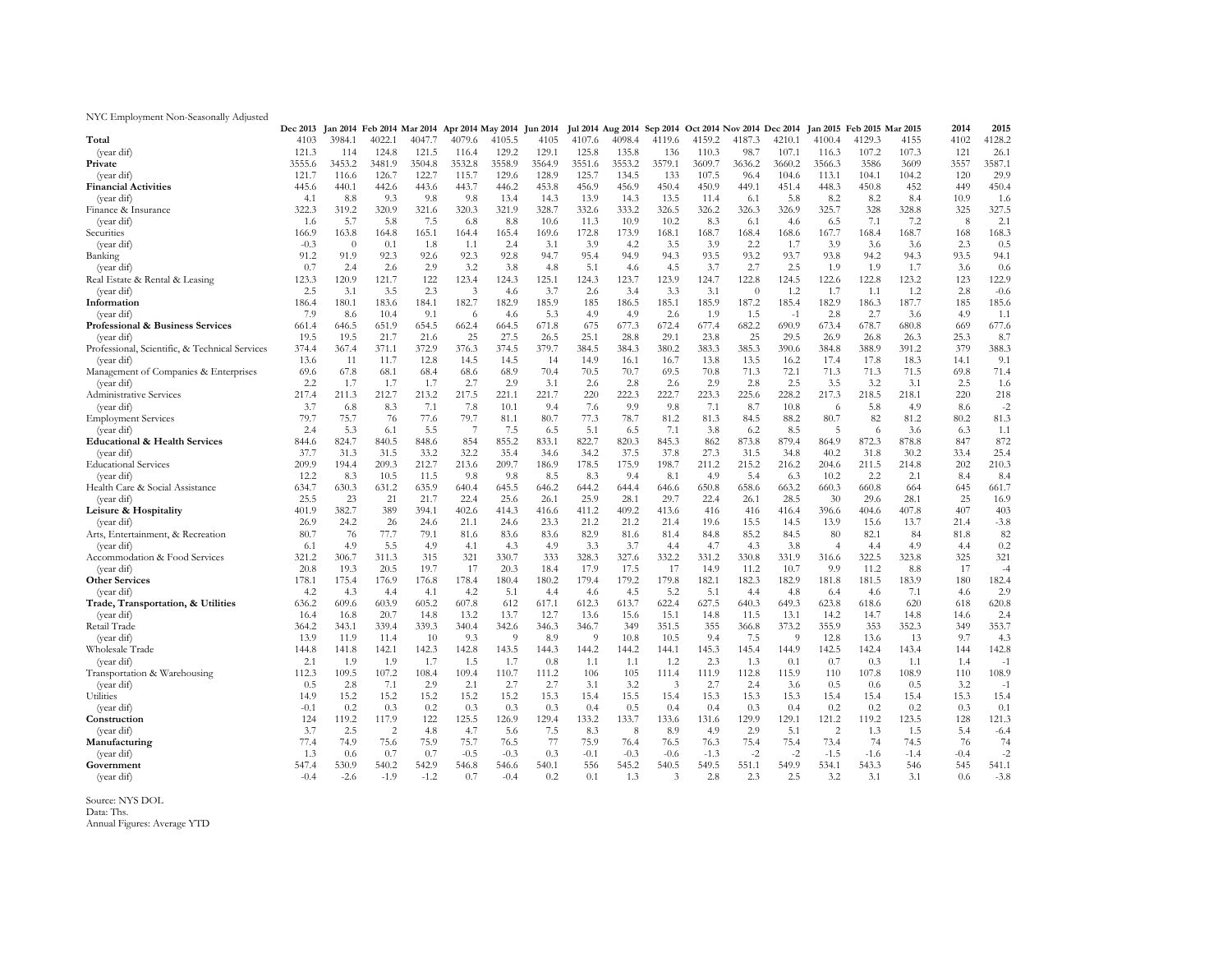| NY Household Employment<br><b>New York City</b> |                |              |                |              |            | Dec 2013 Jan 2014 Feb 2014 Mar 2014 Apr 2014 May 2014 Jun 2014 |              |                |              |              |              |              | Jul 2014 Aug 2014 Sep 2014 Oct 2014 Nov 2014 Dec 2014 Jan 2015 Feb 2015 Mar 2015 |                |               |               | 2014          | 2015          |
|-------------------------------------------------|----------------|--------------|----------------|--------------|------------|----------------------------------------------------------------|--------------|----------------|--------------|--------------|--------------|--------------|----------------------------------------------------------------------------------|----------------|---------------|---------------|---------------|---------------|
| Labor Force SA                                  | 4,111          | 4,115        | 4,118          | 4,120        | 4,122      | 4,122                                                          | 4,121        | 4,120          | 4,121        | 4,123        | 4,126        | 4,129        | 4,132                                                                            | 4,149          | 4,165         | 4,180         | 4,122         | 4,164         |
| (dif)                                           | 3.6            | 3.6          | 3.2            | 2.4          | 1.4        | $-0.1$                                                         | $-0.9$       | $-0.6$         | 0.8          | 2.3          | 2.8          | 2.9          | 2.9                                                                              | 16.7           | 16.4          | 14.6          | 41.7          | 42            |
| Labor Force NSA                                 | 4,083          | 4,102        | 4,144          | 4,150        | 4,106      | 4,112                                                          | 4,114        | 4,155          | 4,122        | 4,103        | 4,141        | 4,136        | 4,122                                                                            | 4,149          | 4,174         | 4,181         | 4,126         | 4,168         |
| (year dif)                                      | 40.6           | 39.7         | 79.6           | 103.5        | 57.6       | 50.5                                                           | 34.6         | 36.3           | 25.5         | 10.6         | 43.3         | 44.3         | 38.7                                                                             | 46.2           | 30            | 31.6          | 47            | 42.4          |
| (year % ch.)                                    | 1              | 1            | $\overline{c}$ | 2.6          | 1.4        | 1.2                                                            | 0.8          | 0.9            | 0.6          | 0.3          | 1.1          | 1.1          | 0.9                                                                              | 1.1            | 0.7           | 0.8           | 1.2           | 0.9           |
|                                                 |                |              |                |              |            |                                                                |              |                |              |              |              |              |                                                                                  |                |               |               |               |               |
| <b>Employed Residents SA</b><br>(dif)           | 3,777<br>9.5   | 3,785<br>8.6 | 3,793<br>7.5   | 3,799<br>6.8 | 3,806<br>7 | 3,814<br>8                                                     | 3,823<br>8.8 | 3,832<br>8.8   | 3,840<br>8.1 | 3,847<br>7.3 | 3,854<br>6.4 | 3,859<br>5.4 | 3,863<br>$\overline{4}$                                                          | 3,878<br>15    | 3,890<br>11.3 | 3,905<br>15.8 | 3,826<br>96.7 | 3,891<br>64.6 |
| <b>Employed Residents NSA</b>                   | 3,766          | 3,763        | 3,794          | 3,815        | 3,814      | 3,812                                                          | 3,818        | 3,841          | 3,831        | 3,837        | 3,867        | 3,865        | 3,866                                                                            | 3,858          | 3,875         | 3,911         | 3,827         | 3,881         |
| (year dif)                                      | 86             | 97.6         | 106.6          | 118.7        | 99.6       | 98.9                                                           | 107.7        | 100.8          | 101.7        | 102.2        | 136.7        | 108.8        | 99.4                                                                             | 94.9           | 81.3          | 96.1          | 107           | 54.5          |
| (year % ch.)                                    | 2.3            | 2.7          | 2.9            | 3.2          | 2.7        | 2.7                                                            | 2.9          | 2.7            | 2.7          | 2.7          | 3.7          | 2.9          | 2.6                                                                              | 2.5            | 2.1           | 2.5           | 2.9           | 2.4           |
|                                                 |                |              |                |              |            |                                                                |              |                |              |              |              |              |                                                                                  |                |               |               |               |               |
| Unemployed Residents SA                         | 335            | 330          | 325            | 321          | 315        | 307                                                            | 298          | 288            | 281          | 276          | 272          | 270          | 269                                                                              | 270            | 275           | 274           | 296           | 273           |
| (dif)                                           | $-6$           | $-5$         | $-4.4$         | $-4.3$       | $-5.6$     | $-8$                                                           | $-9.8$       | $-9.4$         | $-7.3$       | $-4.9$       | $-3.6$       | $-2.6$       | $-1$                                                                             | 1.6            | 5.1           | $-1.1$        | $-55$         | $-22.6$       |
| Unemployed Residents NSA                        | 317            | 340          | 350            | 335          | 292        | 300                                                            | 296          | 315            | 291          | 266          | 274          | 272          | 256                                                                              | 291            | 299           | 271           | 299           | 287           |
| (year dif)                                      | $-45.4$        | $-57.9$      | $-27$          | $-15.2$      | $-42$      | $-48.5$                                                        | $-73$        | $-64.6$        | $-76.2$      | $-91.6$      | $-93.4$      | $-64.4$      | $-60.7$                                                                          | $-48.7$        | $-51.3$       | $-64.5$       | $-59.5$       | $-12.1$       |
| (year % ch.)                                    | $-12.5$        | $-14.6$      | $-7.2$         | $-4.3$       | $-12.6$    | $-13.9$                                                        | $-19.8$      | $-17$          | $-20.7$      | $-25.6$      | $-25.4$      | $-19.1$      | $-19.2$                                                                          | $-14.3$        | $-14.6$       | $-19.3$       | $-16.6$       | $-16.1$       |
| LF Participation Rate SA                        | 60.5           | 60.6         | 60.6           | 60.6         | 60.6       | 60.5                                                           | 60.5         | 60.4           | 60.4         | 60.4         | 60.4         | 60.4         | 60.4                                                                             | 60.6           | 60.8          | 61            | 60.5          | 60.8          |
| LF Participation Rate NSA                       | 60.1           | 60.4         | 61             | 61           | 60.3       | 60.4                                                           | 60.4         | 61             | 60.4         | 60.1         | 60.6         | 60.5         | 60.3                                                                             | 60.6           | 61            | 61            | 60.5          | 60.9          |
| Emp Pop Ratio SA                                | 55.6           | 55.7         | 55.8           | 55.9         | 55.9       | 56                                                             | 56.1         | 56.2           | 56.3         | 56.4         | 56.4         | 56.5         | 56.5                                                                             | 56.7           | 56.8          | 57            | 56.1          | 56.8          |
| Emp Pop Ratio NSA                               | 55.5           | 55.4         | 55.8           | 56.1         | 56         | 56                                                             | 56           | 56.3           | 56.2         | 56.2         | 56.6         | 56.5         | 56.5                                                                             | 56.4           | 56.6          | 57.1          | 56.1          | 56.7          |
|                                                 |                |              |                |              |            |                                                                |              |                |              |              |              |              |                                                                                  |                |               |               |               |               |
| Unemployment Rate SA                            | 8.1            | 8            | 7.9            | 7.8          | 7.6        | 7.5                                                            | 7.2          | $\overline{7}$ | 6.8          | 6.7          | 6.6          | 6.5          | 6.5                                                                              | 6.5            | 6.6           | 6.6           | 7.2           | 6.6           |
| Unemployment Rate NSA                           | 7.8            | 8.3          | 8.5            | 8.1          | 7.1        | 7.3                                                            | 7.2          | 7.6            | 7.1          | 6.5          | 6.6          | 6.6          | 6.2                                                                              | $\overline{7}$ | 7.2           | 6.5           | 7.3           | 6.9           |
| <b>New York State</b>                           |                |              |                |              |            |                                                                |              |                |              |              |              |              |                                                                                  |                |               |               |               |               |
| Labor Force SA                                  | 9,621          | 9,612        | 9,603          | 9,592        | 9,580      | 9,568                                                          | 9,557        | 9,549          | 9,543        | 9,540        | 9,537        | 9,534        | 9,532                                                                            | 9,554          | 9,573         | 9,601         | 9,562         | 9,576         |
| (dif)                                           | $-8.6$         | $-8.5$       | $-9.5$         | $-10.6$      | $-11.8$    | $-12.1$                                                        | $-10.8$      | $-8.4$         | $-5.5$       | $-3.5$       | $-3.1$       | $-3$         | $-1.8$                                                                           | 21.7           | 19.3          | 28            | $-81.3$       | 13.6          |
| Labor Force NSA                                 | 9,519          | 9,553        | 9,598          | 9,610        | 9,521      | 9,560                                                          | 9,642        | 9,685          | 9,589        | 9,498        | 9,572        | 9,530        | 9,472                                                                            | 9,520          | 9,533         | 9,563         | 9,569         | 9,539         |
| (year dif)                                      | $-84.6$        | $-68.9$      | $-8.7$         | 44.6         | $-69.7$    | $-90.1$                                                        | $-107.1$     | $-103$         | $-116.6$     | $-132.2$     | $-10.2$      | $-43.2$      | $-47.7$                                                                          | $-32.6$        | $-65$         | $-46.5$       | $-62.7$       | $-30.4$       |
| (year % ch.)                                    | $-0.9$         | $-0.7$       | $-0.1$         | 0.5          | $-0.7$     | $-0.9$                                                         | $-1.1$       | $-1.1$         | $-1.2$       | $-1.4$       | $-0.1$       | $-0.5$       | $-0.5$                                                                           | $-0.3$         | $-0.7$        | $-0.5$        | $-0.6$        | $-0.5$        |
|                                                 |                |              |                |              |            |                                                                |              |                |              |              |              |              |                                                                                  |                |               |               |               |               |
| <b>Employed Residents SA</b>                    | 8,951          | 8,954        | 8,956          | 8,955        | 8,953      | 8,954                                                          | 8,958        | 8,963          | 8,968        | 8,972        | 8,975        | 8,976        | 8,977                                                                            | 9,000          | 9,019         | 9,053         | 8,963         | 9,024         |
| (dif)                                           | 5.4            | 3.7          | 1.2            | $-1$         | $-1.3$     | 0.8                                                            | 3.8          | 5.2            | 4.8          | 3.9          | 2.8          | 1.8          | 0.7                                                                              | 22.7           | 19.1          | 33.8          | 44.3          | 60.4          |
| <b>Employed Residents NSA</b>                   | 8,881          | 8,846        | 8,877          | 8,931        | 8,941      | 8,964                                                          | 9,045        | 9,056          | 9,000        | 8,950        | 9,029        | 8,984        | 8,946                                                                            | 8,905          | 8,921         | 9,008         | 8,964         | 8,944         |
| (year dif)                                      | 56.9           | 97.2         | 100.1          | 127.4        | 60         | 36.2                                                           | 55.9         | 35.3           | 29           | 34.6         | 158.6        | 77.3         | 64.6                                                                             | 58.3           | 44.3          | 77            | 73            | $-19.6$       |
| (year % ch.)                                    | 0.6            | 1.1          | 1.1            | 1.4          | 0.7        | 0.4                                                            | 0.6          | 0.4            | 0.3          | 0.4          | 1.8          | 0.9          | 0.7                                                                              | 0.7            | 0.5           | 0.9           | 0.8           | 0.7           |
| Unemployed Residents SA                         | 670            | 658          | 647            | 637          | 627        | 614                                                            | 599          | 586            | 576          | 568          | 562          | 557          | 555                                                                              | 554            | 554           | 548           | 599           | 552           |
| (dif)                                           | $-14$          | $-12.2$      | $-10.7$        | $-9.7$       | $-10.4$    | $-12.9$                                                        | $-14.6$      | $-13.5$        | $-10.4$      | $-7.4$       | $-6$         | $-4.7$       | $-2.5$                                                                           | $-1$           | 0.2           | $-5.8$        | $-126$        | $-46.8$       |
| Unemployed Residents NSA                        | 638            | 706          | 721            | 679          | 581        | 595                                                            | 597          | 630            | 589          | 548          | 543          | 546          | 526                                                                              | 615            | 612           | 556           | 605           | 594           |
| (year dif)                                      | $-141.5$       | -166         | $-108.8$       | $-82.8$      | $-129.6$   | $-126.3$                                                       | $-163.1$     | $-138.3$       | $-145.7$     | $-166.8$     | $-168.8$     | $-120.5$     | $-112.3$                                                                         | $-91$          | $-109.3$      | $-123.4$      | $-136$        | $-10.8$       |
| (year % ch.)                                    | $-18.1$        | $-19$        | $-13.1$        | $-10.9$      | $-18.2$    | $-17.5$                                                        | $-21.5$      | $-18$          | $-19.8$      | $-23.3$      | $-23.7$      | $-18.1$      | $-17.6$                                                                          | $-12.9$        | $-15.2$       | $-18.2$       | $-18.4$       | $-15.4$       |
|                                                 |                |              |                |              |            |                                                                |              |                |              |              |              |              |                                                                                  |                |               |               |               |               |
| LF Participation Rate SA                        | 61.2           | 61.1         | 61             | 60.9         | 60.8       | 60.7                                                           | 60.7         | 60.6           | 60.5         | 60.5         | 60.4         | 60.3         | 60.3                                                                             | 60.4           | 60.5          | 60.7          | 60.6          | 60.5          |
| LF Participation Rate NSA                       | 60.5           | 60.7         | 61             | 61           | 60.5       | 60.7                                                           | 61.2         | 61.4           | 60.8         | 60.2         | 60.6         | 60.3         | 59.9                                                                             | 60.2           | 60.3          | 60.4          | 60.7          | 60.3          |
| Emp Pop Ratio SA                                | 56.9           | 56.9         | 56.9           | 56.9         | 56.9       | 56.8                                                           | 56.9         | 56.9           | 56.9         | 56.9         | 56.8         | 56.8         | 56.8                                                                             | 56.9           | 57            | 57.2          | 56.9          | 57            |
| Emp Pop Ratio NSA                               | 56.5           | 56.2         | 56.4           | 56.7         | 56.8       | 56.9                                                           | 57.4         | 57.4           | 57.1         | 56.7         | 57.2         | 56.9         | 56.6                                                                             | 56.3           | 56.4          | 56.9          | 56.9          | 56.5          |
| Unemployment Rate SA                            | $\overline{7}$ | 6.8          | 6.7            | 6.6          | 6.5        | 6.4                                                            | 6.3          | 6.1            | 6            | 6            | 5.9          | 5.8          | 5.8                                                                              | 5.8            | 5.8           | 5.7           | 6.2           | 5.8           |
| Unemployment Rate NSA                           | 6.7            | 7.4          | 7.5            | 7.1          | 6.1        | 6.2                                                            | 6.2          | 6.5            | 6.1          | 5.8          | 5.7          | 5.7          | 5.6                                                                              | 6.5            | 6.4           | 5.8           | 6.3           | 6.2           |
|                                                 |                |              |                |              |            |                                                                |              |                |              |              |              |              |                                                                                  |                |               |               |               |               |

Source: NYS DOL Labor Force Data in Ths., Rates & Ratios in % Annual Figures: Average YTD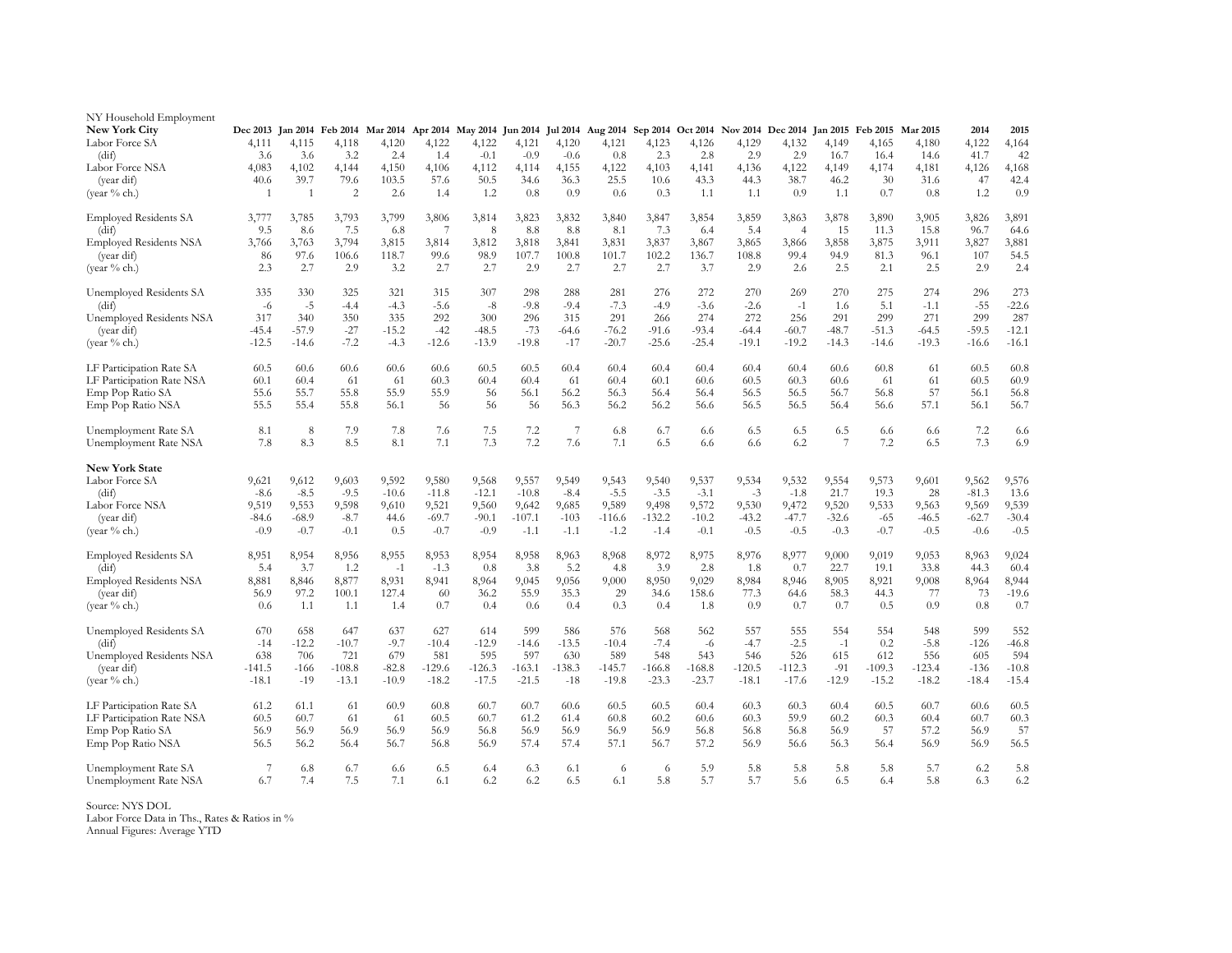| U.S. General Economic Indicators    |         |         |          |                |          |                |          |          |         |                |                |          |          |                |                |                 |         |
|-------------------------------------|---------|---------|----------|----------------|----------|----------------|----------|----------|---------|----------------|----------------|----------|----------|----------------|----------------|-----------------|---------|
| <b>GDP</b>                          | 1998    | 1999    | 2000     | 2001           | 2002     | 2003           | 2004     | 2005     | 2006    | 2007           | 2008           | 2009     | 2010     | 2011           | 2012           | 2013            | 2014    |
| Nominal GDP                         | 9089.2  | 9660.6  | 10284.8  | 10621.8        | 10977.5  | 11510.7        | 12274.9  | 13093.7  | 13855.9 | 14477.6        | 14718.6        | 14418.7  | 14964.4  | 15517.9        | 16163.2        | 16768.1         | 17418.9 |
| Real GDP                            | 11525.9 | 12065.9 | 12559.7  | 12682.3        | 12908.8  | 13271.1        | 13773.5  | 14234.3  | 14613.8 | 14873.8        | 14830.4        | 14418.8  | 14783.8  | 15020.6        | 15369.2        | 15710.3         | 16085.6 |
| $(\%$ ch.)                          | 4.4     | 4.7     | 4.1      |                | 1.8      | 2.8            | 3.8      | 3.3      | 2.7     | 1.8            | $-0.3$         | $-2.8$   | 2.5      | 1.6            | 2.3            | 2.2             | 2.4     |
| Final Sales of Domestic Product     | 11452.3 | 11994.9 | 12494.9  | 12729.6        | 12888.9  | 13249          | 13702.2  | 14168.9  | 14542.3 | 14836.2        | 14865.8        | 14566.3  | 14722.2  | 14979          |                | 15304.3 15636.7 | 15996.9 |
| $(\%$ ch.)                          | 4.5     | 4.7     | 4.2      | 1.9            | 1.3      | 2.8            | 3.4      | 3.4      | 2.6     | $\overline{2}$ | 0.2            | $-2$     | 1.1      | 1.7            | 2.2            | 2.2             | 2.3     |
| Final Sales to Domestic Producers   | 11734.2 | 12392   | 12994    | 13257.3        | 13499.6  | 13917.4        | 14461.3  | 14975.8  | 15361   | 15570.2        | 15435.8        | 14961.8  | 15183.6  | 15442.5        | 15760.2        | 16057.9         | 16451.6 |
| $\frac{0}{6}$ ch.)                  | 5.6     | 5.6     | 4.9      | $\overline{2}$ | 1.8      | 3.1            | 3.9      | 3.6      | 2.6     | 1.4            | $-0.9$         | $-3.1$   | 1.5      | 1.7            | 2.1            | 1.9             | 2.5     |
| Personal Consumption Expenditures   | 7384.7  | 7775.9  | 8170.7   | 8382.6         | 8598.8   | 8867.5         | 9208.2   | 9531.8   | 9821.7  | 10041.6        | 10007.2        | 9847     | 10036.3  | 10263.5        | 10449.7        | 10699.7         | 10969   |
| $(\%$ ch.)                          | 5.3     | 5.3     | 5.1      | 2.6            | 2.6      | 3.1            | 3.8      | 3.5      | 3       | 2.2            | $-0.3$         | $-1.6$   | 1.9      | 2.3            | 1.8            | 2.4             | 2.5     |
| Durable Goods                       | 618.9   | 698.3   | 758.3    | 798            | 856.6    | 917.7          | 992.9    | 1047     | 1091.6  | 1141.7         | 1083.3         | 1023.3   | 1085.7   | 1151.5         | 1235.7         | 1319            | 1410.1  |
| $(%$ ch.)                           | 12.1    | 12.8    | 8.6      | 5.2            | 7.3      | 7.1            | 8.2      | 5.4      | 4.3     | 4.6            | $-5.1$         | $-5.5$   | 6.1      | 6.1            | 7.3            | 6.7             | 6.9     |
| Nondurable Goods                    | 1719.2  | 1806    | 1863.6   | 1896           | 1931.1   | 1998.6         | 2063.7   | 2132.3   | 2202.2  | 2239.3         | 2214.7         | 2175.2   | 2223.6   | 2263.2         | 2280.1         | 2322.6          | 2364.8  |
| $(^{0}/_{0}$ ch.)                   | 3.7     | 5       | 3.2      | 1.7            | 1.8      | 3.5            | 3.3      | 3.3      | 3.3     | 1.7            | $-1.1$         | $-1.8$   | 2.2      | 1.8            | 0.7            | 1.9             | 1.8     |
| Gross Private Domestic Investment   | 2058.3  | 2231.4  | 2375.5   | 2231.5         | 2218.3   | 2308.7         | 2511.4   | 2672.6   | 2730    | 2644.1         | 2396           | 1878.1   | 2120.4   | 2230.4         | 2435.9         | 2556.2          | 2704.7  |
| $(\%$ ch.)                          | 9.5     | 8.4     | 6.5      | $-6.1$         | $-0.6$   | 4.1            | 8.8      | 6.4      | 2.1     | $-3.1$         | $-9.4$         | $-21.6$  | 12.9     | 5.2            | 9.2            | 4.9             | 5.8     |
| Nonresidential                      | 1376.5  | 1510.1  | 1647.7   | 1608.4         | 1498     | 1526.1         | 1605.4   | 1717.4   | 1839.6  | 1948.4         | 1934.4         | 1633.5   | 1673.8   | 1802.3         | 1931.8         | 1990.6          | 2116.4  |
| $(\%$ ch.)                          | 10.8    | 9.7     | 9.1      | $-2.4$         | $-6.9$   | 1.9            | 5.2      |          | 7.1     | 5.9            | $-0.7$         | $-15.6$  | 2.5      | 7.7            | 7.2            | 3               | 6.3     |
| Residential                         | 596.3   | 633.8   | 638      | 643.7          | 682.7    | 744.5          | 818.9    | 872.6    | 806.6   | 654.8          | 497.7          | 392.3    | 382.4    | 384.5          | 436.5          | 488.4           | 496.2   |
| $(\%$ ch.)                          | 8.6     | 6.3     | 0.7      | 0.9            | 6.1      | 9.1            | 10       | 6.6      | $-7.6$  | $-18.8$        | $-24$          | $-21.2$  | $-2.5$   | 0.5            | 13.5           | 11.9            | 1.6     |
| Net Exports of Goods & Services     | $\sim$  | -377.1  | $-477.8$ | $-502.1$       | $-584.3$ | $-641.9$       | $-734.8$ | $-782.3$ | -794.3  | -712.6         | $-557.8$       | $-395.4$ | $-458.8$ | -459.4         | $-452.5$       | $-420.5$        | -452.6  |
| $(\%$ ch.)                          | ц,      | ä,      | 26.7     | 5.1            | 16.4     | 9.9            | 14.5     | 6.5      | 1.5     | $-10.3$        | $-21.7$        | $-29.1$  | 16       | 0.1            | $-1.5$         | $-7.1$          | 7.6     |
| Government Consumption & Investment | 2370.5  | 2451.7  | 2498.2   | 2592.4         | 2705.8   | 2764.3         | 2808.2   | 2826.2   | 2869.3  | 2914.4         | 2994.8         | 3089.1   | 3091.4   | 2997.4         | 2954           | 2894.5          | 2889.7  |
| $\frac{6}{6}$ ch.)                  | 2.1     | 3.4     | 1.9      | 3.8            | 4.4      | 2.2            | 1.6      | 0.6      | 1.5     | 1.6            | 2.8            | 3.1      | 0.1      | $-3$           | $-1.4$         | $-2$            | $-0.2$  |
| Change in Private Inventories       | 79      | 75.5    | 66.2     | $-46.3$        | 22.6     | 22.6           | 71.4     | 64.3     | 71.6    | 35.6           | $-33.7$        | $-147.6$ | 58.2     | 37.6           | 57.1           | 63.6            | 70.6    |
| (dif)                               | -5.8    | $-3.5$  | $-9.2$   | $-112.5$       | 68.8     | $\theta$       | 48.8     | $-7.1$   | 7.3     | $-36$          | $-69.2$        | $-113.9$ | 205.8    | $-20.6$        | 19.5           | 6.5             | $\tau$  |
| <b>Additional U.S. Indicators</b>   |         |         |          |                |          |                |          |          |         |                |                |          |          |                |                |                 |         |
| GDP Implicit Price Deflator (% ch.) | 1.1     | 1.5     | 2.3      | 2.3            | 1.5      | $\overline{c}$ | 2.7      | 3.2      | 3.1     | 2.7            | $\overline{2}$ | 0.8      | 1.2      | 2.1            | 1.8            | 1.5             | 1.5     |
| Corporate Profits                   | 804.1   | 830.2   | 781.2    | 754            | 907.2    | 1056.4         | 1283.3   | 1477.8   | 1646.5  | 1529           | 1285.1         | 1397     | 1746.4   | 1816.6         | 2022.8         | 2106.9          | 2089.8  |
| $(\%$ ch.)                          | $-7.1$  | 3.2     | $-5.9$   | $-3.5$         | 20.3     | 16.5           | 21.5     | 15.1     | 11.4    | $-7.1$         | $-16$          | 8.7      | 25       | $\overline{4}$ | 11.4           | 4.2             | $-0.8$  |
| ECI Private: Total Compensation     | 76.8    | 79.3    | 82.9     | 86.3           | 89.3     | 92.7           | 96.2     | 99.2     | 102.1   | 105.2          | 108.2          | 109.8    | 111.9    | 114.3          | 116.5          | 118.7           | 121.2   |
| $\frac{6}{6}$ ch.)                  | 3.5     | 3.2     | 4.5      | 4.1            | 3.5      | 3.8            | 3.8      | 3.1      | 2.9     | 3.1            | 2.9            | 1.4      | 1.9      | 2.1            | $\overline{2}$ | 1.9             | 2.1     |
| NonFarm Business Productivity       | 75.2    | 77.7    | 80.2     | 82.4           | 86       | 89.1           | 91.9     | 93.8     | 94.7    | 96.2           | 96.9           | 100      | 103.3    | 103.5          | 104.5          | 105.4           | 106.1   |
| $(\%$ ch.)                          | 3       | 3.3     | 3.2      | 2.8            | 4.3      | 3.7            | 3.1      | 2.1      | 0.9     | 1.6            | 0.8            | 3.2      | 3.3      | 0.2            |                | 0.9             | 0.7     |
| Unit Labor Costs                    | 88      | 88.8    | 92.3     | 93.8           | 91.9     | 92             | 93.3     | 94.7     | 97.5    | 100.1          | 102.1          | 100      | 98.7     | 100.7          | 102.4          | 102.7           | 104.5   |
| $(\%$ ch.)                          | 2.7     | 0.9     | 4        | 1.6            | $-2$     | 0.1            | 1.4      | 1.6      | 3       | 2.7            | 2              | $-2$     | $-1.3$   | 2.1            | 1.7            | 0.3             | 1.8     |

Data: Real GDP & Components in Bil. 2009 \$, SA

Data: Profits with IDA & CCAdj in Bil \$, SA

Data: ECI All Workers, Index Dec 2005=100, SA

Data: Prod & Unit Labor All Persons, Index 1992=100, SA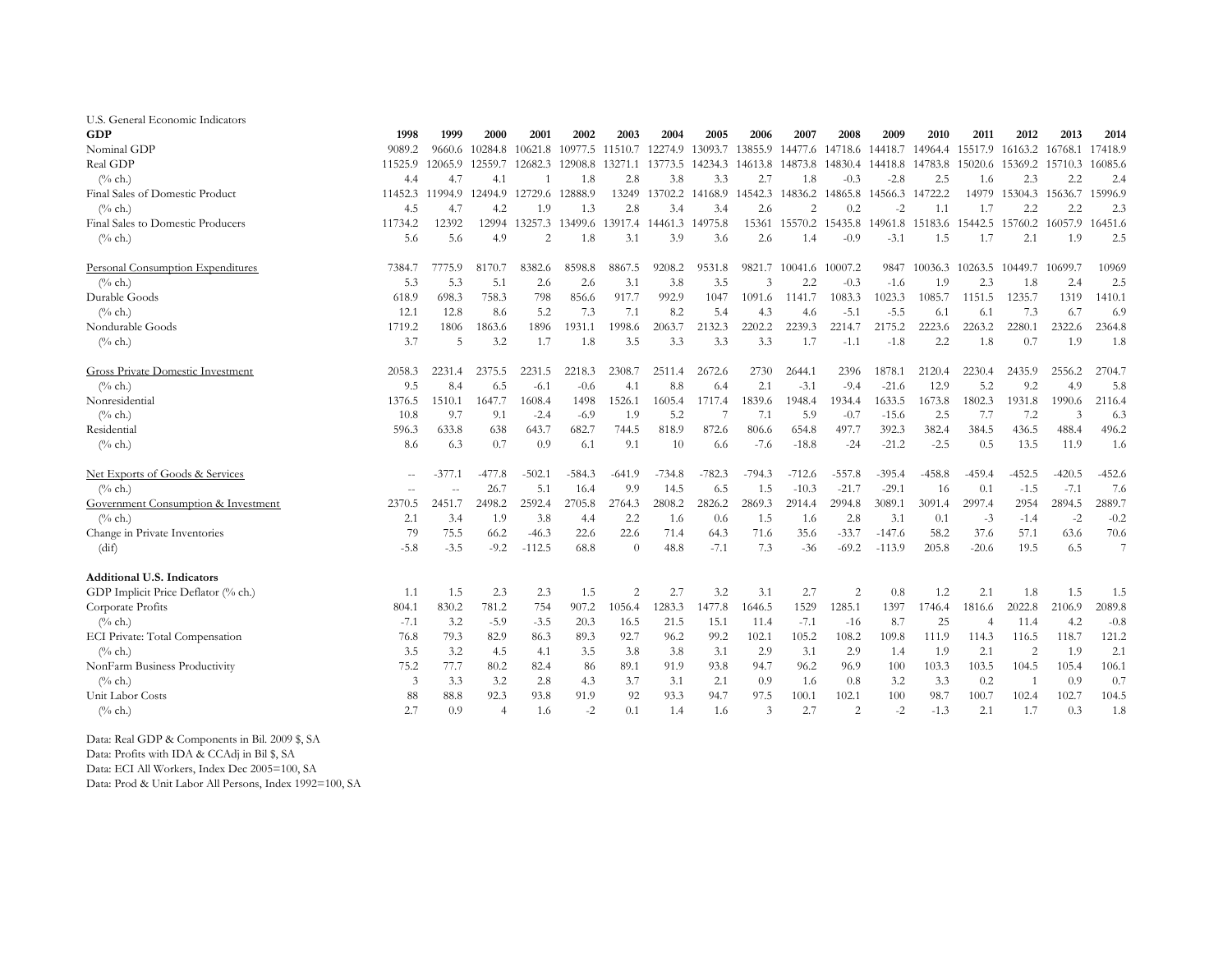| U.S. Employment                                     |               |               |                |                  |                  |                  |               |               |                 |                          |                  |                    |                  |                |                 |               |               |
|-----------------------------------------------------|---------------|---------------|----------------|------------------|------------------|------------------|---------------|---------------|-----------------|--------------------------|------------------|--------------------|------------------|----------------|-----------------|---------------|---------------|
| Payroll Survey: Current Employment Statistics (CES) | 1998          | 1999          | 2000           | 2001             | 2002             | 2003             | 2004          | 2005          | 2006            | 2007                     | 2008             | 2009               | 2010             | 2011           | 2012            | 2013          | 2014          |
| Total Nonfarm                                       | 126,149       | 129,240       | 132,030        | 132,080          | 130,628          | 130,315          | 131,732       | 133,996       | 136,403         | 137,935                  | 137,169          | 131,220            | 130,269          | 131,843        | 134,098         | 136,394       | 139,023       |
| (dif)                                               | 3,207         | 3,091         | 2,790          | 50               | $-1,452$         | $-313$           | 1,417         | 2,265         | 2,407           | 1,532                    | $-766$           | $-5.949$           | $-952$           | 1,575          | 2,255           | 2,296         | 2,629         |
| Total Private                                       | 106,239       | 108,928       | 111,239        | 110,959          | 109,119          | 108,735          | 110,114       | 112,192       | 114,428         | 115,715                  | 114,666          | 108,668            | 107,779          | 109,751        | 112,181 114,545 |               | 117,166       |
| (dif)                                               | 2,957         | 2,689         | 2,311          | $-280$           | $-1,840$         | $-384$           | 1,379         | 2,078         | 2,236           | 1,287                    | $-1,049$         | $-5,999$           | $-889$           | 1,972          | 2,430           | 2,365         | 2,621         |
| <b>Financial Activities</b>                         | 7,565         | 7,752         | 7,784          | 7,901            | 7,956            | 8,077            | 8,105         | 8,197         | 8,366           | 8,347                    | 8,204            | 7,838              | 7,695            | 7,697          | 7,783           | 7,886         | 7,978         |
| (dif)                                               | 310           | 187           | 32             | 117              | 55               | 121              | 28            | 91            | 170             | $-19$                    | $-143$           | -366               | $-143$           |                | -86             | 103           | 93            |
| Finance & Insurance                                 | 5,631         | 5,769         | 5,773          | 5,862            | 5,923            | 6,021            | 6,019         | 6,063         | 6,194           | 6,179                    | 6,076            | 5,844              | 5,761            | 5,769          | 5,828           | 5,886         | 5,933         |
| (dif)                                               | 253           | 138           | $\overline{4}$ | 89               | -60              | 98               | $-1$          | 43            | 131             | $-15$                    | $-103$           | $-232$             | $-83$            | 8              | 59              | 58            | 47            |
| Securities                                          | 734           | 782           | 851            | 879              | 837              | 804              | 813           | 834           | 869             | 900                      | 916              | 862                | 851              | 860            | 859             | 865           | 882           |
| (dif)                                               | -60           | 48            | 69             | 28               | $-43$            | $-33$            | -9            | 21            | 35              | 31                       | 17               | $-54$              | $-12$            | 10             | $-1$            | -6            | 17            |
| Banking                                             | 2,532         | 2,591         | 2,548          | 2,598            | 2,686            | 2,793            | 2,818         | 2,870         | 2,925           | 2,866                    | 2,732            | 2,590              | 2,550            | 2,554          | 2,583           | 2,614         | 2,566         |
| (dif)                                               | 98            | 59            | $-43$          | 50               | 88               | 107              | 25            | 52            | 55              | $-59$                    | $-134$           | $-142$             | $-40$            | $\overline{4}$ | 28              | 31            | $-48$         |
| Real Estate & Rental & Leasing                      | 1,933         | 1,982         | 2,011          | 2,039            | 2,034            | 2,057            | 2,086         | 2,134         | 2,172           | 2,169                    | 2,129            | 1,994              | 1,934            | 1,928          | 1,955           | 2,000         | 2,045         |
| (dif)                                               | 58            | 49            | 29             | 28               | $-5$             | 23               | 29            | 48            | 39              | $-4$                     | $-40$            | $-134$             | $-60$            | -6             | 27              | 45            | 45            |
| Information                                         | 3,219         | 3,418         | 3,630          | 3,629            | 3,394            | 3,189            | 3,117         | 3,061         | 3,038           | 3,032                    | 2,983            | 2,804              | 2,707            | 2,673          | 2,675           | 2,706         | 2,740         |
| (dif)                                               | 135           | 199           | 212            | $-1$             | $-235$           | $-205$           | $-72$         | $-56$         | $-23$           | $-7$                     | $-49$            | $-179$             | $-96$            | $-34$          | 2               | 31            | 34            |
| Professional & Business Services                    | 15,142        | 15,955        | 16,672         | 16,480           | 15,975           | 15,985           | 16,388        | 16,952        | 17,572          | 17,947                   | 17,741           | 16,574             | 16,723           | 17,328         | 17,934          | 18,522        | 19,095        |
| (dif)                                               | 810           | 813           | 717            | $-192$           | $-505$           | 10               | 403           | 564           | 620             | 375                      | $-207$           | $-1,167$           | 149              | 605            | 606             | 588           | 573           |
| Educational & Health Services                       | 14,568        | 14,937        | 15,249         | 15,800           | 16,380           | 16,806           | 17,188        | 17,629        | 18,098          | 18,613                   | 19,157           | 19,548             | 19,888           | 20,231         | 20,697          | 21,096        | 21,473        |
| (dif)                                               | 382           | 370           | 311            | 552              | 580              | 426              | 383           | 440           | 470             | 515                      | 544              | 391                | 340              | 343            | 466             | 399           | 377           |
| Leisure & Hospitality                               | 11,232        | 11,544        | 11,860         | 12,032           | 11,986           | 12,175           | 12,492        | 12,813        | 13,109          | 13,428                   | 13,441           | 13,074             | 13,042           | 13,351         | 13,773          | 14,259        | 14,709        |
| (dif)                                               | 216           | 312           | 316            | 173              | $-46$            | 189              | 317           | 321           | 296             | 319                      | 13               | $-367$             | $-32$            | 309            | 423             | 486           | 450           |
| Other Services                                      | 4,976         | 5,087         | 5,168          | 5,258            | 5,372            | 5,401            | 5,409         | 5,395         | 5,438           | 5,493                    | 5,515            | 5,366              | 5,331            | 5,361          | 5,430           | 5,483         | 5,573         |
| (dif)                                               | 151           | 111           | 82             | 90               | 114              | 28               | 9             | $-15$         | 43              | 55                       | 22               | $-149$             | $-35$            | 30             | 69              | 53            | 90            |
| Trade, Transportation & Utilities                   | 25,186<br>485 | 25,770<br>584 | 26,225<br>455  | 25,986<br>$-240$ | 25,500<br>$-485$ | 25,286<br>$-214$ | 25,536<br>249 | 25,960<br>424 | 26,277<br>317   | 26,627<br>350            | 26,294<br>$-333$ | 24,905<br>$-1,390$ | 24,641<br>$-264$ | 25,067<br>425  | 25,471<br>405   | 25,856<br>385 | 26,376<br>520 |
| (dif)                                               | 17,560        | 17,323        | 17,265         | 16,441           | 15,257           | 14,509           | 14,315        | 14,226        |                 | 13,878                   | 13,403           | 11,848             | 11,529           | 11,725         | 11,926          | 12,018        | 12,188        |
| Manufacturing                                       | 142           | $-237$        | $-57$          | $-825$           | $-1,184$         | $-748$           | $-194$        | $-89$         | 14,157<br>$-69$ | $-279$                   | -474             | $-1,556$           | $-319$           | 197            | 200             | 93            | 170           |
| (dif)<br>Construction                               | 6,147         | 6,545         | 6,788          | 6,827            | 6,715            | 6,736            | 6,973         | 7,333         | 7,690           | 7,627                    | 7,162            | 6,017              | 5,518            | 5,531          | 5,645           | 5,857         | 6,138         |
| (dif)                                               | 334           | 397           | 243            | 39               | $-111$           | 20               | 238           | 360           | 356             | $-62$                    | $-465$           | $-1,145$           | -499             | 13             | 114             | 212           | 281           |
| Government                                          | 19.910        | 20,312        | 20,790         | 21,120           | 21,509           | 21,580           | 21,618        | 21,804        | 21,975          | 22,219                   | 22,503           | 22,553             | 22,490           | 22,092         | 21,918          | 21,849        | 21,857        |
| (dif)                                               | 251           | 402           | 478            | 330              | 389              | 71               | 38            | 186           | 171             | 244                      | 284              | 50                 | $-63$            | $-397$         | $-175$          | $-69$         | 8             |
|                                                     |               |               |                |                  |                  |                  |               |               |                 |                          |                  |                    |                  |                |                 |               |               |
| <b>Other Employment Data</b>                        |               |               |                |                  |                  |                  |               |               |                 |                          |                  |                    |                  |                |                 |               |               |
| Unemployment Rate                                   | 4.5           | 4.2           | $\overline{4}$ | 4.7              | 5.8              | 6                | 5.5           | 5.1           | 4.6             | 4.6                      | 5.8              | 9.3                | 9.6              | 8.9            | 8.1             | 7.4           | 6.2           |
| (dif)                                               | $-0.4$        | $-0.3$        | $-0.3$         | 0.8              | $\overline{1}$   | 0.2              | $-0.4$        | $-0.5$        | $-0.5$          | $\theta$                 | 1.2              | 3.5                | 0.3              | $-0.7$         | $-0.9$          | $-0.7$        | $-1.2$        |
| Avg. Weekly Hours: Total Private (CES)              |               | $\sim$        | $\sim$         | $\sim$           | $\sim$ $\sim$    | $\sim$           | $\sim$        | $\sim$        | $\sim$          | 34.6                     | 34.4             | 33.9               | 34.1             | 34.3           | 34.4            | 34.4          | 34.5          |
| (dif)                                               | $\sim$        | $\sim$        | $\sim$ $\sim$  | $\sim$           | $\sim$ $\sim$    | $\sim$           | $\sim$        | $-$           | $\sim$          | $\overline{\phantom{a}}$ | $-0.1$           | $-0.6$             | 0.3              | 0.2            | 0.1             | $\theta$      | 0.1           |
| Avg. Wk. Earnings: Total Private (CES)              |               |               | $\sim$         | $\sim$           | $\sim$           | $\sim$           |               | $\sim$        | $\sim$          | 724                      | 744              | 752                | 771              | 791            | 808             | 825           | 844           |
| (dif)                                               | $\sim$ $\sim$ | $\sim$        | $\sim$         | $-$              | $\sim$ $-$       | $-$              | $\sim$ $-$    | $\sim$ $\sim$ | $\sim$ $-$      | $\sim$                   | 20               | 8                  | -19              | 20             | 17              | 17            | 19            |
| Initial Claims, SA                                  | 1,374         | 1,289         | 1,322          | 1,757            | 1,750            | 1,743            | 1,483         | 1,462         | 1,354           | 1,390                    | 1,811            | 2,486              | 1,988            | 1,805          | 1,622           | 1,488         | 1,337         |
| (dif)                                               | $-20$         | $-85$         | 33             | 435              | $-8$             | $-6$             | $-260$        | $-21$         | $-109$          | 36                       | 421              | 675                | $-498$           | $-184$         | $-182$          | $-135$        | $-151$        |
| Continued Claims, SA                                | 2,214         | 2,185         | 2,110          | 3,010            | 3,571            | 3,530            | 2,928         | 2,658         | 2,457           | 2,547                    | 3,335            | 5,809              | 4,539            | 3,744          | 3,322           | 2,980         | 2,600         |
| (dif)                                               | $-88$         | $-29$         | $-75$          | 899              | 561              | $-41$            | $-602$        | $-270$        | $-202$          | 90                       | 788              | 2474               | $-1270$          | $-795$         | $-423$          | $-341$        | $-380$        |
| ISM Employment Diffusion Index, SA                  | 47.5          | 50.6          | 50.4           | 38.3             | 45.8             | 46.2             | 56.8          | 53.6          | 51.6            | 50.6                     | 43.2             | 40.7               | 57.4             | 57.4           | 53.8            | 53.2          | 54.4          |
| (dif)                                               | $-3.6$        | 3.1           | $-0.2$         | $-12$            | 7.5              | 0.4              | 10.6          | $-3.3$        | $-1.9$          | $-1.1$                   | $-7.3$           | $-2.5$             | 16.7             | $\theta$       | $-3.6$          | $-0.6$        | 1.2           |
| ISM Non-Mfg. Emp. Index, SA                         | 52.9          | 52.3          | 53.5           | 46.9             | 46.2             | 50.6             | 54.3          | 55.9          | 53.9            | 52.1                     | 43.8             | 40                 | 49.8             | 52.4           | 53.5            | 54.4          | 54.8          |
| (dif)                                               | $\sim$ $\sim$ | $-0.7$        | 1.2            | $-6.6$           | $-0.6$           | 4.4              | 3.6           | 1.6           | $-2$            | $-1.8$                   | $-8.3$           | $-3.8$             | 9.8              | 2.6            | 1.1             | 0.9           | 0.4           |
|                                                     |               |               |                |                  |                  |                  |               |               |                 |                          |                  |                    |                  |                |                 |               |               |

Data: CES and Claims in Ths.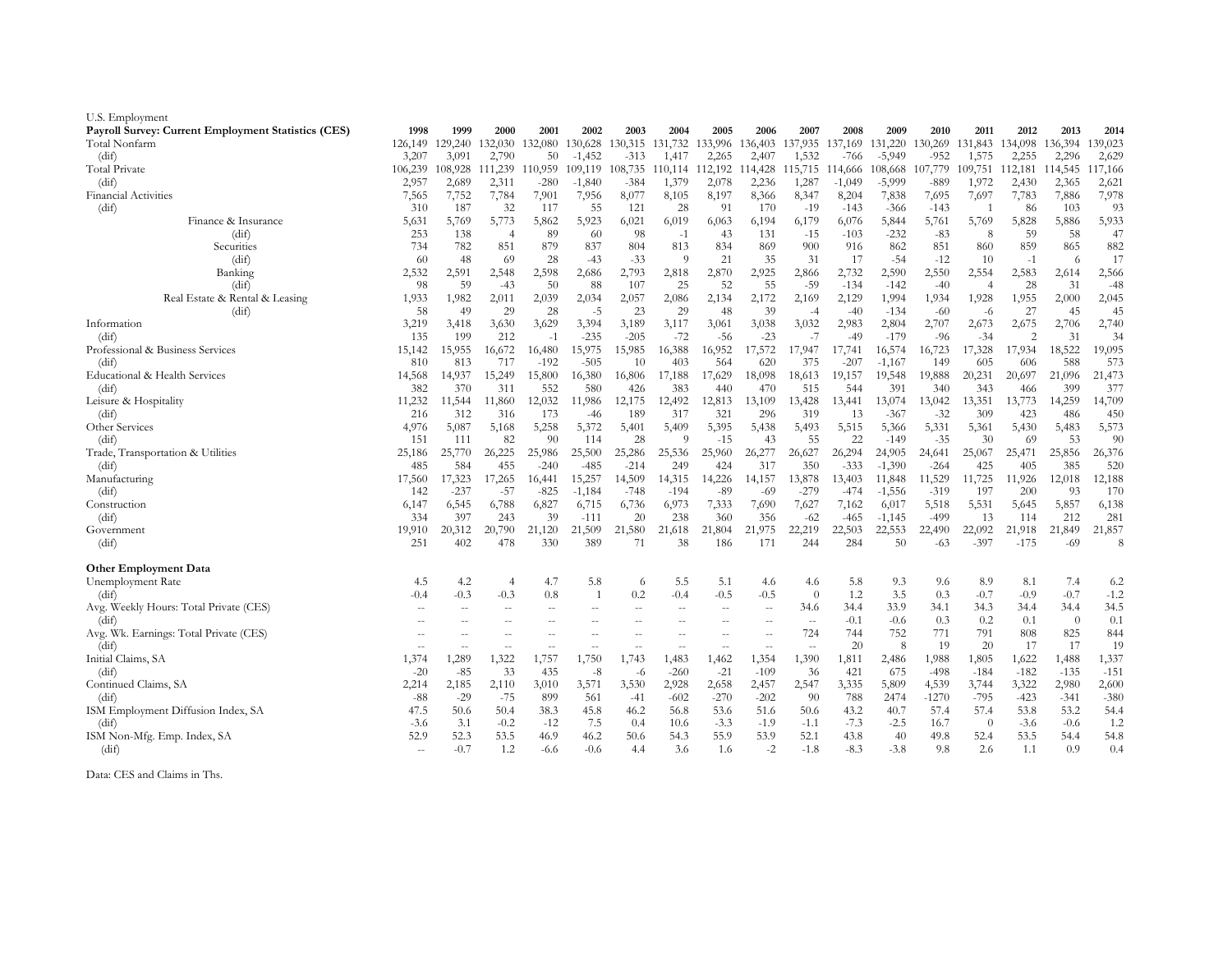| The U.S. Consumer & Housing Market                        |        |                |        |         |                |         |                |         |                |         |         |         |         |        |        |                |                |
|-----------------------------------------------------------|--------|----------------|--------|---------|----------------|---------|----------------|---------|----------------|---------|---------|---------|---------|--------|--------|----------------|----------------|
| Personal Income, Consumption and Credit                   | 1998   | 1999           | 2000   | 2001    | 2002           | 2003    | 2004           | 2005    | 2006           | 2007    | 2008    | 2009    | 2010    | 2011   | 2012   | 2013           | 2014           |
| Total Personal Income                                     | 7587.7 | 7983.8         | 8632.8 | 8987.1  | 9149.5         | 9486.6  | 10048          | 10609   | 11389          | 11995   | 12430   | 12088   | 12429   | 13202  | 13888  | 14167          | 14729          |
| $(\%$ ch.)                                                | 7.2    | 5.2            | 8.1    | 4.1     | 1.8            | 3.7     | 5.9            | 5.6     | 7.3            | 5.3     | 3.6     | $-2.8$  | 2.8     | 6.2    | 5.2    | $\overline{2}$ | $\overline{4}$ |
| Disposable Personal Income                                | 6561.3 | 6876.3         | 7400.5 | 7752.3  | 8099.2         | 8485.8  | 9002.3         | 9400.8  | 10037          | 10507   | 10994   | 10943   | 11238   | 11801  | 12384  | 12505          | 12986          |
| $(\%$ ch.)                                                | 6.7    | 4.8            | 7.6    | 4.8     | 4.5            | 4.8     | 6.1            | 4.4     | 6.8            | 4.7     | 4.6     | $-0.5$  | 2.7     | 5      | 4.9    |                | 3.8            |
| Wage Rate (\$)                                            | 33145  | 34491          | 36550  | 37511   | 38249          | 39426   | 41156          | 42476   | 44406          | 46363   | 47621   | 47646   | 48955   | 50311  | 51692  | 52235          | 53557          |
| $(\%$ ch.)                                                | 5.1    | 4.1            | 6      | 2.6     | $\overline{2}$ | 3.1     | 4.4            | 3.2     | 4.5            | 4.4     | 2.7     | 0.1     | 2.7     | 2.8    | 2.7    | 1.1            | 2.5            |
| Personal Consumption Expenditures (PCE)                   | 5903   | 6307           | 6792.4 | 7103.1  | 7384.1         | 7765.5  | 8260           | 8794.1  | 9304           | 9750.5  | 10014   | 9847    | 10202   | 10689  | 11083  | 11484          | 11930          |
| $(\%$ ch.)                                                | 6.2    | 6.8            | 7.7    | 4.6     | $\overline{4}$ | 5.2     | 6.4            | 6.5     | 5.8            | 4.8     | 2.7     | $-1.7$  | 3.6     | 4.8    | 3.7    | 3.6            | 3.9            |
| Consumer Installment Credit: Total Outstanding            | 1421   | 1531.1         | 1717   | 1867.9  | 1972.1         | 2077.4  | 2192.2         | 2290.9  | 2461.9         | 2615.7  | 2650.6  | 2552.8  | 2647.4  | 2755.9 | 2923.6 | 3097.9         | 3317           |
| $(\%$ ch.)                                                | 7.3    | 7.7            | 12.1   | 8.8     | 5.6            | 5.3     | 5.5            | 4.5     | 7.5            | 6.2     | 1.3     | $-3.7$  | 3.7     | 4.1    | 6.1    | 6              | 7.1            |
| Personal Saving as a % of Disposable Personal Income, (%) | 6.2    | 4.4            | 4.2    | 4.3     | 5              | 4.8     | 4.5            | 2.5     | 3.3            | 2.9     | 4.9     | 6.1     | 5.6     | 6      | 7.2    | 4.9            | 4.8            |
| <b>Retail Sales</b>                                       |        |                |        |         |                |         |                |         |                |         |         |         |         |        |        |                |                |
| Total Retail Sales & Food Services                        | 237.8  | 257.1          | 273.6  | 281.6   | 288.4          | 301     | 319.5          | 340.3   | 358.6          | 370.5   | 366.2   | 340.3   | 358.9   | 385.6  | 405.3  | 422.2          | 439.2          |
| $(\%$ ch.)                                                | 4.6    | 8.1            | 6.4    | 2.9     | 2.4            | 4.4     | 6.1            | 6.5     | 5.4            | 3.3     | $-1.2$  | $-7.1$  | 5.5     | 7.5    | 5.1    | 4.2            | $\overline{4}$ |
| excl. Food Services & Drinking Places                     | 215.2  | 233.4          | 248.3  | 255.2   | 260.8          | 271.8   | 288.4          | 307.3   | 323.3          | 333.4   | 328.2   | 302.6   | 320     | 344.4  | 361.6  | 377.2          | 391.6          |
| $(\%$ ch.)                                                | 4.5    | 8.5            | 6.4    | 2.8     | 2.2            | 4.2     | 6.1            | 6.5     | 5.2            | 3.1     | $-1.6$  | $-7.8$  | 5.8     | 7.6    | 5      | 4.3            | 3.8            |
| excl. Autos & Gasoline Stations                           | 164.4  | 175.7          | 186.5  | 192.7   | 199.3          | 207.9   | 220.6          | 234.8   | 248.2          | 257     | 259.3   | 251.6   | 259.5   | 273.3  | 284.8  | 294.9          | 306.5          |
| $(\%$ ch.)                                                | 5.3    | 6.9            | 6.1    | 3.3     | 3.4            | 4.3     | 6.1            | 6.5     | 5.7            | 3.5     | 0.9     | $-3$    | 3.1     | 5.3    | 4.2    | 3.5            | 3.9            |
| <b>TCB Consumer Confidence Index</b>                      |        |                |        |         |                |         |                |         |                |         |         |         |         |        |        |                |                |
| Overall                                                   | 131.7  | 135.3          | 139    | 106.6   | 96.6           | 79.8    | 96.1           | 100.3   | 105.9          | 103.3   | 57.9    | 45.2    | 54.5    | 58.1   | 67.1   | 73.2           | 86.9           |
| (dif)                                                     | 6.3    | 3.6            | 3.6    | $-32.4$ | $-9.9$         | $-16.8$ | 16.3           | 4.2     | 5.6            | $-2.5$  | $-45.4$ | $-12.7$ | 9.3     | 3.6    | 8.9    | 6.2            | 13.7           |
| <b>Present Situation</b>                                  | 169.3  | 176.6          | 181    | 141.7   | 94.6           | 68      | 94.9           | 116.1   | 130.2          | 128.8   | 69.9    | 24      | 25.7    | 36.1   | 49.8   | 67.6           | 87.4           |
| (dif)                                                     | 17.9   | 7.3            | 4.4    | $-39.4$ | $-47.1$        | $-26.6$ | 26.9           | 21.2    | 14.1           | $-1.4$  | $-58.9$ | $-45.8$ | 1.7     | 10.5   | 13.7   | 17.8           | 19.8           |
| Expectations                                              | 106.6  | 107.8          | 110.9  | 83.2    | 98             | 87.7    | 96.9           | 89.7    | 89.7           | 86.4    | 50      | 59.4    | 73.7    | 72.8   | 78.6   | 77             | 86.6           |
| (dif)                                                     | $-1.4$ | 1.2            | 3.1    | $-27.7$ | 14.8           | $-10.3$ | 9.1            | $-7.1$  | $-0.1$         | $-3.3$  | $-36.4$ | 9.4     | 14.3    | $-0.9$ | 5.8    | $-1.6$         | 9.6            |
| The Reuters/UM Index of Consumer Sentiment                |        |                |        |         |                |         |                |         |                |         |         |         |         |        |        |                |                |
| Overall                                                   | 104.6  | 105.8          | 107.6  | 89.2    | 89.6           | 87.6    | 95.2           | 88.6    | 87.3           | 85      | 63.8    | 66.3    | 71.8    | 67.4   | 76.5   | 79.2           | 84.1           |
| (dif)                                                     | 1.4    | 1.2            | 1.8    | $-18.3$ | 0.3            | $-2$    | 7.6            | $-6.7$  | $-1.2$         | $-2.3$  | $-21.3$ | 2.5     | 5.6     | $-4.5$ | 9.2    | 2.7            | 4.9            |
| Expectations                                              | 98.3   | 99.3           | 102.7  | 82.3    | 84.6           | 81.4    | 88.5           | 77.4    | 75.9           | 75.6    | 57.3    | 64.1    | -66     | 59.8   | 70.7   | 70.7           | 75             |
| (dif)                                                     | 0.6    | $\overline{1}$ | 3.4    | $-20.4$ | 2.3            | $-3.1$  | 7.1            | $-11.1$ | $-1.5$         | $-0.3$  | $-18.3$ | 6.8     | 1.9     | $-6.2$ | 10.9   | $\theta$       | 4.3            |
| <b>Housing Market</b>                                     |        |                |        |         |                |         |                |         |                |         |         |         |         |        |        |                |                |
| New Single-Family Homes Sold                              | 889    | 879            | 880    | 907     | 976            | 1091    | 1201           | 1279    | 1049           | 769     | 482     | 374     | 321     | 306    | 368    | 430            | 439            |
| $(\%$ ch.)                                                | 10.3   | $-1.2$         | 0.2    | 3.1     | 7.6            | 11.7    | 10.1           | 6.5     | $-18$          | $-26.7$ | $-37.3$ | $-22.4$ | $-14.2$ | $-4.6$ | 20     | 17             | 2.1            |
| Existing Single-Family Homes Sold                         | 4492   | 4636           | 4614   | 4727    | 4998           | 5443    | 5914           | 6181    | 5712           | 4418    | 3655    | 3868    | 3705    | 3793   | 4130   | 4471           | 4334           |
| $(%$ ch.)                                                 | 13.1   | 3.2            | $-0.5$ | 2.4     | 5.7            | 8.9     | 8.6            | 4.5     | $-7.6$         | $-22.6$ | $-17.3$ | 5.8     | $-4.2$  | 2.4    | 8.9    | 8.3            | $-3.1$         |
| <b>Housing Starts</b>                                     | 1621   | 1647           | 1573   | 1601    | 1710           | 1854    | 1950           | 2073    | 1812           | 1342    | 900     | 554     | 586     | 612    | 784    | 930            | 1001           |
| $(\%$ ch.)                                                | 9.9    | 1.6            | $-4.5$ | 1.8     | 6.8            | 8.4     | 5.2            | 6.3     | $-12.6$        | $-25.9$ | $-32.9$ | $-38.4$ | 5.7     | 4.5    | 28.1   | 18.6           | 7.6            |
| Housing Permits                                           | 1619   | 1664           | 1598   | 1637    | 1749           | 1888    | 2058           | 2160    | 1844           | 1392    | 896     | 582     | 604     | 624    | 829    | 990            | 1033           |
| $(\%$ ch.)                                                | 12.3   | 2.7            | $-3.9$ | 2.4     | 6.8            | 8       | $\overline{Q}$ | 5       | $-14.6$        | $-24.5$ | $-35.6$ | $-35$   | 3.7     | 3.4    | 32.8   | 19.5           | 4.4            |
| Median New Single-Family Home Price                       | 152    | 159.8          | 166.5  | 172.6   | 185            | 191.4   | 217.8          | 234.2   | 243.1          | 243.7   | 230.4   | 214.5   | 220.9   | 224.3  | 242.1  | 265.1          | 283.2          |
| $(\%$ ch.)                                                | 4.8    | 5.2            | 4.2    | 3.6     | 7.2            | 3.4     | 13.8           | 7.5     | 3.8            | 0.3     | $-5.5$  | $-6.9$  | 3       | 1.6    | 7.9    | 9.5            | 6.8            |
| Median Existing Single-Family Home Price                  | 135    | 140.3          | 146    | 154.5   | 166.2          | 178.3   | 192.8          | 217.5   | 221.9          | 215.5   | 195.8   | 172.5   | 172.7   | 164.9  | 175.8  | 195.9          | 207.1          |
| $(\%$ ch.)                                                | 5.4    | 3.9            | 4.1    | 5.8     | 7.6            | 7.3     | 8.1            | 12.8    | $\overline{c}$ | $-2.9$  | $-9.2$  | $-11.9$ | 0.1     | $-4.5$ | 6.6    | 11.5           | 5.7            |
|                                                           |        |                |        |         |                |         |                |         |                |         |         |         |         |        |        |                |                |

Data: Income & Consumption in Bil. \$, SA Data: Credit & Retail Sales in Bil. \$, SA Data: Home Sales, Starts & Permits in Ths., SAData: Home Prices in Ths. \$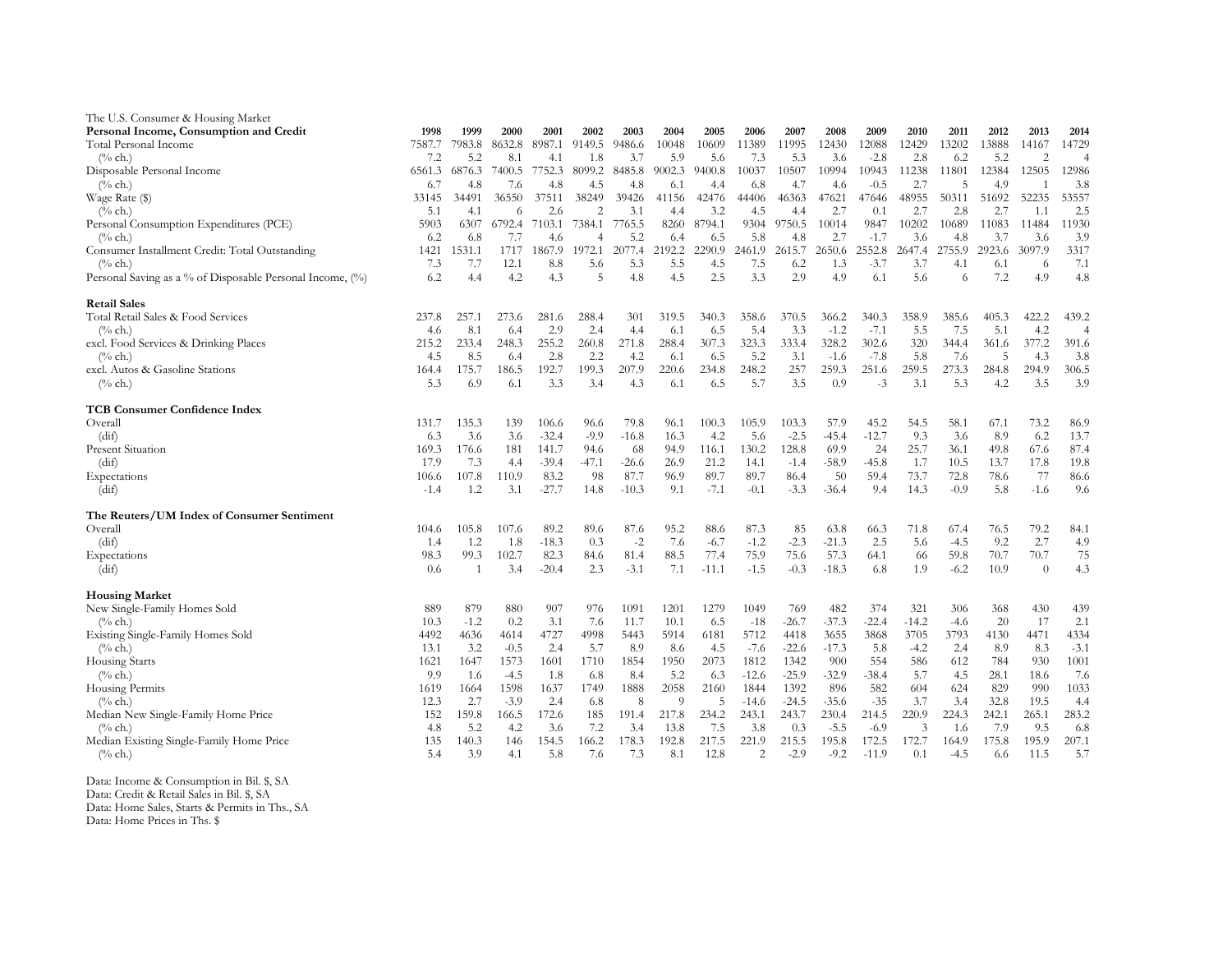| U.S. Price and Production                                        |                |       |                |              |        |                |       |        |        |        |        |                          |              |        |                          |          |         |
|------------------------------------------------------------------|----------------|-------|----------------|--------------|--------|----------------|-------|--------|--------|--------|--------|--------------------------|--------------|--------|--------------------------|----------|---------|
| Consumer Price Index, (1982-84=100, SA)                          | 1998           | 1999  | 2000           | 2001         | 2002   | 2003           | 2004  | 2005   | 2006   | 2007   | 2008   | 2009                     | 2010         | 2011   | 2012                     | 2013     | 2014    |
| All Items                                                        | 163            | 166.6 | 172.2          | 177          | 179.9  | 184            | 188.9 | 195.3  | 201.6  | 207.3  | 215.3  | 214.6                    | 218.1        | 224.9  | 229.6                    | 233      | 236.7   |
| $\frac{6}{6}$ ch.)                                               | 1.5            | 2.2   | 3.4            | 2.8          | 1.6    | 2.3            | 2.7   | 3.4    | 3.2    | 2.9    | 3.8    | $-0.3$                   | 1.6          | 3.1    | 2.1                      | 1.5      | 1.6     |
| Core (All Items Less Food & Energy)                              | 173            | 177   | 181.3          | 186.1        | 190.4  | 193.2          | 196.6 | 200.9  | 205.9  | 210.7  | 215.6  | 219.2                    | 221.3        | 225    | 229.8                    | 233.8    | 237.9   |
| $(\%$ ch.)                                                       | 2.3            | 2.1   | 2.4            | 2.7          | 2.3    | 1.5            | 1.8   | 2.1    | 2.5    | 2.3    | 2.3    | 1.7                      | $\mathbf{1}$ | 1.7    | 2.1                      | 1.8      | 1.7     |
| Commodities                                                      | 142            | 144.4 | 149.2          | 150.6        | 149.7  | 151.2          | 154.7 | 160.2  | 164    | 167.5  | 174.7  | 169.8                    | 174.6        | 183.8  | 187.6                    | 187.7    | 187.9   |
| $(\%$ ch.)                                                       | 0.1            | 1.8   | 3.3            | $\mathbf{1}$ | $-0.6$ |                | 2.3   | 3.5    | 2.4    | 2.2    | 4.3    | $-2.8$                   | 2.9          | 5.3    | 2                        | $\Omega$ | 0.1     |
| Services                                                         | 184            | 188.8 | 195.3          | 203.4        | 209.8  | 216.5          | 222.8 | 230.1  | 238.9  | 246.8  | 255.5  | 259.2                    | 261.3        | 265.8  | 271.4                    | 277.9    | 285.1   |
| $(\%$ ch.)                                                       | 2.6            | 2.5   | 3.4            | 4.2          | 3.2    | 3.2            | 2.9   | 3.3    | 3.8    | 3.3    | 3.5    | 1.4                      | 0.8          | 1.7    | 2.1                      | 2.4      | 2.6     |
| <b>Personal Consumption Expenditures</b>                         |                |       |                |              |        |                |       |        |        |        |        |                          |              |        |                          |          |         |
| PCE C-W Price Index, $(2000 = 100, SA)$                          | 79.9           | 81.1  | 83.1           | 84.7         | 85.9   | 87.6           | 89.7  | 92.3   | 94.7   | 97.1   | 100.1  | 100                      | 101.7        | 104.1  | 106.1                    | 107.3    | 108.8   |
| $\frac{6}{6}$ ch.)                                               | 0.8            | 1.5   | 2.5            | 1.9          | 1.3    | $\overline{2}$ | 2.4   | 2.9    | 2.7    | 2.5    | 3.1    | $-0.1$                   | 1.7          | 2.5    | 1.8                      | 1.2      | 1.3     |
| PCE C-W Price Index Less Food & Energy, (2000 = 100, SA)         | 82.2           | 83.3  | 84.7           | 86.3         | 87.7   | 89             | 90.8  | 92.7   | 94.8   | 96.8   | 98.8   | 100                      | 101.3        | 102.8  | 104.7                    | 106.1    | 107.6   |
| $(\%$ ch.)                                                       | 1.2            | 1.3   | 1.7            | 1.8          | 1.7    | 1.5            | 1.9   | 2.2    | 2.2    | 2.2    | 2.1    | 1.2                      | 1.3          | 1.5    | 1.8                      | 1.3      | 1.4     |
| <b>Producer Price Index</b>                                      |                |       |                |              |        |                |       |        |        |        |        |                          |              |        |                          |          |         |
| Final Demand (Nov. 2009=100, SA)                                 |                |       |                |              |        |                |       |        |        |        | $-$    | $\overline{\phantom{a}}$ | 101.8        | 105.7  | 107.7                    | 109.1    | 110.9   |
| $(\%$ ch.)                                                       |                |       |                |              |        |                |       |        |        |        |        |                          |              | 3.9    | 1.8                      | 1.4      | 1.6     |
| Final Demand Less Food, Energy & Trade Svcs. (Aug. 2013=100, SA) |                |       |                |              |        |                |       |        |        |        |        |                          |              |        | $\sim$                   | $-$      | 101.5   |
| $(\%$ ch.)                                                       |                |       |                |              |        |                |       |        |        |        |        |                          |              |        | $\overline{\phantom{a}}$ | $-$      | $-\, -$ |
| West Texas Intermediate Oil Price, (\$ per Bbl)                  | 14.4           | 19.3  | 30.3           | 25.9         | 26.1   | 31.1           | 41.4  | 56.5   | 66     | 72.3   | 99.6   | 61.7                     | 79.4         | 94.9   | 94.1                     | 97.9     | 93.3    |
| $(\%$ ch.)                                                       | $-30$          | 33.3  | 57.3           | $-14.4$      | 0.6    | 19.2           | 33.2  | 36.3   | 16.9   | 9.5    | 37.7   | $-38.1$                  | 28.8         | 19.5   | $-0.8$                   |          | $-4.7$  |
| Production                                                       |                |       |                |              |        |                |       |        |        |        |        |                          |              |        |                          |          |         |
| Industrial Production, (Index 2002=100, SA)                      | 85             | 88.7  | 92.2           | 89.1         | 89.3   | 90.4           | 92.5  | 95.5   | 97.6   | 100    | 96.6   | 85.7                     | 90.6         | 93.6   | 97.1                     | 99.9     | 104.1   |
| $(\%$ ch.)                                                       | 5.8            | 4.3   | $\overline{4}$ | $-3.4$       | 0.2    | 1.2            | 2.3   | 3.2    | 2.2    | 2.5    | $-3.4$ | $-11.3$                  | 5.7          | 3.3    | 3.8                      | 2.9      | 4.2     |
| Purchasing Managers Index                                        | 50.2           | 54.6  | 51.7           | 43.4         | 50.8   | 51.7           | 59.1  | 54.5   | 53.1   | 51.2   | 45.5   | 46.4                     | 57.3         | 55.2   | 51.8                     | 53.9     | 55.7    |
| (dif)                                                            | $-4.8$         | 4.4   | $-3$           | $-8.3$       | 7.4    | 0.9            | 7.4   | $-4.6$ | $-1.4$ | $-1.9$ | $-5.7$ | 0.9                      | 10.9         | $-2.2$ | $-3.4$                   | 2.1      | 1.8     |
| <b>Business Activity</b>                                         | 57.3           | 59.1  | 59.2           | 49           | 55.1   | 58.3           | 62.5  | 60.2   | 58     | 56     | 47.4   | 48.1                     | 57.5         | 57.2   | 57.7                     | 56.7     | 59.8    |
| (dif)                                                            | $\sim$ $\sim$  | 1.8   | 0.1            | $-10.3$      | 6.2    | 3.2            | 4.2   | $-2.3$ | $-2.2$ | $-2$   | $-8.6$ | 0.7                      | 9.4          | $-0.3$ | 0.5                      | $-1$     | 3.1     |
| <b>Total New Orders</b>                                          | 178            | 187.7 | 193.6          | 172.6        | 169.5  | 175.2          | 186.2 | 203.7  | 219.6  | 230.2  | 216    | 153                      | 188.6        | 209.4  | 217.9                    | 229.1    | 243     |
| $(\%$ ch.)                                                       | 2.1            | 5.4   | 3.1            | $-10.8$      | $-1.8$ | 3.4            | 6.3   | 9.4    | 7.8    | 4.9    | $-6.2$ | $-29.2$                  | 23.2         | 11     | 4.1                      | 5.2      | 6.1     |
| <b>Excluding Defense</b>                                         | 172            | 181.2 | 185.9          | 164.7        | 161.7  | 165.5          | 176.9 | 195.4  | 209    | 219.5  | 202.5  | 142.5                    | 174.6        | 196.3  | 204.8                    | 218.6    | 231.5   |
| $(^{0}/_{0}$ ch.)                                                | $\overline{2}$ | 5.4   | 2.6            | $-11.4$      | $-1.8$ | 2.4            | 6.9   | 10.5   | 6.9    | 5      | $-7.7$ | $-29.7$                  | 22.6         | 12.4   | 4.3                      | 6.8      | 5.9     |
| Inventory/Sales Ratios, SA                                       |                |       |                |              |        |                |       |        |        |        |        |                          |              |        |                          |          |         |
| <b>Total Business</b>                                            | 1.43           | 1.4   | 1.41           | 1.42         | 1.36   | 1.34           | 1.3   | 1.28   | 1.29   | 1.29   | 1.32   | 1.38                     | 1.27         | 1.26   | 1.27                     | 1.28     | 1.3     |
| Manufacturing                                                    | 1.39           | 1.35  | 1.35           | 1.38         | 1.29   | 1.25           | 1.19  | 1.17   | 1.2    | 1.22   | 1.26   | 1.39                     | 1.28         | 1.29   | 1.29                     | 1.29     | 1.31    |

Data: Orders in Bil. \$, SA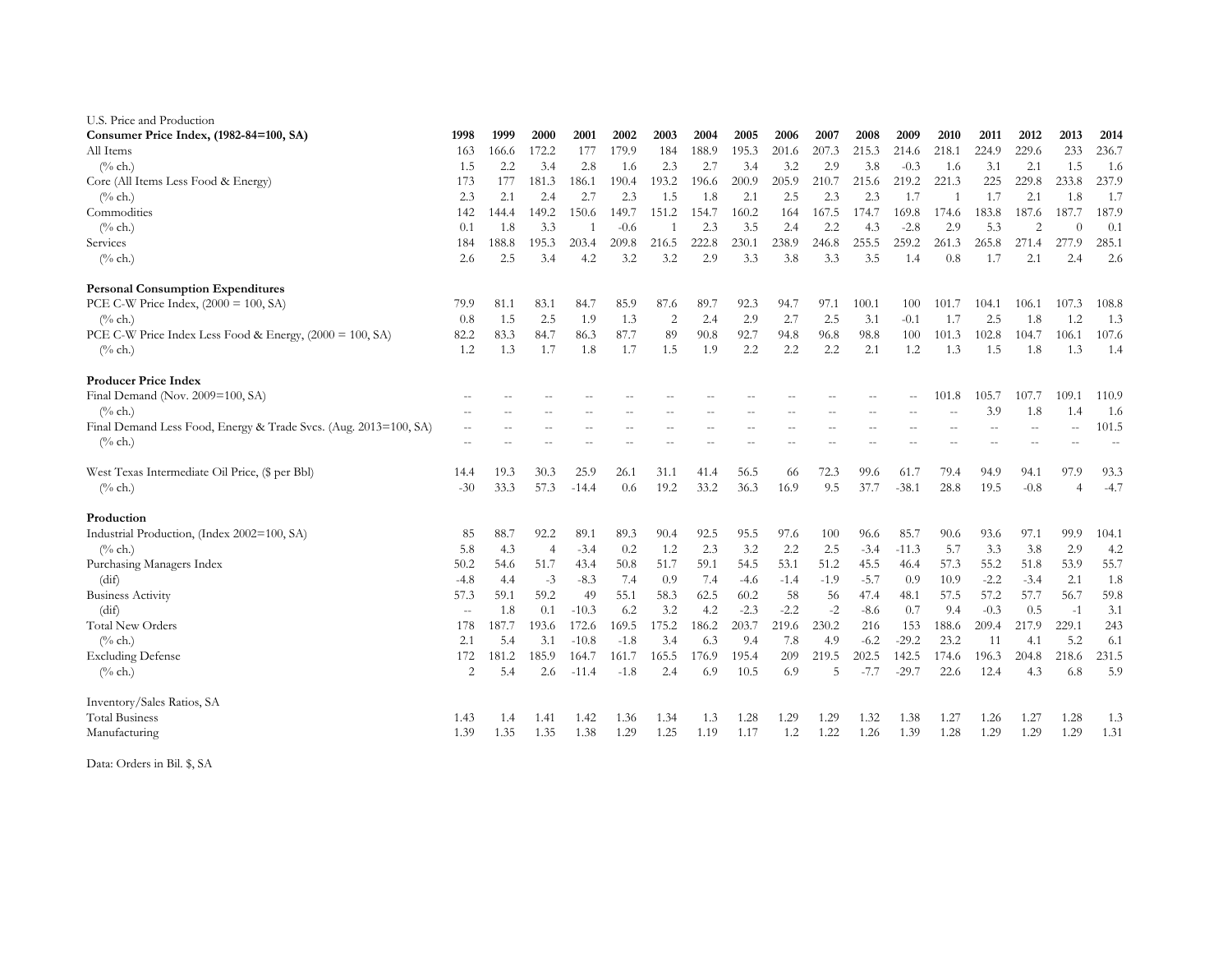| Rates & Trade                                        |         |               |        |               |           |         |                |           |           |           |         |            |            |          |            |           |           |
|------------------------------------------------------|---------|---------------|--------|---------------|-----------|---------|----------------|-----------|-----------|-----------|---------|------------|------------|----------|------------|-----------|-----------|
| Rates                                                | 1998    | 1999          | 2000   | 2001          | 2002      | 2003    | 2004           | 2005      | 2006      | 2007      | 2008    | 2009       | 2010       | 2011     | 2012       | 2013      | 2014      |
| M2 Money Stock, (Bil. \$, SA)                        | 4356.6  | 4617          | 4903.7 | 5405.7        | 5740.4    | 6035.2  | 6388.4         | 6654.1    | 7046      | 7452.4    | 8177    | 8482.4     | 8782.9     | 9635.9   | 10423.6    | 10984.9   | 11630.4   |
| $(\%$ ch.)                                           | 8.4     | 6             | 6.2    | 10.2          | 6.2       | 5.1     | 5.9            | 4.2       | 5.9       | 5.8       | 9.7     | 3.7        | 3.5        | 9.7      | 8.2        | 5.4       | 5.9       |
| Discount Rate, (% P.A.)                              | 4.92    | 4.62          | 5.73   | 3.41          | 1.17      | 2.12    | 2.34           | 4.19      | 5.96      | 5.86      | 2.39    | 0.5        | 0.72       | 0.75     | 0.75       | 0.75      | 0.75      |
| Federal Funds Target Rate, (%)                       | 4.75    | 5.5           | 6.5    | 1.75          | 1.25      | -1      | 2.25           | 4.25      | 5.25      | 4.25      | 0.13    | 0.13       | 0.13       | 0.13     | 0.13       | 0.13      | 0.13      |
| Federal Funds Effective Rate, (% P.A.)               | 5.35    | 4.97          | 6.24   | 3.89          | 1.67      | 1.13    | 1.35           | 3.21      | 4.96      | 5.02      | 1.93    | 0.16       | 0.18       | 0.1      | 0.14       | 0.11      | 0.09      |
| Prime Rate, (% P.A.)                                 | 8.35    | 7.99          | 9.23   | 6.92          | 4.68      | 4.12    | 4.34           | 6.19      | 7.96      | 8.05      | 5.09    | 3.25       | 3.25       | 3.25     | 3.25       | 3.25      | 3.25      |
| 3-Month T-Bill Auction Average, (%)                  | 4.82    | 4.66          | 5.85   | 3.43          | 1.61      | 1.01    | 1.38           | 3.17      | 4.73      | 4.39      | 1.44    | 0.16       | 0.13       | 0.06     | 0.09       | 0.06      | $\sim$    |
| 10-Year T-Bond Nominal, (% P.A.)                     | 5.26    | 5.64          | 6.03   | 5.02          | 4.61      | 4.01    | 4.27           | 4.29      | 4.79      | 4.63      | 3.67    | 3.26       | 3.21       | 2.79     | 1.8        | 2.35      | 2.54      |
| 10-Year T-Bond minus FFunds Rate (Y.Curve)           | $-9$    | 67            | $-21$  | 113           | 294       | 289     | 293            | 108       | $-17$     | $-39$     | 174     | 310        | 304        | 268      | 166        | 224       | 245       |
| Moodys AAA Corporate, (% P.A.)                       | 6.53    | 7.04          | 7.62   | 7.08          | 6.49      | 5.66    | 5.63           | 5.23      | 5.59      | 5.56      | 5.63    | 5.32       | 4.93       | 4.64     | 3.67       | 4.24      | 4.16      |
| AAA minus 10-Year Bond                               | 127     | 141           | 159    | 206           | 188       | 165     | 135            | 94        | 79        | 93        | 196     | 206        | 171        | 185      | 187        | 188       | 162       |
| Municipal Bond Yield Average, (%, Seasoned)          | 5.03    | 5.47          | 5.8    | 5.27          | 5.13      | 4.81    | 4.77           | 4.51      | 4.45      | 4.33      | 5.03    | 5.08       | 4.54       | 4.97     | 3.81       | 4.11      | 3.94      |
| New York Stock Exchange Vol. (Mil.)                  | 14145   | 16926         | 21873  | 25626         | 30261     | 29154   | 31833          | 35945     | 39583     | 44336     | 55024   | 45775      | 37054      | 31989    | 23900      | 21721     | 21826     |
| Dow Jones Industrials, (Index 1920=100, Monthly End) | 9181    | 11497         | 10787  | 10022         | 8342      | 10425   | 10783          | 10718     | 12463     | 13265     | 8776    | 10428      | 11578      | 12218    | 13104      | 16577     | 17823     |
| S&P 500 Stock Price (Index 1941-43=10, Monthly Avg)  | 1084    | 1326          | 1427   | 1192          | 996       | 964     | 1131           | 1207      | 1311      | 1477      | 1221    | 947        | 1139       | 1269     | 1380       | 1643      | 1931      |
| S&P Common Stock P/E Ratio, (%, NSA, Month Avg)      | 27.5    | 33.6          | 28.8   | 27.1          | 37.8      | 30.9    | 22.7           | 19.8      | 18.1      | 18        | 20.6    | $\sim$     | $\sim$     | $\sim$   | $\sim$     | $\sim$    | $\sim$    |
| Nasdaq Composite Index, (Index Feb 05 1971=100)      | 1793    | 2721          | 3778   | 2031          | 1544      | 1643    | 1987           | 2099      | 2265      | 2577      | 2162    | 1841       | 2348       | 2680     | 2966       | 3538      | 4374      |
| Trade, (Bil. \$, SA)                                 |         |               |        |               |           |         |                |           |           |           |         |            |            |          |            |           |           |
| <b>Total Exports</b>                                 | 77.8    | 80.8          | 89.6   | 83.8          | 81.6      | 85      | 96.8           | 107.2     | 121.5     | 137.8     | 153.5   | 131.9      | 154.5      | 177.3    | 184.7      | 190       | 195.4     |
| $(\%$ ch.)                                           | $-0.1$  | 3.9           | 10.9   | $-6.5$        | $-2.7$    | 4.3     | 13.8           | 10.7      | 13.3      | 13.4      | 11.4    | $-14$      | 17.1       | 14.8     | 4.2        | 2.9       | 2.8       |
| <b>Total Imports</b>                                 | 91.6    | 102.4         | 120.7  | 113.9         | 116.5     | 126.2   | 147.6          | 166.7     | 184.9     | 196.6     | 212.5   | 163.9      | 195.7      | 223      | 229.5      | 229.7     | 237.4     |
| $(\%$ ch.)                                           | 5.4     | 11.8          | 17.9   | $-5.6$        | 2.2       | 8.3     | 17             | 12.9      | 11        | 6.3       | 8.1     | $-22.9$    | 19.4       | 13.9     | 2.9        | 0.1       | 3.4       |
| Total Trade Balance                                  | $-13.8$ | $-21.6$       | $-31$  | $-30.1$       | $-34.9$   | $-41.2$ | $-50.8$        | $-59.5$   | $-63.5$   | $-58.8$   | $-59.1$ | $-32$      | $-41.2$    | $-45.7$  | $-44.8$    | $-39.7$   | $-42.1$   |
| $(\%$ ch.)                                           | 53.4    | 55.7          | 44     | $-3$          | 15.9      | 17.9    | 23.5           | 17.1      | 6.6       | $-7.4$    | 0.5     | $-45.9$    | 28.9       | 10.9     | $-2$       | $-11.4$   | 5.9       |
| Import Price Index, (2000=100, NSA)                  |         |               |        |               |           |         |                |           |           |           |         |            |            |          |            |           |           |
| <b>Total Imports</b>                                 | 93.1    | 93.9          | 100    | 96.5          | 94.1      | 96.9    | 102.3          | 110       | 115.4     | 120.2     | 134.1   | 118.6      | 126.8      | 140.6    | 141        | 139.5     | 138       |
| $(\%$ ch.)                                           | $-6$    | 0.9           | 6.5    | $-3.5$        | $-2.5$    | 2.9     | 5.6            | 7.5       | 4.9       | 4.2       | 11.5    | $-11.5$    | 6.9        | 10.9     | 0.3        | $-1.1$    | $-1.1$    |
| <b>Excluding Fuels</b>                               | $\sim$  | $-$           | $\sim$ | $\sim$        | 99.9      | 100.4   | 102.9          | 104.9     | 106.9     | 109.6     | 115     | 111.6      | 114.6      | 119.7    | 120.7      | 119.7     | 119.5     |
| $(\%$ ch.)                                           | $\sim$  | $\sim$ $\sim$ | $\sim$ | $\sim$        | $\sim$    | 0.5     | 2.4            | 1.9       | 1.9       | 2.6       | 4.9     | $-3$       | 2.7        | 4.5      | 0.8        | $-0.8$    | $-0.2$    |
| Canada (% ch.)                                       | $-3.5$  | 1.7           | 9.4    | 0.4           | $-2.6$    | 5.9     | 8.7            | 9.7       | 4.4       | 4.4       | 15      | $-16.5$    | 10.2       | 9.8      | $-3.7$     | 0.5       | 0.1       |
| Mexico (% ch.)                                       | $\sim$  | $\sim$        | $\sim$ | $\sim$ $\sim$ | $\sim$    | $\sim$  | $\sim$ $-$     | 7.2       | 7.2       | 7.1       | 13.4    | $-9$       | 4.7        | 7.6      | $-1.5$     | $-1.5$    | $-2.2$    |
| European Union (% ch.)                               | $-1.1$  | 0.4           | 0.5    | $-1.6$        | 1.1       | 3.5     | 5.7            | 5         | 3.9       | 2.6       | 6.8     | $-4$       | 2.7        | 5.2      | 0.1        | 0.6       | 1.6       |
| Japan (% ch.)                                        | $-4.8$  | 0.2           | 1.5    | $-1.6$        | $-3.1$    | $-1.2$  | 1.2            | 0.5       | $-1.4$    | $-0.5$    | 1.3     | 1.8        | 1.9        | 2.8      | 1.2        | $-1.9$    | $-2$      |
| China (% ch.)                                        | $\sim$  | --            | $\sim$ | $\rightarrow$ | $\sim$    | $\sim$  | $\overline{a}$ | $-0.8$    | $-1.1$    | 0.8       | 4.1     | $-1.6$     | $-0.1$     | 3.1      | 1.2        | $-1$      | $\theta$  |
| Export Price Index, (2000=100, NSA)                  |         |               |        |               |           |         |                |           |           |           |         |            |            |          |            |           |           |
| <b>Total Exports</b>                                 | 99.7    | 98.4          | 100    | 99.2          | 98.2      | 99.7    | 103.6          | 106.9     | 110.7     | 116.1     | 123.1   | 117.4      | 123.1      | 133      | 133.5      | 133       | 132.3     |
| $(\%$ ch.)                                           | $-3.3$  | $-1.3$        | 1.6    | $-0.8$        | $-1$      | 1.6     | 3.9            | 3.2       | 3.6       | 4.9       | 6       | $-4.6$     | 4.9        | 8.1      | 0.4        | $-0.4$    | $-0.5$    |
| Yen Per U.S. \$                                      | 130.8   | 113.7         | 107.8  | 121.5         | 125.3     | 115.9   | 108.2          | 110.1     | 116.3     | 117.8     | 103.4   | 93.6       | 87.8       | 79.7     | 79.8       | 97.6      | 105.9     |
| \$ per EURO                                          | 1.1     | 1.1           | 0.9    | 0.9           | 0.9       | 1.1     | 1.2            | 1.2       | 1.3       | 1.4       | 1.5     | 1.4        | 1.3        | 1.4      | 1.3        | 1.3       | 1.3       |
| Total Surplus or Deficit, (\$Mil.)                   | 54388   | 158616        | 254848 | 94263         | $-230671$ | -399059 | $-399038$      | $-321779$ | $-209219$ | $-187940$ | -680469 | $-1471297$ | $-1275104$ | -1249569 | $-1060756$ | $-559503$ | $-487708$ |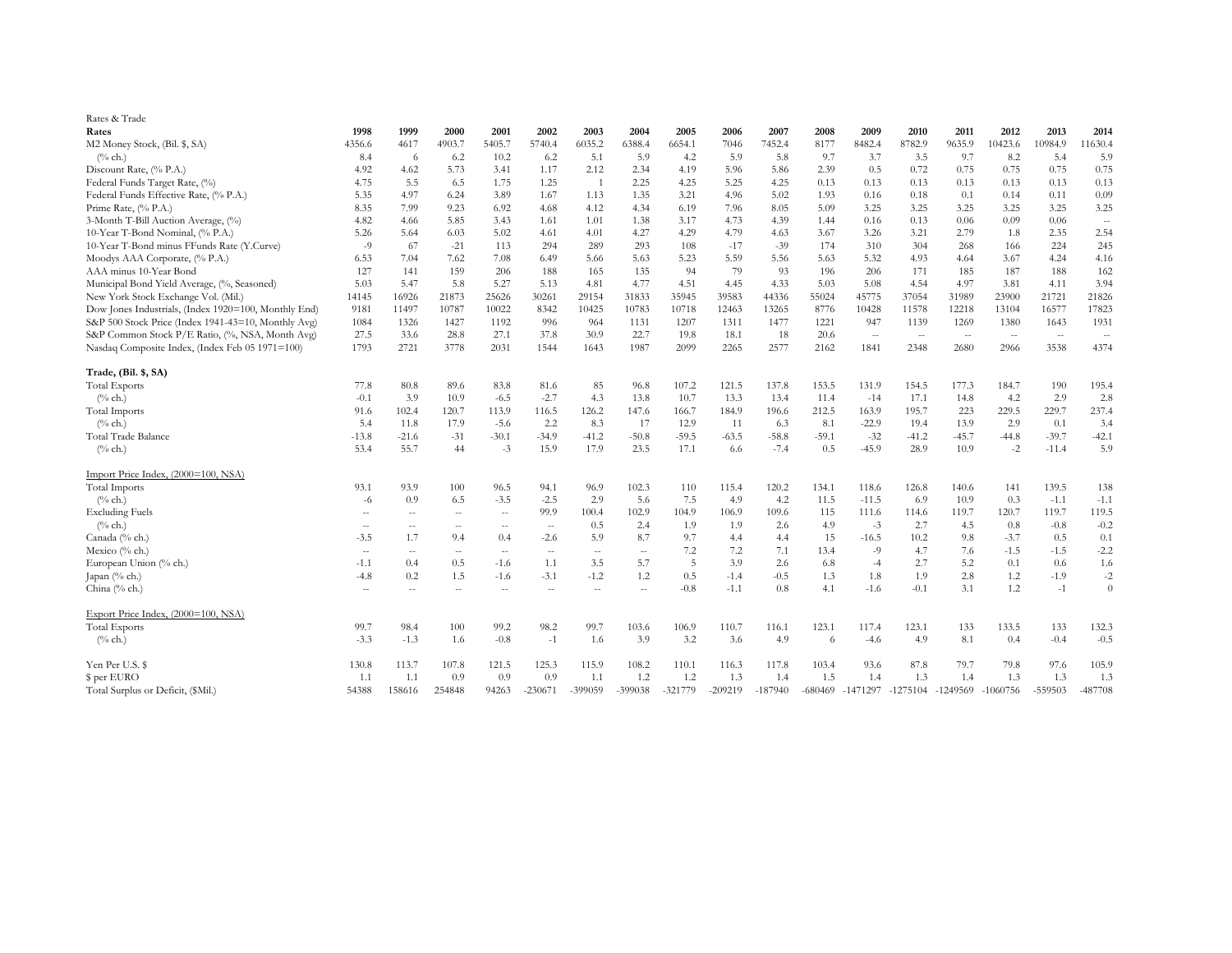| NYC Economic Data                       |                |         |         |                |         |         |         |         |         |          |         |          |         |         |         |                |                          |
|-----------------------------------------|----------------|---------|---------|----------------|---------|---------|---------|---------|---------|----------|---------|----------|---------|---------|---------|----------------|--------------------------|
|                                         | 1998           | 1999    | 2000    | 2001           | 2002    | 2003    | 2004    | 2005    | 2006    | 2007     | 2008    | 2009     | 2010    | 2011    | 2012    | 2013           | 2014                     |
| Nominal GCP                             | 380.7          | 419.3   | 467.1   | 452.4          | 447.1   | 473.7   | 510.7   | 563.1   | 617.4   | 656.6    | 628.3   | 616.7    | 665.8   | 673.5   | 702.8   | 697.3          | $\sim$                   |
| $(\%$ ch.)                              | 3.1            | 10.1    | 11.4    | $-3.2$         | $-1.2$  | - 6     | 7.8     | 10.3    | 9.6     | 6.3      | $-4.3$  | $-1.8$   | 8       | 1.2     | 4.3     | $-0.8$         | $\overline{\phantom{a}}$ |
| Real GCP                                | 500.2          | 543.9   | 594.1   | 564            | 543.9   | 560.7   | 583.5   | 620.2   | 656.3   | 680.4    | 637.6   | 616.5    | 657.4   | 653.7   | 670.4   | 654            | $\sim$ $\sim$            |
| (year % ch.)                            | $\overline{c}$ | 8.7     | 9.2     | $-5.1$         | $-3.6$  | 3.1     | 4.1     | 6.3     | 5.8     | 3.7      | $-6.3$  | $-3.3$   | 6.6     | $-0.6$  | 2.6     | $-2.4$         | $\overline{\phantom{a}}$ |
| Wage Rate                               | 51,336         | 54,000  | 59,139  | 61,014         | 59,477  | 60,355  | 64,861  | 67,912  | 73,508  | 80,070   | 80,325  | 73,864   | 78,045  | 80,156  | 80,503  | 80,474         | $\sim$                   |
| $(\%$ ch.)                              | 5.02           | 5.19    | 9.52    | 3.17           | $-2.52$ | 1.48    | 7.47    | 4.7     | 8.24    | 8.93     | 0.32    | $-8.04$  | 5.66    | 2.7     | 0.43    | $-0.04$        | $\overline{\phantom{a}}$ |
| Finance Wage Rate                       | 129,215        | 144,072 | 174,561 | 181,137        | 165,568 | 167,061 | 196,190 | 209,405 | 245,253 | 286,001  | 280,353 | 230,018  | 262,116 | 269,659 | 266,872 | 266,343        | $\sim$                   |
| $(\%$ ch.)                              | 3.9            | 11.5    | 21.2    | 3.8            | $-8.6$  | 0.9     | 17.4    | 6.7     | 17.1    | 16.6     | $-2$    | $-18$    | 14      | 2.9     | $-1$    | $-0.2$         | $\overline{\phantom{a}}$ |
| Securities Wage Rate                    | 195,568        | 196,054 | 242,211 | 247,252        | 225,750 | 226,519 | 270,589 | 291,244 | 343,123 | 403,358  | 391,158 | 309,319  | 363,312 | 364,892 | 361,137 | 356,023        | $\sim$ $\sim$            |
| $(\%$ ch.)                              | 10.6           | 0.2     | 23.5    | 2.1            | $-8.7$  | 0.3     | 19.5    | 7.6     | 17.8    | 17.6     | $-3$    | $-20.9$  | 17.5    | 0.4     | $-1$    | $-1.4$         | $\overline{\phantom{a}}$ |
| Private Non-Finance Wage Rate           | 42,177         | 43,730  | 46,449  | 47,852         | 48,615  | 49,757  | 51,768  | 53,923  | 56,429  | 59,799   | 61,063  | 59,498   | 61,723  | 62,985  | 64,356  | 64,991         | $\sim$                   |
| $(\%$ ch.)                              | 6.44           | 3.68    | 6.22    | 3.02           | 1.59    | 2.35    | 4.04    | 4.16    | 4.65    | 5.97     | 2.11    | $-2.56$  | 3.74    | 2.04    | 2.18    | 0.99           | $\overline{\phantom{a}}$ |
| <b>Total Wage Earnings</b>              | 175.9          | 189.5   | 213.1   | 217.4          | 205.9   | 206.7   | 223     | 236.8   | 260.8   | 291      | 295.2   | 263.4    | 280.1   | 293.2   | 301.5   | 308.8          | $\overline{\phantom{a}}$ |
| $(\%$ ch.                               | 7.8            | 7.7     | 12.5    | $\overline{c}$ | $-5.3$  | 0.4     | 7.9     | 6.2     | 10.1    | 11.6     | 1.4     | $-10.8$  | 6.3     | 4.7     | 2.8     | 2.4            | $\sim$ $\sim$            |
| Finance Wage Earnings                   | 45.9           | 51.2    | 62.9    | 64.8           | 53.9    | 52.1    | 61.3    | 67.1    | 80.9    | 97.2     | 94.8    | 71.7     | 79.8    | 84.8    | 83.5    | 82.4           | $\overline{\phantom{a}}$ |
| $(\%$ ch.)                              | 5.8            | 11.6    | 22.8    | 3.1            | $-16.8$ | $-3.4$  | 17.6    | 9.5     | 20.5    | 20.1     | $-2.4$  | $-24.4$  | 11.3    | 6.2     | $-1.5$  | $-1.3$         | $\sim$ $\sim$            |
| Securities Wage Earnings                | 32             | 33.1    | 46      | 47.4           | 37.7    | 35.8    | 43.6    | 48.8    | 59.8    | 73.5     | 71.9    | 51.4     | 58.4    | 60.8    | 59.2    | 58.1           | $\sim$ $\sim$            |
| $(\%$ ch.)                              | 17.1           | 3.4     | 38.9    | 3.1            | $-20.5$ | $-5.1$  | 21.9    | 11.8    | 22.7    | 22.8     | $-2.2$  | $-28.6$  | 13.7    | 4.1     | $-2.6$  | $-2$           | $\overline{\phantom{a}}$ |
| Private Non-Finance Wage Earnings       | 107.2          | 114.2   | 125.3   | 127.2          | 125.6   | 127.7   | 133.8   | 141.5   | 151.1   | 164.6    | 170.4   | 161      | 169     | 177.2   | 187     | 194.9          | $\sim$ $-$               |
| $(\%$ ch.)                              | 9.15           | 6.55    | 9.72    | 1.52           | $-1.31$ | 1.73    | 4.74    | 5.76    | 6.78    | 8.93     | 3.53    | $-5.48$  | 4.96    | 4.83    | 5.56    | 4.2            | $\overline{\phantom{a}}$ |
| Personal Income, (Bil. \$)              | 259.6          | 275     | 295.3   | 302.5          | 303.1   | 309.5   | 329     | 345.5   | 377.7   | 415.3    | 419.6   | 407.9    | 431.8   | 457.6   | 474.8   | 481.6          | $\overline{\phantom{a}}$ |
| $(\%$ ch.)                              | 5.08           | 5.94    | 7.37    | 2.43           | 0.21    | 2.1     | 6.3     | 5.02    | 9.32    | 9.97     | 1.03    | $-2.78$  | 5.84    | 5.98    | 3.77    | 1.42           | $\overline{\phantom{a}}$ |
| NYSE Member-Firm Profits, (Bil. \$)     | 9.8            | 16.3    | 21      | 10.4           | 6.9     | 16.7    | 13.7    | 9.4     | 20.9    | $-11.3$  | $-42.6$ | 61.4     | 27.6    | 7.7     | 23.9    | 16.7           | 16                       |
| $(\%$ ch.)                              | $-19.8$        | 66.2    | 28.9    | $-50.4$        | $-33.5$ | 142.1   | $-18.3$ | $-30.9$ | 121.2   | $-154.1$ | 276.8   | $-244.3$ | $-55$   | $-72.3$ | 212     | $-30$          | $-4.5$                   |
| Total Employment, SA                    | 3526.8         | 3618.4  | 3717.1  | 3689.4         | 3581.2  | 3531.3  | 3549.4  | 3602.5  | 3667.3  | 3744.6   | 3794.6  | 3693.6   | 3711.3  | 3798.2  | 3885.2  | 3981.1         | 4101.9                   |
| $(\%$ ch.)                              | 2.53           | 2.6     | 2.73    | $-0.75$        | $-2.93$ | $-1.39$ | 0.51    | 1.5     | 1.8     | 2.11     | 1.34    | $-2.66$  | 0.48    | 2.34    | 2.29    | 2.47           | 3.04                     |
| Private Employment, SA                  | 2966.4         | 3051.5  | 3148.3  | 3127.1         | 3015    | 2974.6  | 2995    | 3046.8  | 3112    | 3185.5   | 3230.5  | 3126.8   | 3153.4  | 3247.8  | 3339.2  | 3436.8         | 3557                     |
| $(\%$ ch.)                              | 2.67           | 2.87    | 3.17    | $-0.67$        | $-3.59$ | $-1.34$ | 0.68    | 1.73    | 2.14    | 2.36     | 1.41    | $-3.21$  | 0.85    | 2.99    | 2.81    | 2.92           | 3.5                      |
| Unemployment Rate                       | 7.9            | 6.78    | 5.73    | 5.95           | 8.03    | 8.36    | 7.03    | 5.78    | 4.99    | 5.1      | 5.72    | 9.42     | 9.52    | 9.07    | 9.27    | 8.61           | 7.18                     |
| (dif)                                   | $-1.53$        | $-1.13$ | $-1.05$ | 0.22           | 2.08    | 0.33    | $-1.33$ | $-1.25$ | $-0.79$ | 0.11     | 0.62    | 3.7      | 0.1     | $-0.45$ | 0.2     | $-0.66$        | $-1.43$                  |
| Consumer Price Index, (1982-84=100, SA) |                |         |         |                |         |         |         |         |         |          |         |          |         |         |         |                |                          |
| All Items                               | 173.6          | 177     | 182.5   | 187.1          | 191.9   | 197.8   | 204.8   | 212.7   | 220.7   | 226.9    | 235.8   | 236.8    | 240.9   | 247.7   | 252.6   | 256.8          | 260.2                    |
| $(\%$ ch.)                              | 1.63           | 1.94    | 3.11    | 2.55           | 2.55    | 3.07    | 3.53    | 3.88    | 3.78    | 2.81     | 3.9     | 0.44     | 1.71    | 2.85    | 1.97    | 1.68           | 1.32                     |
| Core (All Items Less Food & Energy)     | 185.4          | 188.8   | 193.5   | 198.7          | 205.8   | 210.9   | 217     | 223.5   | 231     | 236.4    | 242.2   | 247      | 250.1   | 254.8   | 260     | 265.2          | 269.2                    |
| $(\%$ ch.)                              | 2.23           | 1.83    | 2.5     | 2.69           | 3.56    | 2.46    | 2.92    | 2.96    | 3.38    | 2.33     | 2.46    | 1.97     | 1.27    | 1.85    | 2.05    | $\overline{c}$ | 1.5                      |